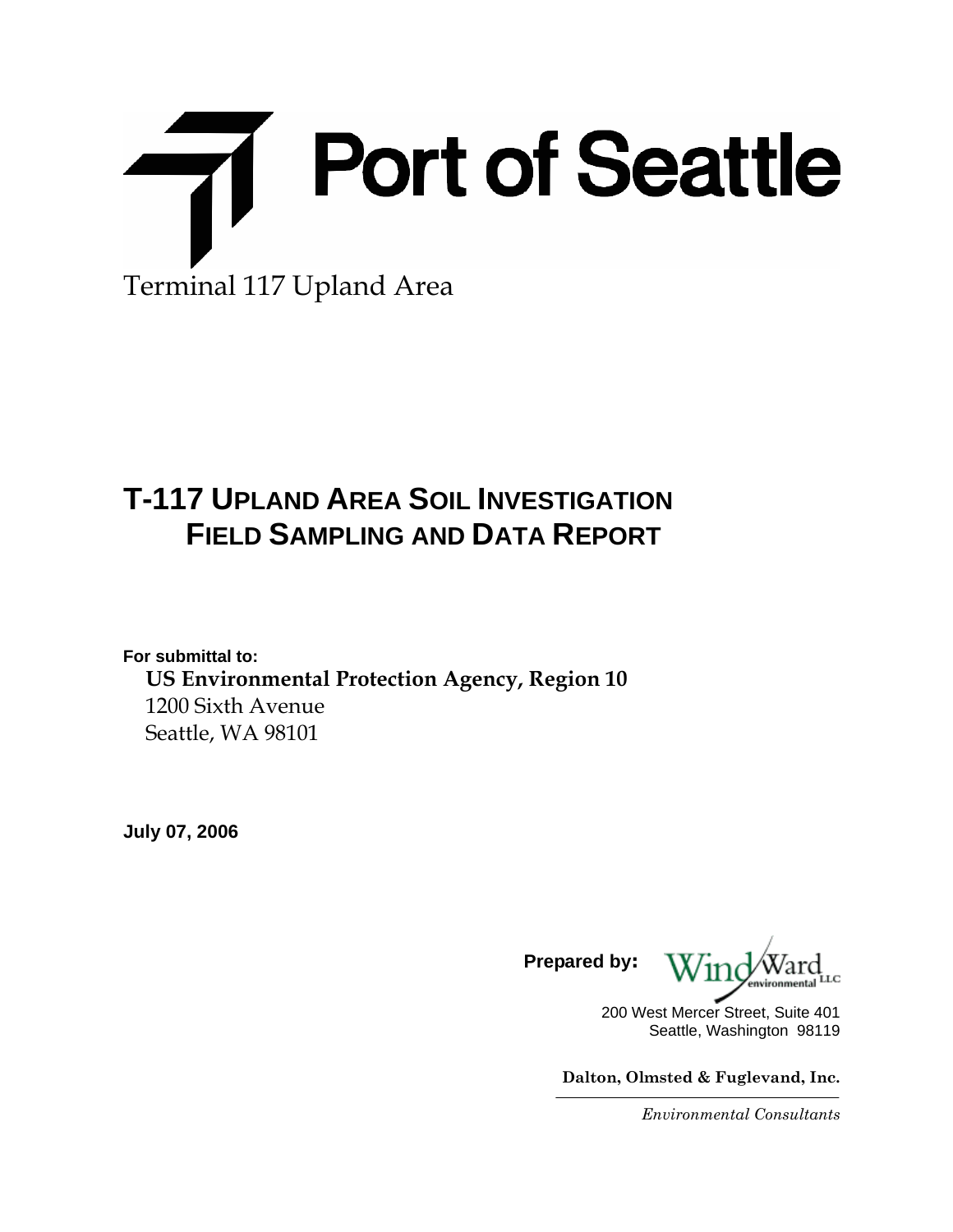# **Table of Contents**

| iii                                                                                                                                                                                |
|------------------------------------------------------------------------------------------------------------------------------------------------------------------------------------|
| 1<br>$\mathbf 1$<br>$\overline{2}$<br>$\overline{2}$                                                                                                                               |
| 4                                                                                                                                                                                  |
| $\overline{4}$<br>$\overline{4}$<br>$\overline{4}$<br>5<br>5<br>6<br>6<br>6<br>6<br>7<br>8<br>8<br>9<br>9<br>3.2 QUALITY ASSURANCE AND QUALITY CONTROL FOR CHEMICAL/PHYSICAL<br>10 |
| 10                                                                                                                                                                                 |
| 11<br>11<br>13<br>13<br>14<br>17<br>21<br>26<br>31<br>35<br>38                                                                                                                     |
|                                                                                                                                                                                    |

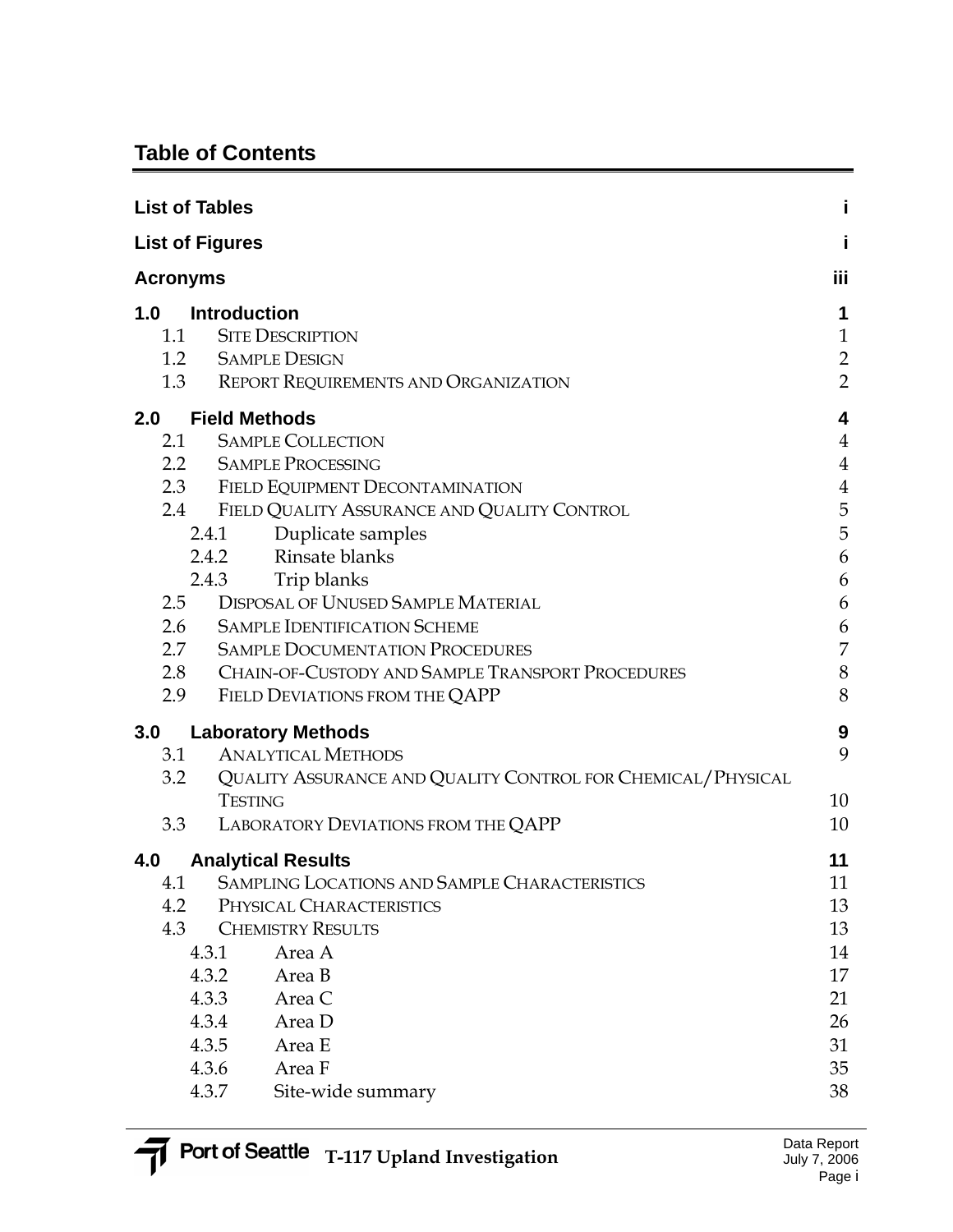| 5.0 | <b>References</b> |                                    | 50 |
|-----|-------------------|------------------------------------|----|
|     | 4.4.5             | Analytical results                 | 42 |
|     | 4.4.4             | Field blank results                | 42 |
|     | 4.4.3             | Field duplicate results            | 42 |
|     | 4.4.2             | Sample transport and holding times | 42 |
|     | 4.4.1             | Overall data quality               | 39 |
|     | 4.4               | <b>DATA VALIDATION RESULTS</b>     | 39 |
|     |                   |                                    |    |

#### **Appendix A. Results Tables**

### **Appendix B. Data Management**

**Appendix C. Data Validation Report (on accompanying compact disk)** 

**Appendix D. Analytical Laboratory Data (on accompanying compact disk)** 

**Appendix E. Field Forms and Notes (on accompanying compact disk)** 

**Appendix F. Boring Logs (on accompanying compact disk)** 

**Appendix G. Chain-of-Custody Forms (on accompanying compact disk)** 

**Map Folio (bound separately)**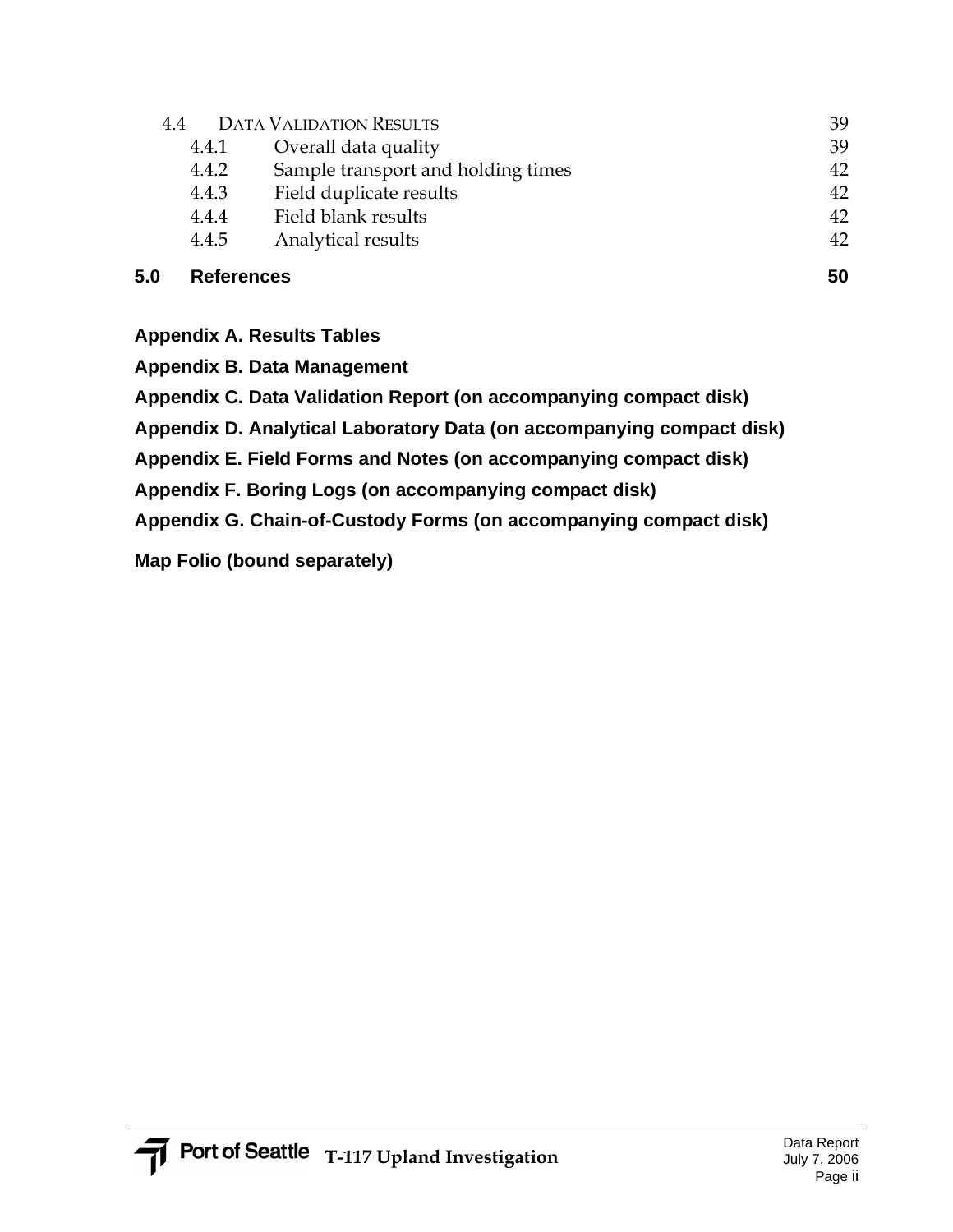### <span id="page-3-0"></span>**List of Tables**

| Table 2-1.            | Duplicate sample IDs                                                               | 5  |
|-----------------------|------------------------------------------------------------------------------------|----|
| Table 2-2.            | Deviations from target boring locations                                            | 9  |
| Table 3-1.            | Summary of analytical methods                                                      | 10 |
| Table 4-1.            | Soil sampling locations and analyses                                               | 11 |
| Table 4-2.<br>Area A  | Total PCB, total PAH, total TPH, and metals results (mg/kg dw) for                 | 15 |
| Table 4-3.<br>Area B  | Total PCB, total PAH, total TPH, and metals results (mg/kg dw) for                 | 19 |
| Table 4-4.<br>Area C  | Total PCB, total PAH, total TPH, and metals results (mg/kg dw) for                 | 23 |
| Table 4-5.            | Phthalate and pesticide results (mg/kg dw) for Area C                              | 25 |
| Table 4-6.<br>Area D  | Total PCB, total PAH, total TPH, and metals results (mg/kg dw) for                 | 28 |
| Table 4-7.            | Phthalate results (mg/kg dw) for Area D                                            | 30 |
| Table 4-8.<br>Area E  | Total PCB, total PAH, total TPH, and metals results (mg/kg dw) for                 | 32 |
| Table 4-9.            | Phthalate results (mg/kg dw) for Area E                                            | 34 |
| Table 4-10.<br>Area F | Total PCB, total PAH, total TPH, and metals results (mg/kg dw) for                 | 36 |
| Table 4-11.           | Numbers of soil samples and level of data validation performed for<br>each ARI SDG | 40 |

# **List of Figures (bound in separate folio)**

| Figure 1-1. T-117 site location map                                       |
|---------------------------------------------------------------------------|
| Figure 1-2. Historical site features and operations at T-117              |
| Figure 4-1. January 2006 boring locations and previous sampling locations |
| Figure 4.2. Area A total PCB results                                      |
| Figure 4-3. Area A total TPH results                                      |
| Figure 4-4. Area B total PCB results                                      |
| Figure 4-5. Area B total TPH results                                      |
| Figure 4-6. Area C total PCB results                                      |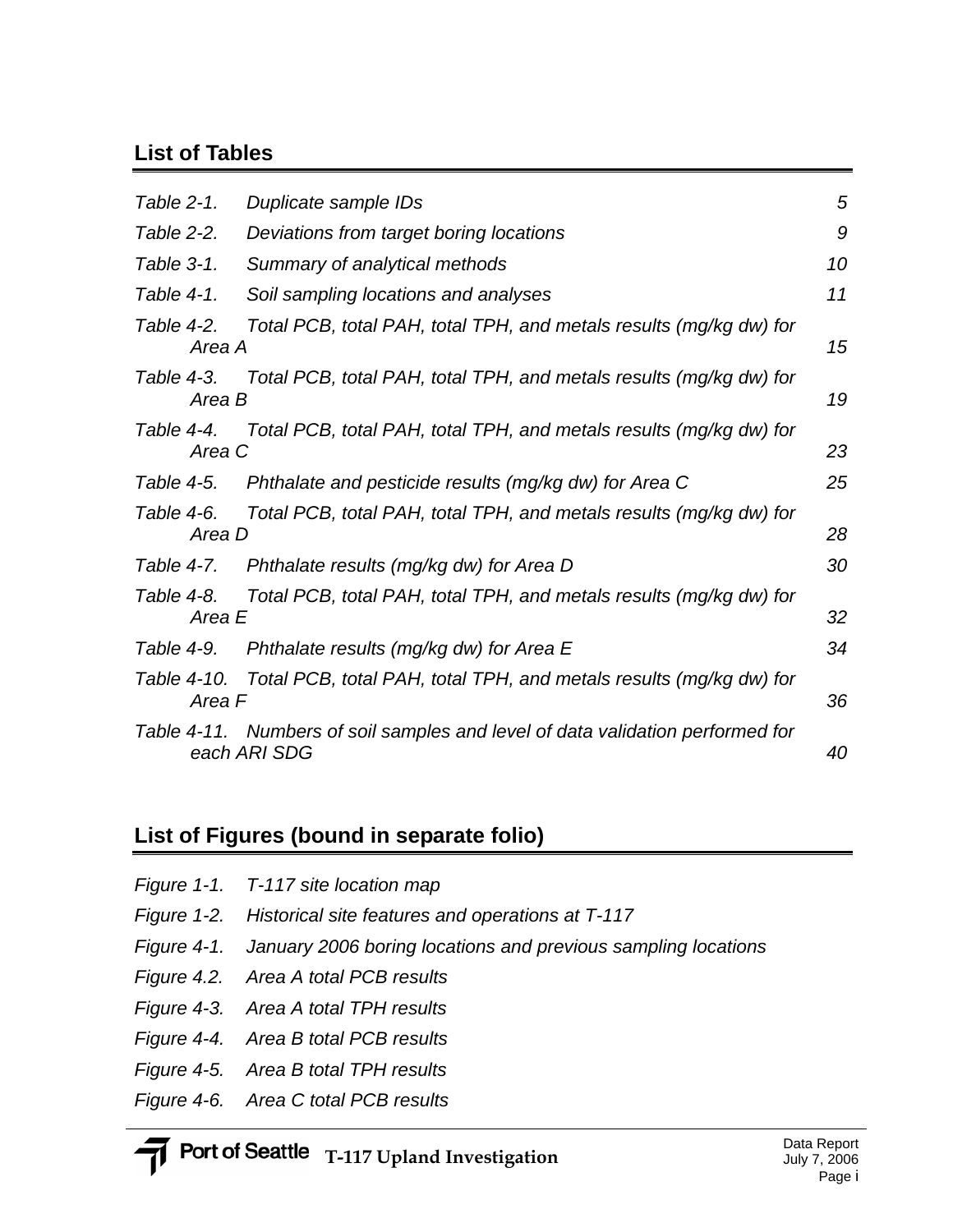- *Figure 4-7. Area C total TPH results*
- *Figure 4-8. Area D total PCB results*
- *Figure 4-9. Area D total TPH results*
- *Figure 4-10. Area E and F total PCB results*
- *Figure 4-11. Area E and F total TPH results*
- *Figure 4-12. Site-wide total PCB results (0 1.5 ft)*
- *Figure 4-13. Site-wide total PCB results (2.5 4 ft)*
- *Figure 4-14. Site-wide total PCB results (5 6.5 ft)*
- *Figure 4-15. Site-wide total PCB results (> 7 ft)*
- *Figure 4-16. Site-wide total TPH results (0 1.5 ft)*
- *Figure 4-17. Site-wide total TPH results (2.5 4 ft)*
- *Figure 4-18. Site-wide total TPH results (5 6.5 ft)*
- *Figure 4-19. Site-wide total TPH results (> 7 ft)*
- *Figure 4-20. Site-wide total cPAH results (0 1.5 ft)*
- *Figure 4-21. Site-wide total cPAH results (2.5 4 ft)*
- *Figure 4-22. Site-wide total cPAH results (5 6.5 ft)*
- *Figure 4-23. Site-wide total cPAH results (> 7 ft)*
- *Figure 4-24. Site-wide arsenic results*
- *Figure 4-25. Site-wide cadmium results*
- *Figure 4-26. Site-wide chromium results*
- *Figure 4-27. Site-wide copper results*
- *Figure 4-28. Site-wide lead results*
- *Figure 4-29. Site-wide zinc results*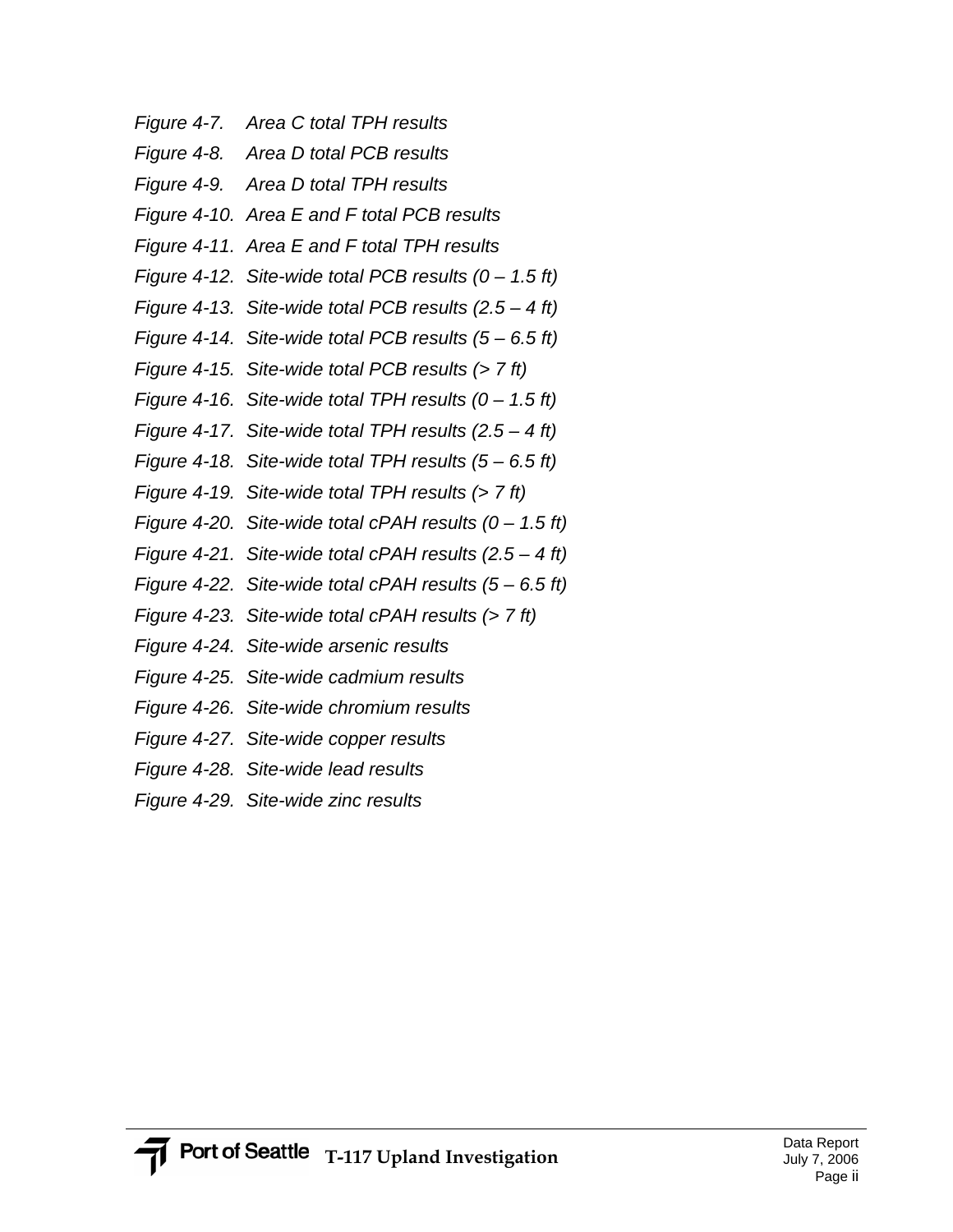# <span id="page-5-0"></span>**Acronyms**

| <b>Acronym</b> | Definition                                                                           |  |  |  |  |
|----------------|--------------------------------------------------------------------------------------|--|--|--|--|
| %D             | percent difference                                                                   |  |  |  |  |
| %RSD           | percent relative standard deviation                                                  |  |  |  |  |
| <b>AES</b>     | atomic emission spectrometry                                                         |  |  |  |  |
| <b>ARI</b>     | Analytical Resources, Inc.                                                           |  |  |  |  |
| As             | arsenic                                                                              |  |  |  |  |
| <b>ASAOC</b>   | Administrative Settlement Agreement and Order on Consent                             |  |  |  |  |
| <b>ASTM</b>    | American Society for Testing and Materials                                           |  |  |  |  |
| <b>Boeing</b>  | The Boeing Company                                                                   |  |  |  |  |
| <b>CCV</b>     | continuing calibration verification                                                  |  |  |  |  |
| C <sub>d</sub> | cadmium                                                                              |  |  |  |  |
| <b>CERCLA</b>  | Comprehensive Environmental Response, Compensation, and Liability Act<br>(Superfund) |  |  |  |  |
| <b>City</b>    | City of Seattle                                                                      |  |  |  |  |
| COC            | chain of custody                                                                     |  |  |  |  |
| <b>cPAH</b>    | carcinogenic polycyclic aromatic hydrocarbon                                         |  |  |  |  |
| Cr             | chromium                                                                             |  |  |  |  |
| Cu             | copper                                                                               |  |  |  |  |
| <b>DOF</b>     | Dalton, Olmsted & Fuglevand, Inc.                                                    |  |  |  |  |
| <b>EAA</b>     | early action area                                                                    |  |  |  |  |
| <b>ECD</b>     | electron capture detection                                                           |  |  |  |  |
| <b>Ecology</b> | Washington State Department of Ecology                                               |  |  |  |  |
| <b>EPA</b>     | <b>US Environmental Protection Agency</b>                                            |  |  |  |  |
| <b>FC</b>      | field coordinator                                                                    |  |  |  |  |
| <b>FID</b>     | flame ionization detection                                                           |  |  |  |  |
| GC             | gas chromatography                                                                   |  |  |  |  |
| <b>HCID</b>    | hydrocarbon identification                                                           |  |  |  |  |
| <b>HPAH</b>    | high-molecular-weight polycyclic aromatic hydrocarbon                                |  |  |  |  |
| <b>ICP</b>     | inductively coupled plasma                                                           |  |  |  |  |
| <b>ICS</b>     | interference check sample                                                            |  |  |  |  |
| <b>ICSA</b>    | interference check sample Solution A                                                 |  |  |  |  |

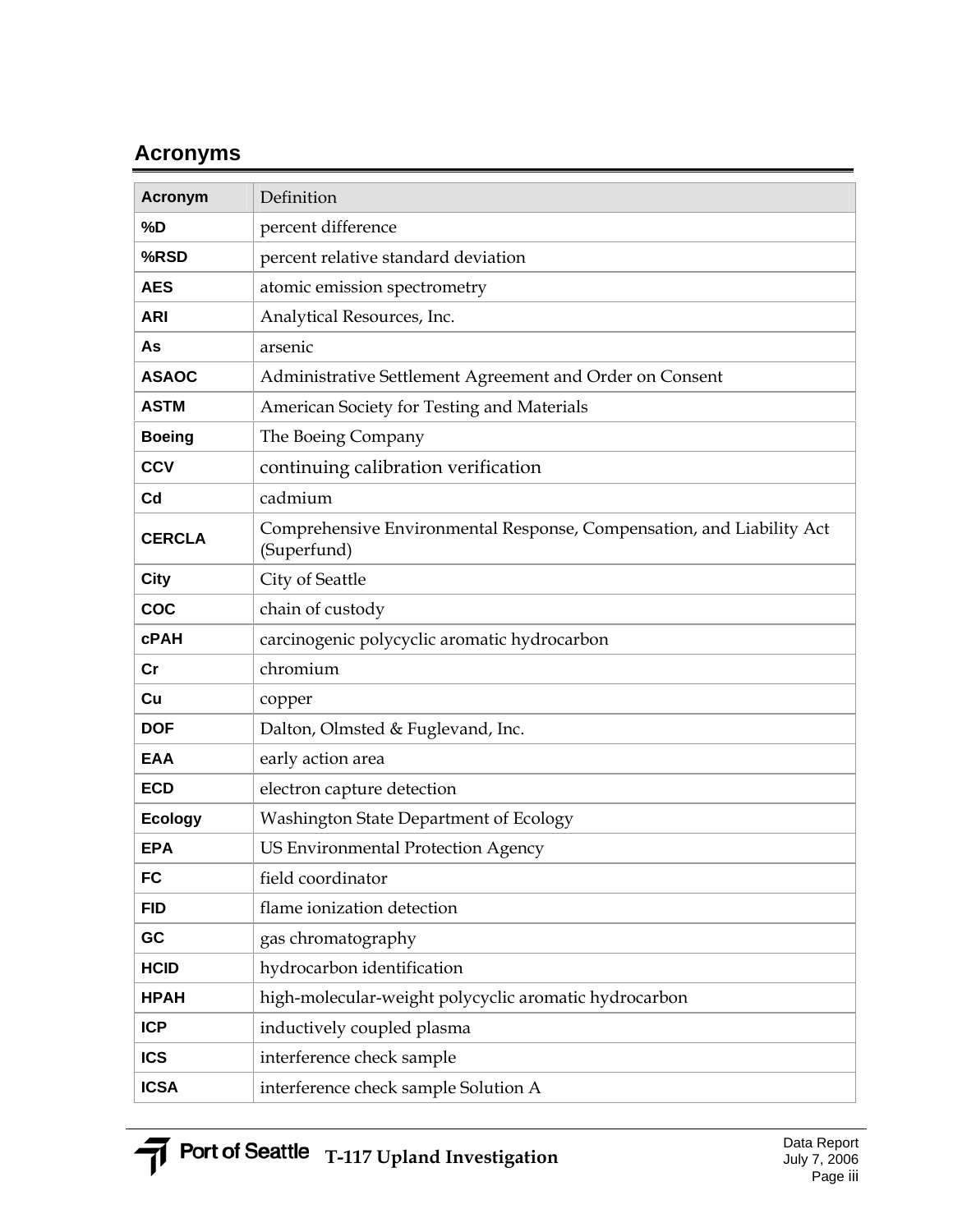| <b>Acronym</b>                                                                            | Definition                                                          |  |  |  |  |
|-------------------------------------------------------------------------------------------|---------------------------------------------------------------------|--|--|--|--|
| <b>ICSAB</b>                                                                              | interference check sample Solution AB                               |  |  |  |  |
| ID                                                                                        | identification                                                      |  |  |  |  |
| J                                                                                         | estimated concentration                                             |  |  |  |  |
| <b>LCS</b>                                                                                | laboratory control sample                                           |  |  |  |  |
| <b>LDW</b>                                                                                | Lower Duwamish Waterway                                             |  |  |  |  |
| <b>LDWG</b>                                                                               | Lower Duwamish Waterway Group                                       |  |  |  |  |
| <b>LPAH</b>                                                                               | low-molecular weight polycyclic aromatic hydrocarbon                |  |  |  |  |
| <b>MLLW</b>                                                                               | mean lower low water                                                |  |  |  |  |
| <b>MS</b>                                                                                 | mass spectrometry                                                   |  |  |  |  |
| <b>MS/MSD</b>                                                                             | matrix spike/matrix spike duplicate                                 |  |  |  |  |
| <b>NR</b>                                                                                 | no recovery                                                         |  |  |  |  |
| <b>NWTPH-Dx</b>                                                                           | Northwest total petroleum hydrocarbons - diesel and oil extractable |  |  |  |  |
| <b>NWTPH-G</b>                                                                            | Northwest total petroleum hydrocarbons - gasoline                   |  |  |  |  |
| <b>NWTPH-HCID</b>                                                                         | Northwest total petroleum hydrocarbons - hydrocarbon identification |  |  |  |  |
| <b>PAH</b>                                                                                | polycyclic aromatic hydrocarbon                                     |  |  |  |  |
| Pb                                                                                        | lead                                                                |  |  |  |  |
| <b>PCB</b>                                                                                | polychlorinated biphenyl                                            |  |  |  |  |
| <b>PID</b>                                                                                | photoionization detector                                            |  |  |  |  |
| Port                                                                                      | Port of Seattle                                                     |  |  |  |  |
| QAPP                                                                                      | quality assurance project plan                                      |  |  |  |  |
| QC                                                                                        | quality control                                                     |  |  |  |  |
| <b>RPD</b>                                                                                | relative percent difference                                         |  |  |  |  |
| <b>SDG</b>                                                                                | sample delivery group                                               |  |  |  |  |
| <b>SOW</b>                                                                                | statement of work                                                   |  |  |  |  |
| <b>SVOC</b>                                                                               | semivolatile organic compound                                       |  |  |  |  |
| $T-117$                                                                                   | Terminal 117                                                        |  |  |  |  |
| <b>TOC</b>                                                                                | total organic carbon                                                |  |  |  |  |
| <b>TPH</b>                                                                                | total petroleum hydrocarbons                                        |  |  |  |  |
| total petroleum hydrocarbons - quantified in the diesel and motor oil<br>TPH-Dx<br>ranges |                                                                     |  |  |  |  |
| <b>TPH-G</b>                                                                              | total petroleum hydrocarbons - gasoline                             |  |  |  |  |
| <b>TPH-HCID</b>                                                                           | total petroleum hydrocarbons - hydrocarbon identification           |  |  |  |  |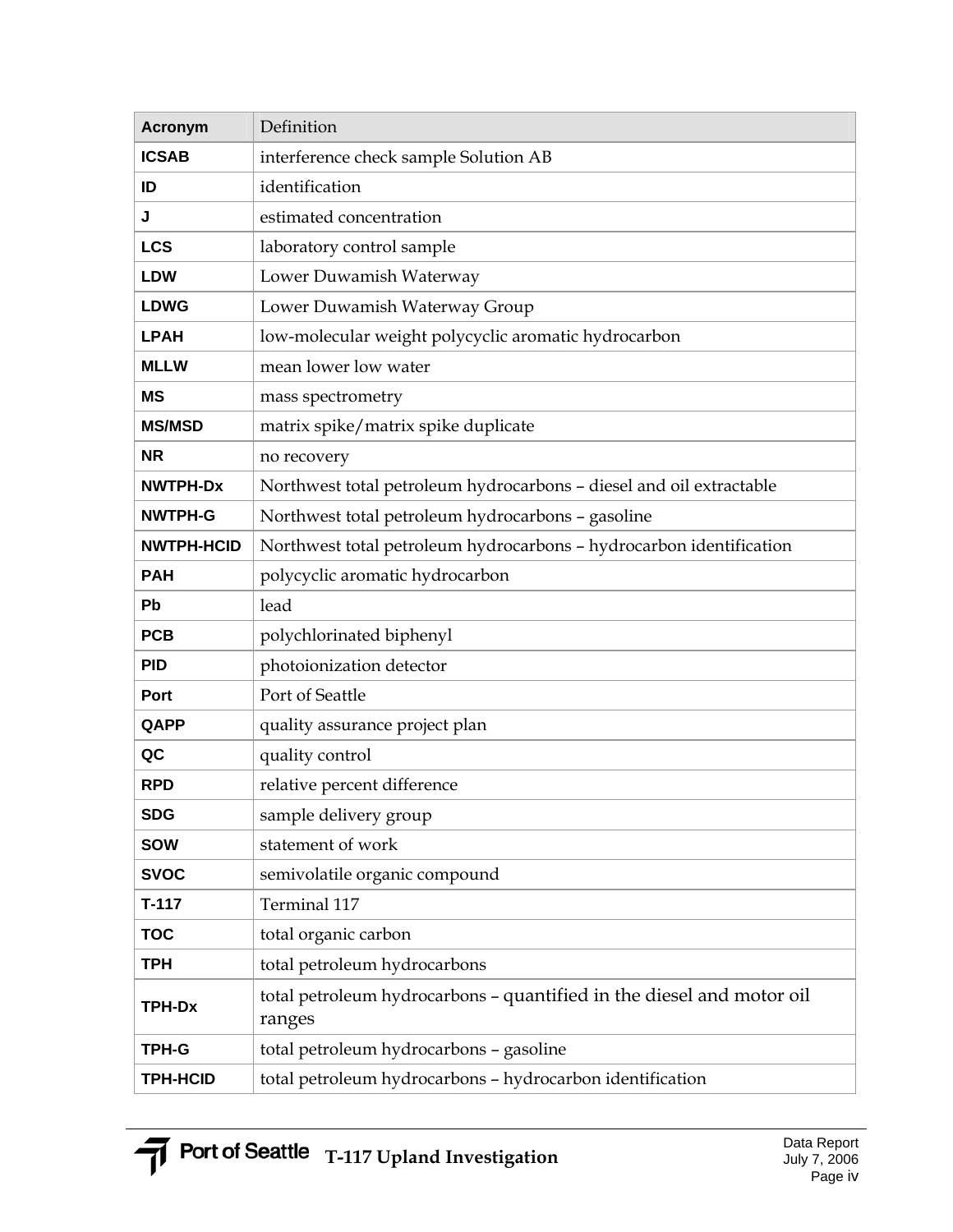| Acronym     | Definition                                      |  |  |  |
|-------------|-------------------------------------------------|--|--|--|
| <b>TSCA</b> | <b>Toxic Substances Control Act</b>             |  |  |  |
| U           | not detected at reporting limit shown           |  |  |  |
| UJ          | not detected at estimated reporting limit shown |  |  |  |
| <b>VOC</b>  | volatile organic compound                       |  |  |  |
| Windward    | Windward Environmental LLC                      |  |  |  |
| Ζn          | zinc                                            |  |  |  |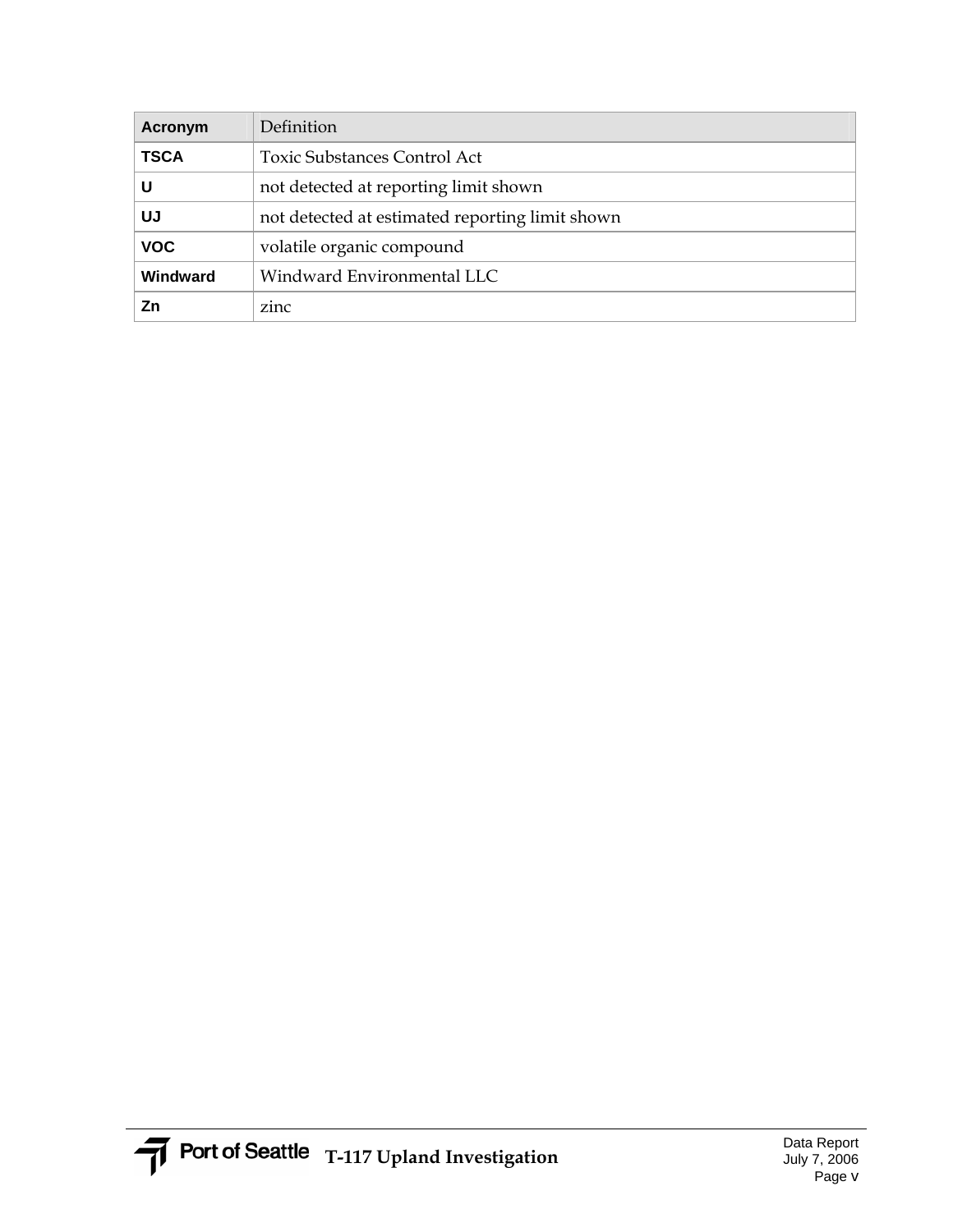# <span id="page-8-0"></span>**1.0 Introduction**

This data report presents the results of the soil investigation conducted in January 2006 at the Terminal 117 (T-117) Upland Area in accordance with the T-117 quality assurance project plan (QAPP) (Windward and DOF 2006). This document fulfills the data report section of Task 3 of the US Environmental Protection Agency (EPA) Administrative Settlement Agreement and Order on Consent (ASAOC) Comprehensive Environmental Response, Compensation, and Liability Act (CERCLA) No. 10-2006-0072 (EPA 2005).

In 2005, elevated concentrations of polychlorinated biphenyls (PCBs) were detected in Upland Area boreholes installed as part of the ongoing design for the T-117 Lower Duwamish Waterway (LDW) Early Action Area (EAA) (to be completed under a separate EPA settlement agreement). The installation of these boreholes was performed under an existing Administrative Order on Consent (Cohen 2003) signed by the City of Seattle (City), King County, the Port of Seattle (Port), and The Boeing Company (Boeing) – working together in the LDW as the Lower Duwamish Waterway Group (LDWG).

Based on the borehole results (Windward et al. 2005b, c, d), EPA, the Port, and the City have agreed that a broader investigation of the entire T-117 property is warranted to further evaluate the extent of PCB contamination, examine additional contaminants that may be of concern at the site (i.e., total petroleum hydrocarbons [TPH], polycyclic aromatic hydrocarbons [PAHs], metals [arsenic, copper, cadmium, chromium, lead and zinc], pesticides [previously detected], and phthalates), obtain data necessary to address and control these contaminants, as needed, and make sure that the potential for unacceptable human and/or ecological exposure and sediment recontamination is minimized. Although the Port and the City have agreed with EPA that broader investigations are need to characterize the entire property, only the Port has entered into the ASAOC with EPA to perform the additional upland characterization for T-117.

# **1.1 SITE DESCRIPTION**

T-117 is located at 8700 Dallas Avenue S in Seattle, Washington (Figure 1-1). The T-117 Upland Area property encompasses approximately 3 acres, including a 50-ft-wide section of land adjacent to the shoreline, which is owned by the Port as successor in interest to the King County Commercial Waterway District No. 1. In 1999, the Port acquired the inland parcels between the shoreline parcel and Dallas Avenue S, which was previously owned by the Malarkey Asphalt Company. These properties were consolidated to form the present-day T-117 (see Figure 1-2). Adjacent properties include Boeing to the south, the South Park Marina to the north-northwest, and the Basin Oil Company to the west (west of Dallas Avenue S).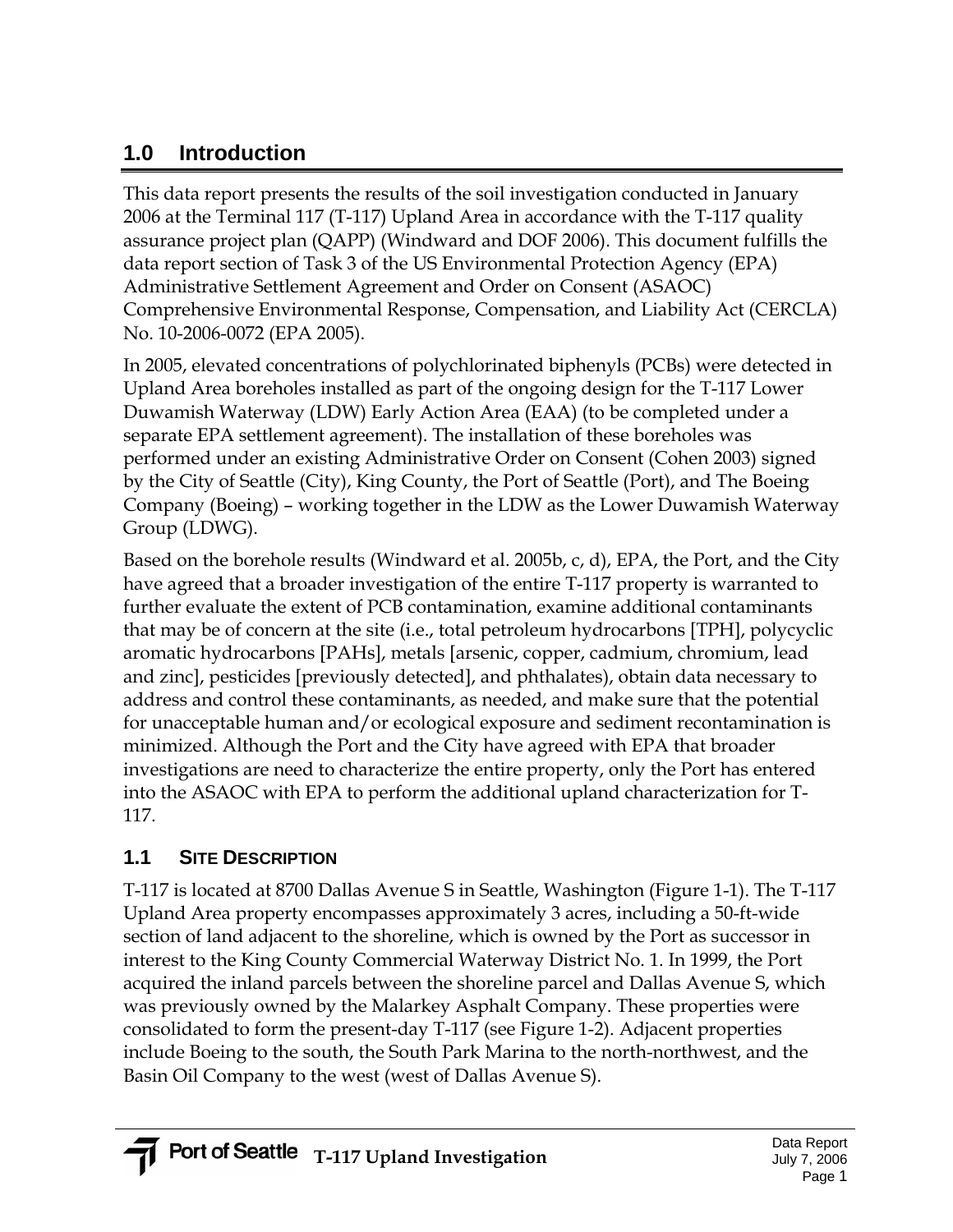### <span id="page-9-0"></span>**1.2 SAMPLE DESIGN**

The primary purpose of this investigation is to provide additional characterization of the extent of soil contamination in the of T-117 Upland Area, including the shoreline bank area approximately above elevation +14 mean lower low water (MLLW), in order to:

- Enable the Port to evaluate the extent of impacted soil onsite and design an anticipated Upland Area removal action that will be protective of human health and the environment.
- Design and implement engineering, maintenance, and institutional control measures for long-term site management.
- Generate sufficient information about the lateral and vertical extent of Upland Area contamination to design and implement effective source control measures to effectively reduce any potential for recontamination of the lower bank, mudflat, and sediments.

Further analysis of contaminants may be undertaken, if necessary, for the design of the removal action. The results of this investigation may also be used to supplement existing data previously collected to develop the engineering evaluation/cost analysis for the T-117 EAA (Windward et al. 2005a). The methods and design of the investigation and subsequent anticipated Upland Area removal action will be coordinated with the proposed T-117 EAA non-time-critical removal action for the bank and sediment (to be addressed under a separate EPA settlement agreement).

### **1.3 REPORT REQUIREMENTS AND ORGANIZATION**

As outlined in the statement of work (SOW), which is Appendix A of the ASAOC (EPA 2005), this data report details all information regarding investigation and field sampling activities, including the following:

- Introduction and purpose
- Summary of field sampling effort, including:
	- Description of sampling equipment and field methods
	- $\bullet$  Sampling dates
	- Sampling descriptions and field observations (e.g., characteristics of vertical sample profiles, odors, coloration/staining)
	- Tabular summary of sampling locations with exact coordinates
	- Tabular summary of data by sampling location and interval
	- Figures showing sampling locations and intervals with data
- Maps that show the extent of surface and subsurface contamination, any subsurface structures (e.g., buried slabs, lenses of asphalt) encountered during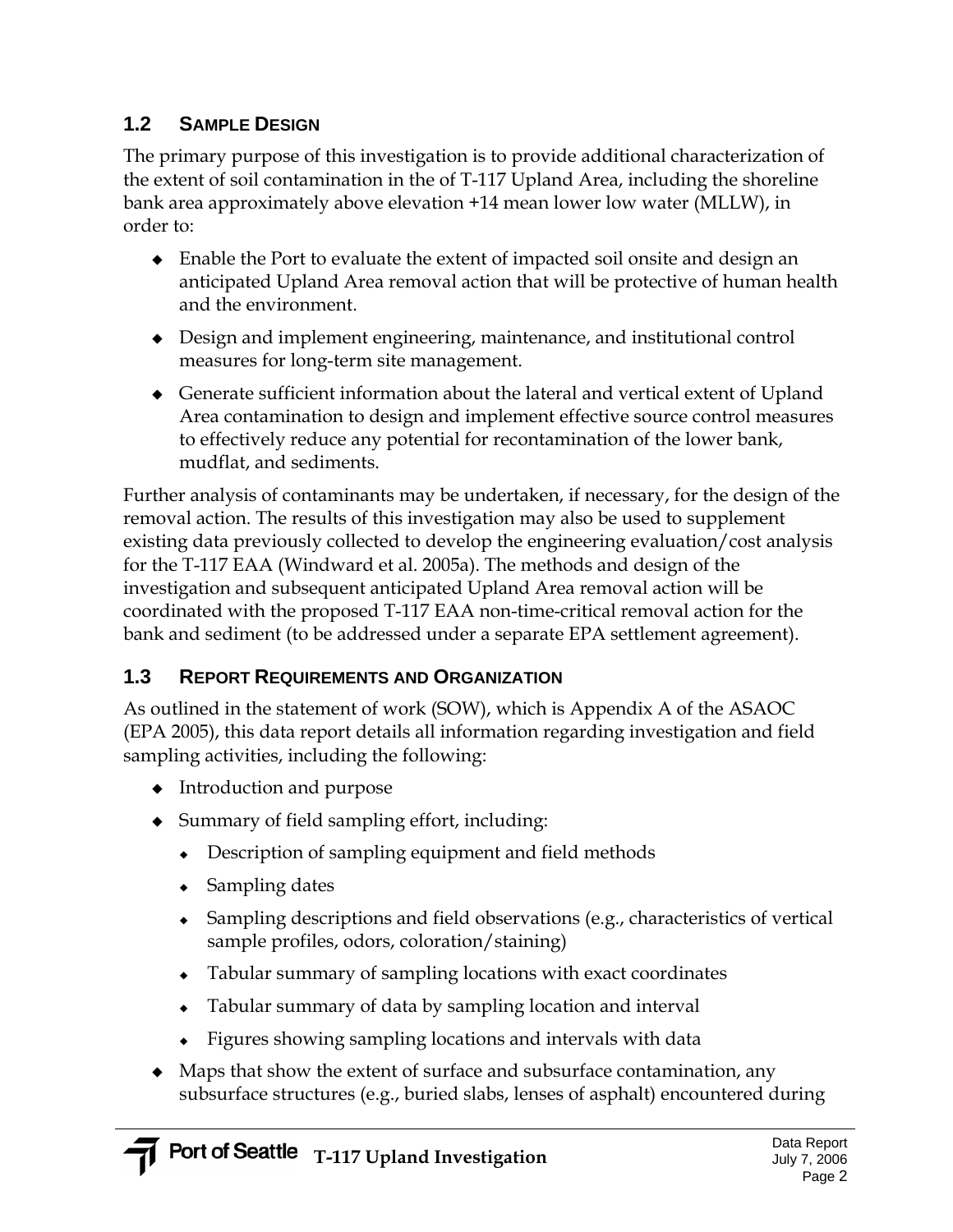the investigation, and any subsurface utilities or utility corridors (e.g., septic fields, drain tiles, sumps)

- Deviations from the QAPP
- Summary description of sample handling and shipment and an appendix with chain-of-custody forms for all samples
- Summary of data validation report
- Application files with data tables, maps, GIS coordinates, and figures

In order to satisfy the requirements in the SOW, information gathered during the completion of past assessment and investigation activities at T-117 are also included in this data report. Results of these past activities were reported as follows:

- *Focused Feasibility Study, Malarkey Asphalt Site* (SECOR 1998)
- Results of sampling conducted at the Malarkey Asphalt Company site by Ecology & Environment in 1995 as transmitted to EPA and reported in the *Draft Removal Action Work Plan, Malarkey Asphalt Site, Seattle, Washington (EMCON 1996)*
- *Site Assessment UST Decommissioning, Malarkey Asphalt Company* (Hart Crowser 1992)
- Malarkey Asphalt site utility corridor soil sampling results (Onsite 1999)
- *PCB Removal/Containment Action, South Park Site* (Onsite 2000a)
- Underground storage tank removal site check/assessment report, South Park Site (Onsite 2000b)
- *Terminal 117 South Building "Planter" Areas: Soil Sampling Procedures and Results*  (Onsite 2004)
- *T-117 Sediment, Soil, and Water Field Sampling, Cruise, and Data Report*  (Windward et al. 2005b)
- *T-117 Upland Soil June 2005 Field Sampling and Data Report* (Windward et al. 2005c)
- *T-117 Uplands Soil Sampling August 2005 Data Memorandum* (Windward et al. 2005d)

This report is organized into sections that address field methods, laboratory methods, results, and references. The following appendices support the text:

- $\leftrightarrow$  Appendix A results tables (by analyte)
- Appendix B data management
- $\triangle$  Appendix C data validation report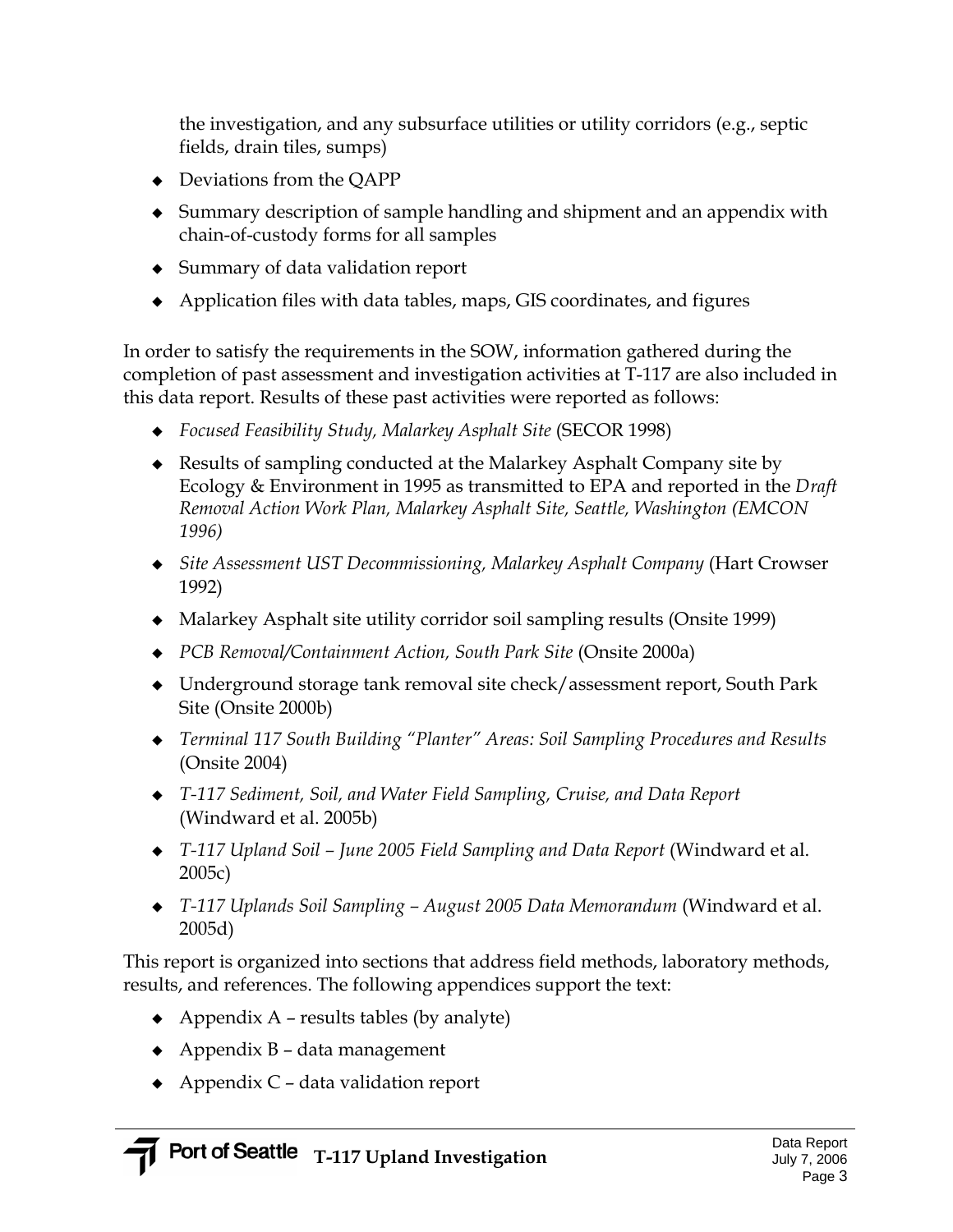- <span id="page-11-0"></span>Appendix D – analytical laboratory data
- Appendix E field forms and notes
- $\leftrightarrow$  Appendix F boring logs
- Appendix G chain-of-custody (COC) forms

# **2.0 Field Methods**

# **2.1 SAMPLE COLLECTION**

All field activities were performed under the direction of the field coordinator (FC) or other qualified personnel, with EPA oversight as appropriate. Sampling was accomplished by a joint operation of Windward Environmental LLC (Windward) and Dalton, Olmsted & Fuglevand, Inc. (DOF). Soil borings were accomplished under the direction of DOF with assistance from a Cascade Drilling, Inc.

Soil borings were conducted using a hollow-stem auger drill, penetrating up to a maximum depth of 17 ft, deployed from a drill rig. Where necessary, a concrete corer was used to remove the overlaying concrete/asphalt surfaces to clear the way for subsurface drilling using the hollow-stem auger. Detailed descriptions of soil boring sampling methods are found in Section 3.2.2.4 of the QAPP (Windward and DOF 2006).

# **2.2 SAMPLE PROCESSING**

Processing of the soil samples occurred on the T-117 upland property. After homogenization, soil samples were placed in appropriate-sized, certified-clean, wide-mouth glass jars capped with Teflon®-lined lids (QAPP Table 3-7 (Windward and DOF 2006)). Visible organisms and debris were removed prior to distribution to sample containers; removed materials were noted in the field logbooks. Each container was sealed, labeled, and stored under conditions specified in Table 2-1 of the QAPP (Windward and DOF 2006).

A photoionization detector (PID) was used on all samples that were collected for hydrocarbon identification (HCID) analyses to detect and measure volatile hydrocarbons (typically the gasoline-range of hydrocarbons) while in the field. The PID was used to rapidly determine the presence of volatile hydrocarbons, prior too much exposure to air or handling of the sample, which could results in a loss of volatile hydrocarbons. A 10.6 eV lamp was used in the PID, which is appropriate for ionizing and detecting the presence of gasoline-range hydrocarbons.

# **2.3 FIELD EQUIPMENT DECONTAMINATION**

To prevent cross-contamination of samples, all sample processing equipment (i.e., spoons, bowls, split-spoon sampler) that came in contact with soil samples were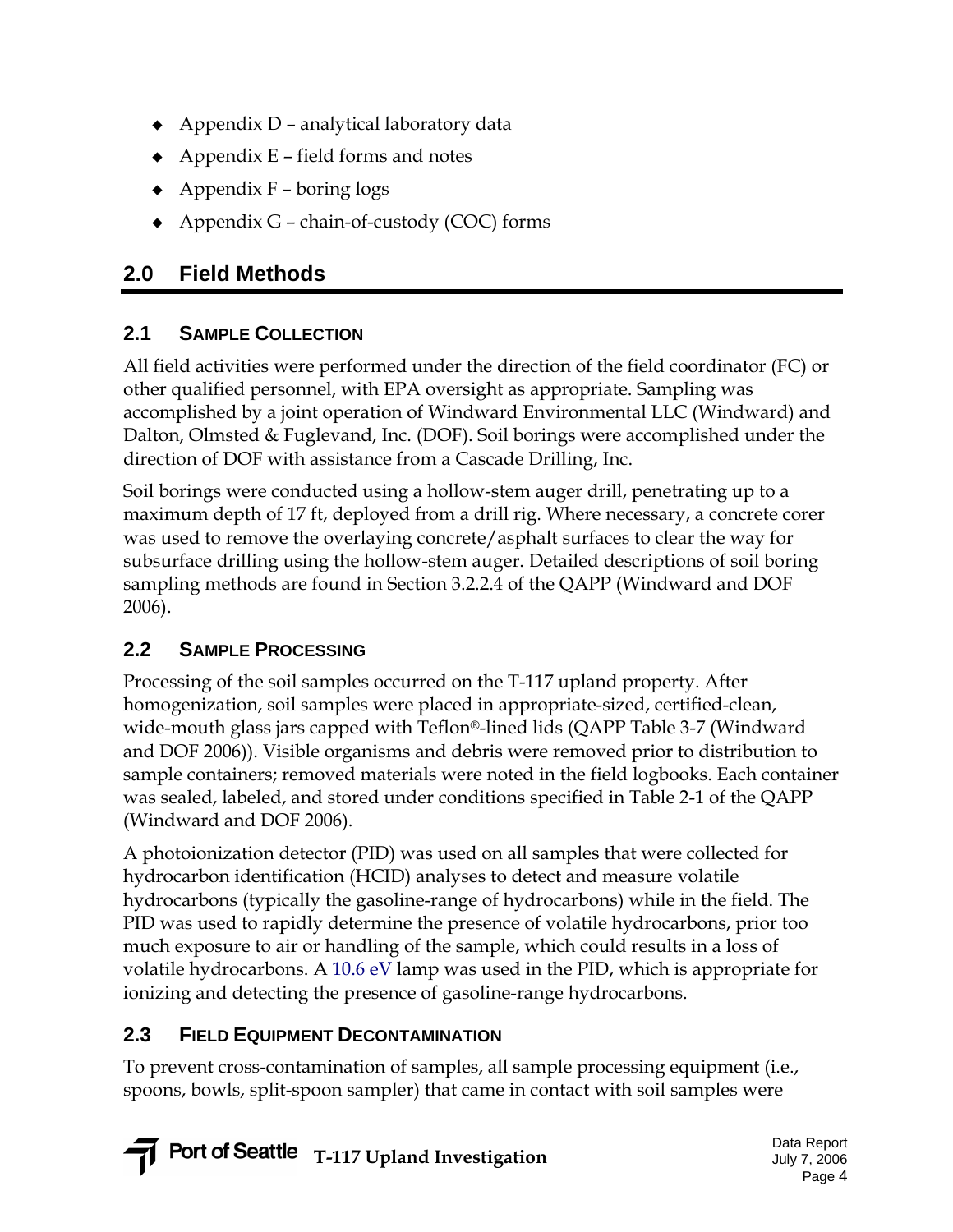<span id="page-12-0"></span>decontaminated based on EPA guidelines (EPA 1999, 2002) between locations or samples using the following procedures:

- 1. Rinse with site or distilled water and wash with scrub brush until free of soil.
- 2. Wash with phosphate-free detergent.
- 3. Rinse with site or distilled water.
- 4. Rinse with distilled water.

Soil boring equipment was steam cleaned in a self-contained decontamination trailer between locations.

### **2.4 FIELD QUALITY ASSURANCE AND QUALITY CONTROL**

#### **2.4.1 Duplicate samples**

Collected soil was homogenized and analyzed in duplicate to evaluate heterogeneity attributable to sample handling. A minimum of one field duplicate was submitted per 20 samples. All samples collected were documented in the field logbook. Table 2-1 lists the field duplicate sample identifications (IDs) and the corresponding sample IDs collected from the same location.

| <b>SAMPLE ID</b><br><b>DUPLICATE SAMPLE ID</b> |                 | <b>ANALYSES</b>                                                |  |  |
|------------------------------------------------|-----------------|----------------------------------------------------------------|--|--|
| T117-A7-SB-02                                  | T117-A7-SB-201  | PCBs, PAHs, TPH-Dx, total solids                               |  |  |
| T117-A4-SB-03                                  | T117-A4-SB-202  | PCBs, PAHs, TPH-Dx, select metals, <sup>a</sup> total solids   |  |  |
| T117-B2-SB-01                                  | T117-B2-SB-203  | TOC, total solids                                              |  |  |
| T117-B2-SB-07                                  | T117-B2-SB-204  | PCBs, PAHs, TPH-Dx, total solids                               |  |  |
| T117-B6-SB-02                                  | T117-B6-SB-205  | PCBs, PAHs, TPH-Dx, total solids                               |  |  |
| T117-A10-SB-01                                 | T117-A10-SB-206 | PCBs, PAHs, TPH-Dx, TOC, total solids                          |  |  |
| T117-D10-SB-01                                 | T117-D1-SB-207  | TOC, total solids                                              |  |  |
| T117-B7-SB-8.0-9.5                             | T117-B7-SB-208  | PCBs, PAHs, TPH-Dx, select metals, <sup>a</sup> total solids   |  |  |
| T117-D6-SB-9.5-11.0                            | T117-D6-SB-209  | Metals, <sup>b</sup> total solids                              |  |  |
| T117-D6-SB-11.0-12.5                           | T117-D6-SB-210  | PCBs, PAHs, TPH-Dx, total solids                               |  |  |
| T117-D11-SB-06                                 | T117-D11-SB-211 | PCBs, PAHs, TPH-Dx, metals, <sup>b</sup> total solids          |  |  |
| T117-E1-SB-6.5-8.0                             | T117-E1-SB-212  | PCBs, PAHs, TPH-Dx, phthalates, total solids                   |  |  |
| T117-C3-SB-03                                  | T117-C3-SB-213  | PCBs, PAHs, pesticides, total solids                           |  |  |
| T117-B8-SB-02                                  | T117-B8-SB-214  | PCBs, PAHs, TPH-HCID, select metals, <sup>a</sup> total solids |  |  |
| T117-D7-SB-3.0-4.5                             | T117-D7-SB-215  | TPH-Dx, total solids                                           |  |  |

#### **Table 2-1. Duplicate sample IDs**

a Select metals included arsenic, lead, chromium and zinc.

b Metals included the four select metals (arsenic, lead, chromium, and zinc) plus cadmium and copper.

PCB – polychlorinated biphenyl

PAH – polycyclic aromatic hydrocarbon

TOC – total organic carbon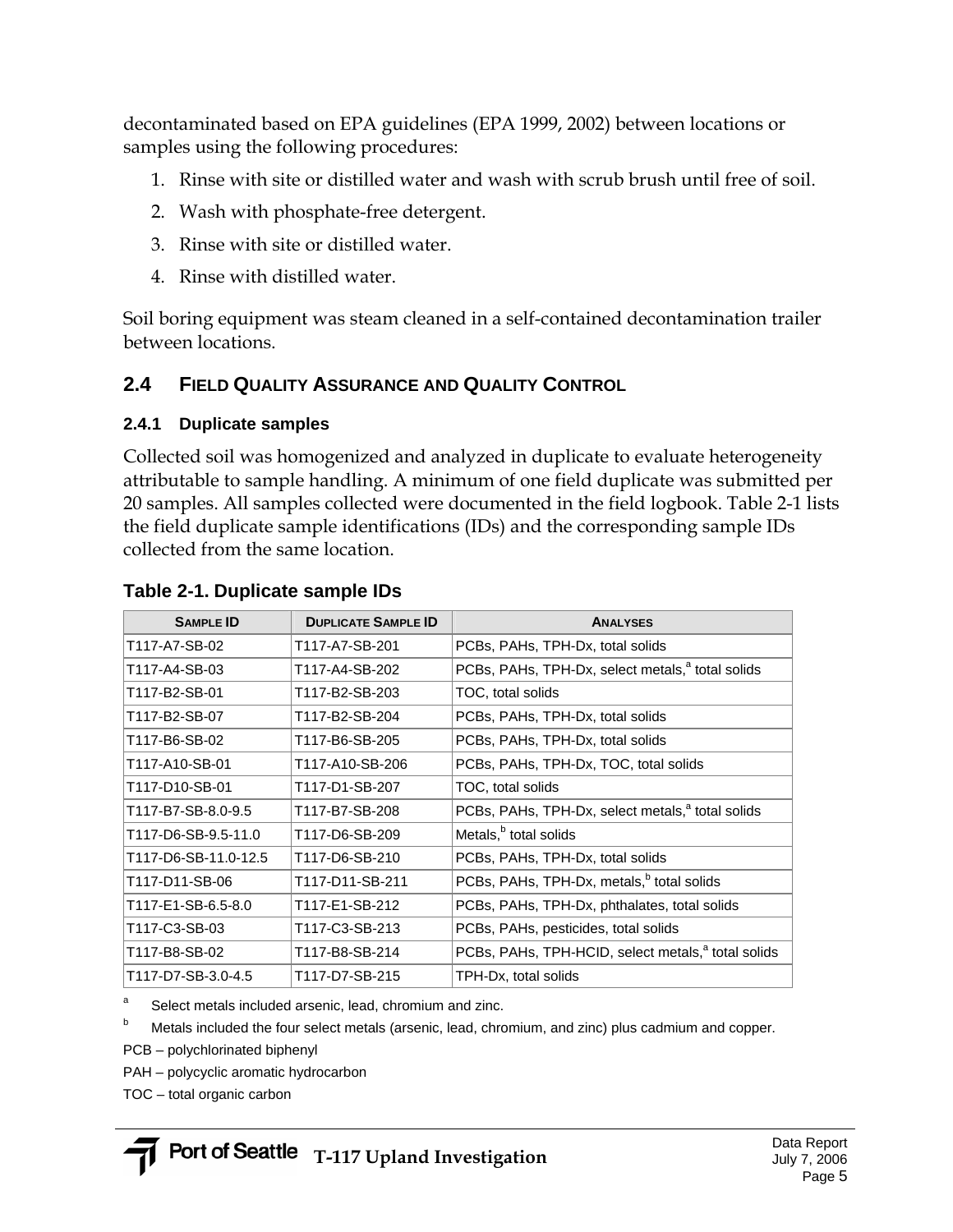<span id="page-13-0"></span>TPH-Dx – total petroleum hydrocarbons – quantified in the diesel and motor oil ranges TPH-HCID – total petroleum hydrocarbons – hydrocarbon identification

### **2.4.2 Rinsate blanks**

Rinsate blanks are used to assess whether and/or to what degree contamination is crossing from one sample to the next during sample collection or processing. A rinsate blank was created by rinsing the decontaminated sample processing equipment with deionized water. This water was collected in a clean jar and submitted to the laboratory for analysis. A minimum of one rinsate blank per 20 samples was submitted for chemical analysis.

## **2.4.3 Trip blanks**

Trip blanks are used to determine whether volatile contaminants are introduced to samples during holding, shipping, or storage prior to analysis. Trip blanks consisted of deionized water sealed in a volatile organic compound (VOC) sample container by the analytical laboratory. Trip blanks were transported from the laboratory to the field, remained in the cooler during sampling, and were returned to the laboratory unopened for total petroleum hydrocarbons – gasoline (TPH-G) analysis. One trip blank that contained samples for TPH-G analysis was included in the cooler delivered on January 18, 2002.

# **2.5 DISPOSAL OF UNUSED SAMPLE MATERIAL**

Excess soil and any contaminated water (i.e., from equipment decontamination) that remained after the completion of sampling was stored in appropriate drums onsite. Drums were marked according to the contents, origin of materials, date of generation, address, and contact name. Materials were characterized and properly disposed of after completion of the sampling program. All disposable sampling materials and personal protective equipment used in sample processing, such as disposable coveralls, gloves, and paper towels, were placed in heavyweight garbage bags or other appropriate containers. Disposable supplies were removed from the site by sampling personnel and placed in a standard refuse container for disposal as solid waste.

Waste soils were disposed of appropriately at an approved landfill or incinerated, consistent with hazardous materials and Toxic Substances Control Act (TSCA) regulations. Decontamination water was also managed in accordance with hazardous materials and TSCA regulations as necessitated by the level of contamination.

# **2.6 SAMPLE IDENTIFICATION SCHEME**

Each sampling location was assigned a unique alphanumeric ID number. The first four characters are T117 to designate the T-117 Upland Area followed by a letter (A, B, C, D, E, or F) and number combination to designate the area and location from which the sample was collected.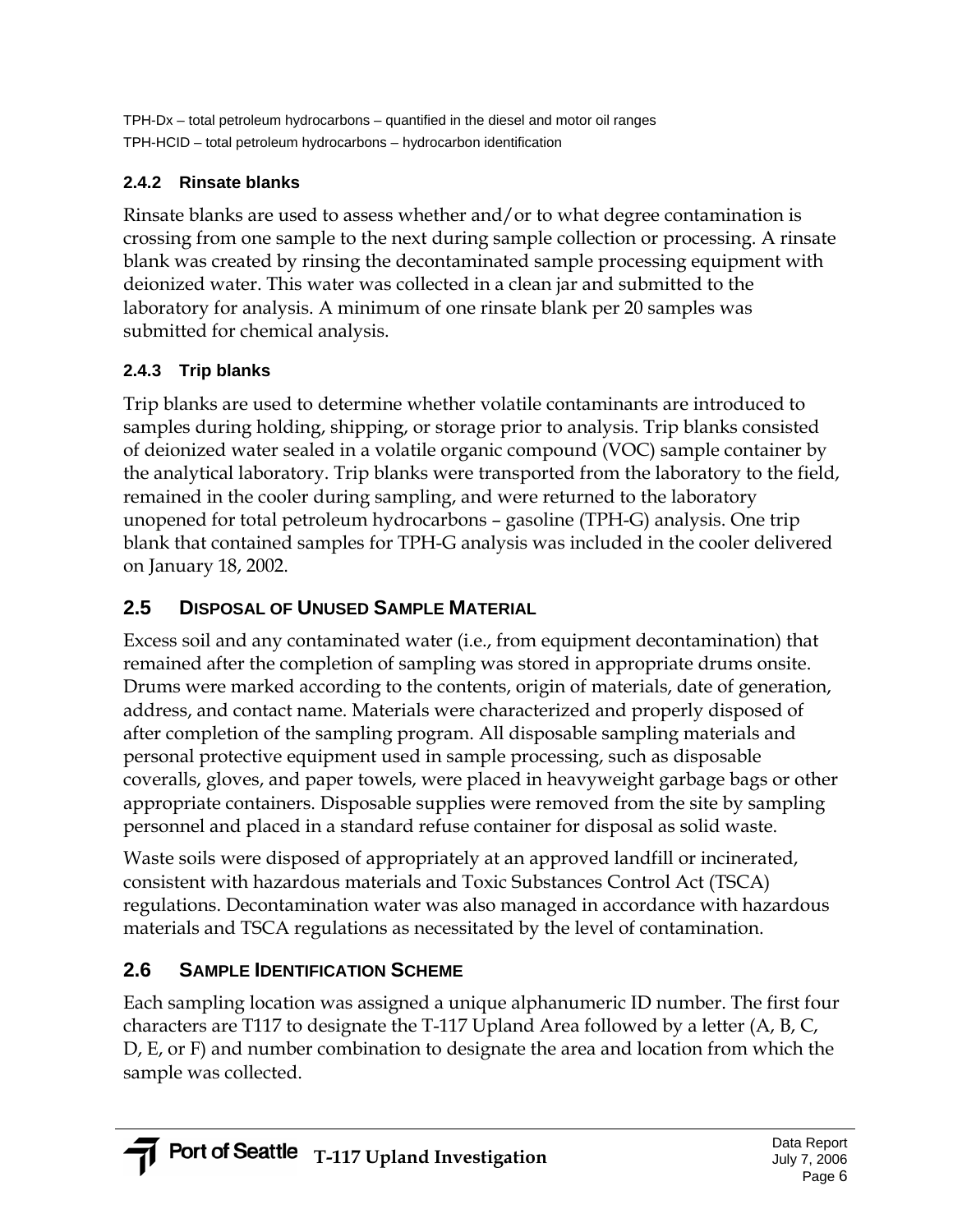<span id="page-14-0"></span>Individual sample IDs were further identified by the addition of "SB" to indicate that the type of sample was a soil boring. Sample IDs also included information on the sampling depth. Sample IDs for the eight boreholes that were sampled on a continuous basis (B-7, C-4, C-5, C-6, D-3, D-6, D-7, and E-1) included the depth range (at 1.5-ft intervals) up to the total depth of the borehole (e.g., 1.5 to 3 ft = 1.5-3.0, 3 to 4.5 ft = 3.0-4.5, 4.5 to 6 ft = 4.5-6.0). Thus, for example, a soil boring sample from location 117-B7 at a sampling depth interval of 3 to 4.5 ft was labeled T117-B7-SB-3.0- 4.5.

Samples IDs for all other boreholes included characters that identify the depth interval of the soil collected (i.e.,  $01 = 0$  to 1.5 ft,  $02 = 2.5$  to 4 ft,  $03 = 5$  to 6.5 ft,  $04 = 7.5$  to 9 ft,  $05 = 10$  to 11.5 ft,  $06 = 12.5$  to 14 ft, and  $07 = 15$  to 16.5 ft). For example, a soil boring sample from location T117-A1 at a depth of 0 to 2.5 ft was labeled T117-A1-SB-01.

Field quality control (QC) samples were assigned modified sample identifiers as described below:

- ◆ Field duplicates were blind and identified using sequential sample numbers starting with 201 (e.g., T117-A1-SB-201).
- Rinsate blanks were assigned an "RB" identifier (e.g., T117-A1-SB-RB).

# **2.7 SAMPLE DOCUMENTATION PROCEDURES**

All field activities were recorded in a field logbook maintained by the FC (Appendix E). The field logbook provided sufficient data and observations to enable participants to reconstruct events that occurred during the sampling period. The field logbook included a description of all sampling activities, conferences associated with field sampling activities, as well as a record of sampling personnel. All modifications to the procedures and plans identified in this QAPP and the health and safety plan were documented in the field logbook and on protocol modification forms (Appendix E).

After sample collection, the following information was recorded on the boring log (Appendix F):

- Name of person logging sample
- Date and time of collection or logging
- Names of crew members
- Weather conditions
- ◆ Sample ID
- ◆ Sample depth
- Physical observations of soil, including the presence of foreign objects, color, presence of sheens, apparent grain size, moisture, plasticity, and odor
- Geologic stratigraphy and the presence of any water-bearing layers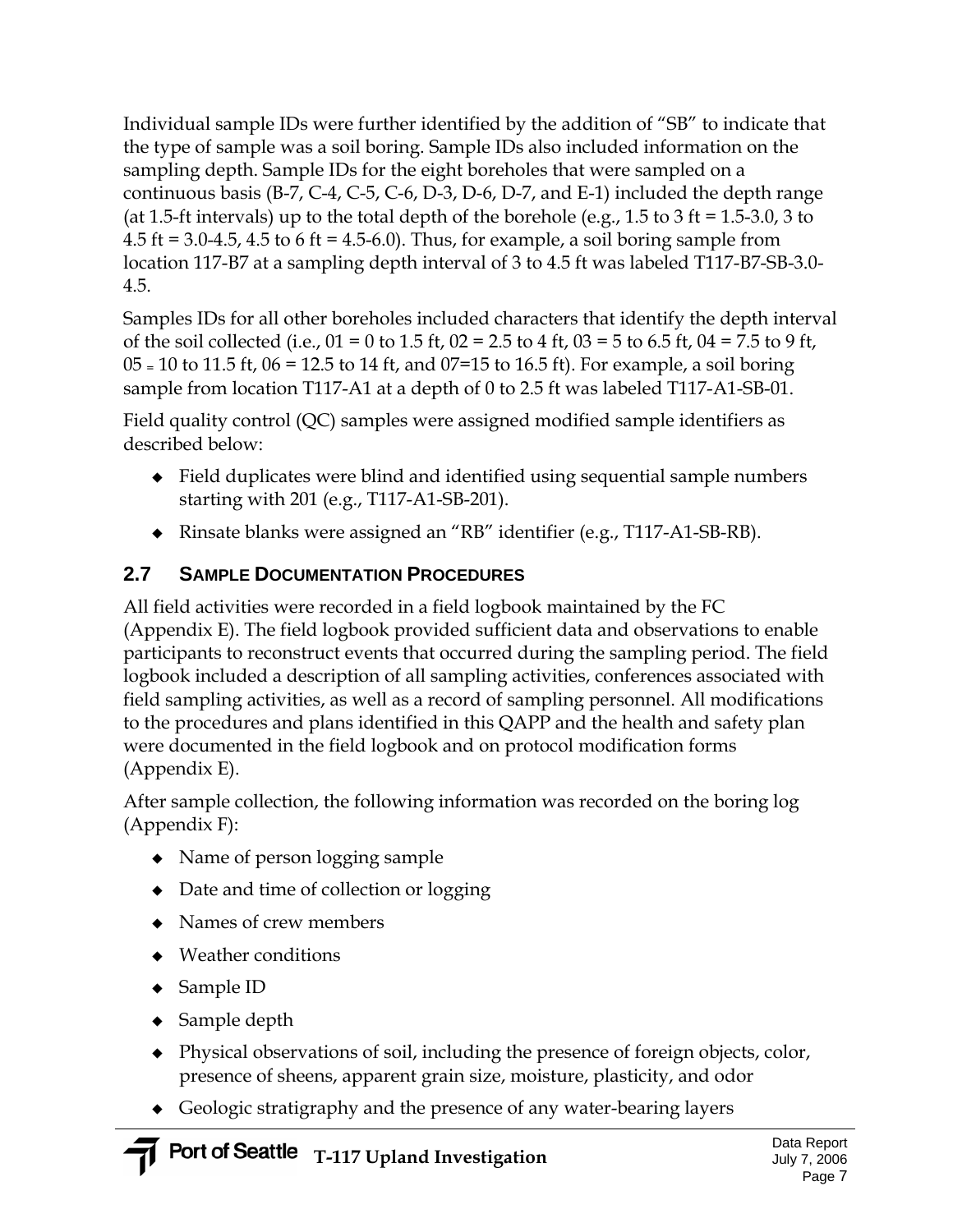- <span id="page-15-0"></span>• Sampler penetration depth
- Blow counts
- Standard penetration test results

### **2.8 CHAIN-OF-CUSTODY AND SAMPLE TRANSPORT PROCEDURES**

COC forms were used to track sample custody (see Appendix G). All soil samples were placed in a cooler with ice and hand-delivered to Analytical Resources, Inc. (ARI), in Tukwila, Washington.

# **2.9 FIELD DEVIATIONS FROM THE QAPP**

Field deviations from the QAPP included adding or moving boring locations, and increasing the number of sampling locations intended for continuous sampling. These field deviations did not affect data quality and are discussed below:

- Boring locations C-4, C-5, and C-6 were not identified in the final QAPP as locations selected for continuous sampling. Per EPA's request while providing oversight, continuous sampling was conducted at these locations.
- Sampling locations A-11 and A-12 were added per the request of EPA and the Washington State Department of Ecology (Ecology) during an oversight visit on January 19, 2006.
- Some sampling locations were moved off the target locations identified in the final QAPP due to the presence of immovable obstacles or overhead power lines. None of the locations were off by more than the allowable 10 ft as required in the QAPP. Table 2-2 identifies these locations.
- A trip blank was not included in the cooler that contained samples for TPH-G analysis on January 23, 2006.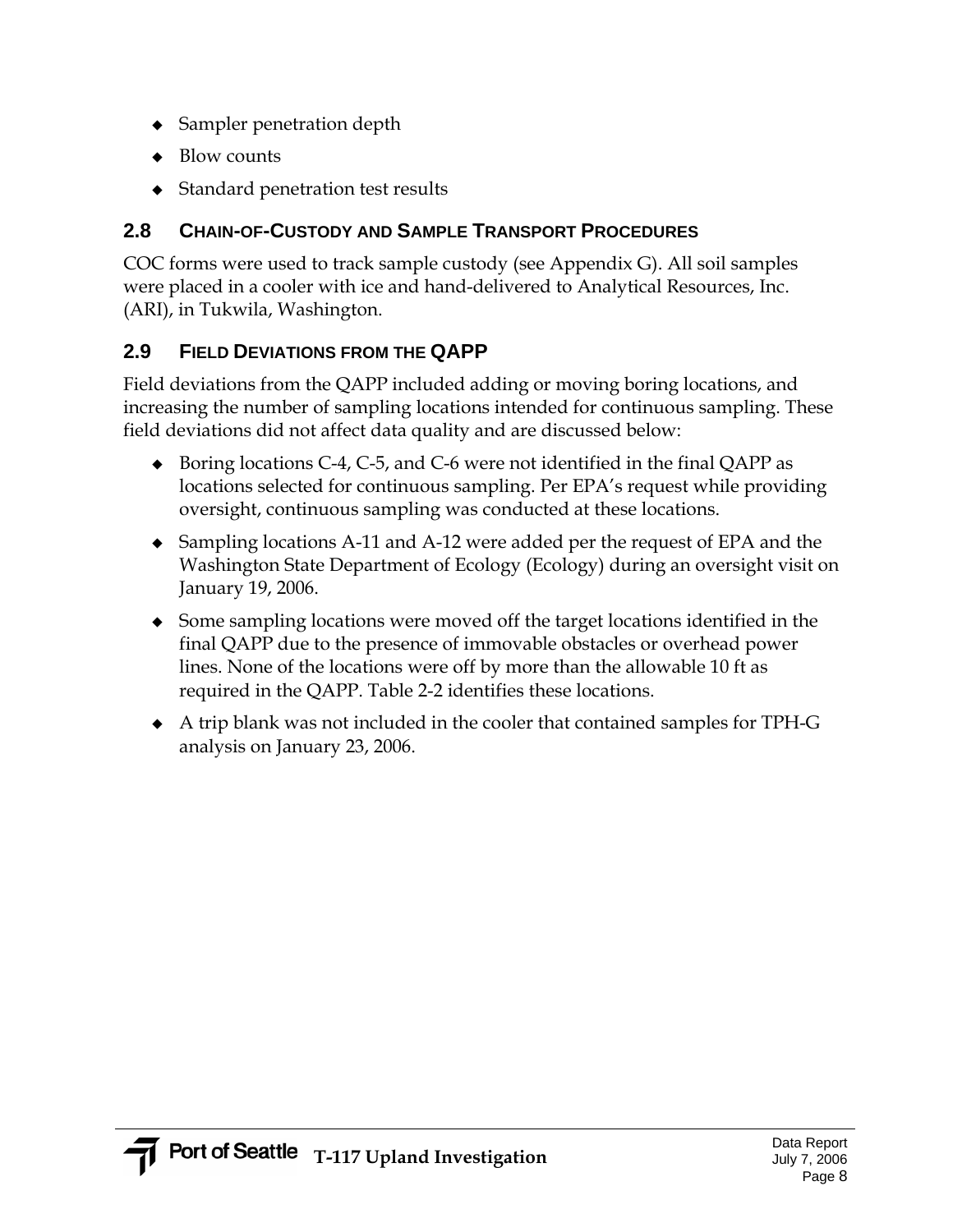| <b>SAMPLING</b><br>LOCATION | <b>DISTANCE FROM</b><br><b>TARGET LOCATION</b><br>(f <sub>t</sub> ) | <b>REASON FOR MOVE</b>            |  |
|-----------------------------|---------------------------------------------------------------------|-----------------------------------|--|
| $A-1$                       | 6.1                                                                 | Too close to overhead power lines |  |
| $A-5$                       | 7.4                                                                 | Too close to overhead power lines |  |
| $A - 8$                     | 7.4                                                                 | Too close to overhead power lines |  |
| $A-10$                      | 5.7                                                                 | Debris                            |  |
| B-6                         | 5.5                                                                 | Too close to sewer septic line    |  |
| $B-8$                       | 2.4                                                                 | Too close to overhead power lines |  |
| $D-3$                       | 2.7                                                                 | Too close to ecology blocks       |  |
| $D-7$                       | 3.2                                                                 | Concrete obstruction              |  |
| $E-3$                       | 7.5                                                                 | Too close to overhead power lines |  |
| $F-1$                       | 4.7                                                                 | Too close to concrete curb        |  |
| $F-2$                       | 2.6                                                                 | Too close to concrete curb        |  |
| $F-6$                       | 4.8                                                                 | Too close to shelving in building |  |
| $F-8$                       | 5.2                                                                 | Too close to shelving in building |  |

#### <span id="page-16-0"></span>**Table 2-2. Deviations from target boring locations**

### **3.0 Laboratory Methods**

ARI conducted chemical and physical testing for each sample. All borehole samples were analyzed for PCBs, PAHs, and TPH. Based on borehole locations, specified samples were analyzed for arsenic, copper, cadmium, chromium, lead, zinc, select pesticides, and phthalates. At the discretion of the FCs, select soil samples were analyzed for grain size. One sample from each borehole was analyzed for total organic carbon (TOC). The results of these analyses are discussed in Section 4.0.

#### **3.1 ANALYTICAL METHODS**

The chemical and physical testing adhered to the most recent EPA analysis protocols and represent standard methods used for the analysis of these analytes in soil. Table 3-1 summarizes specific methods used to analyze the samples.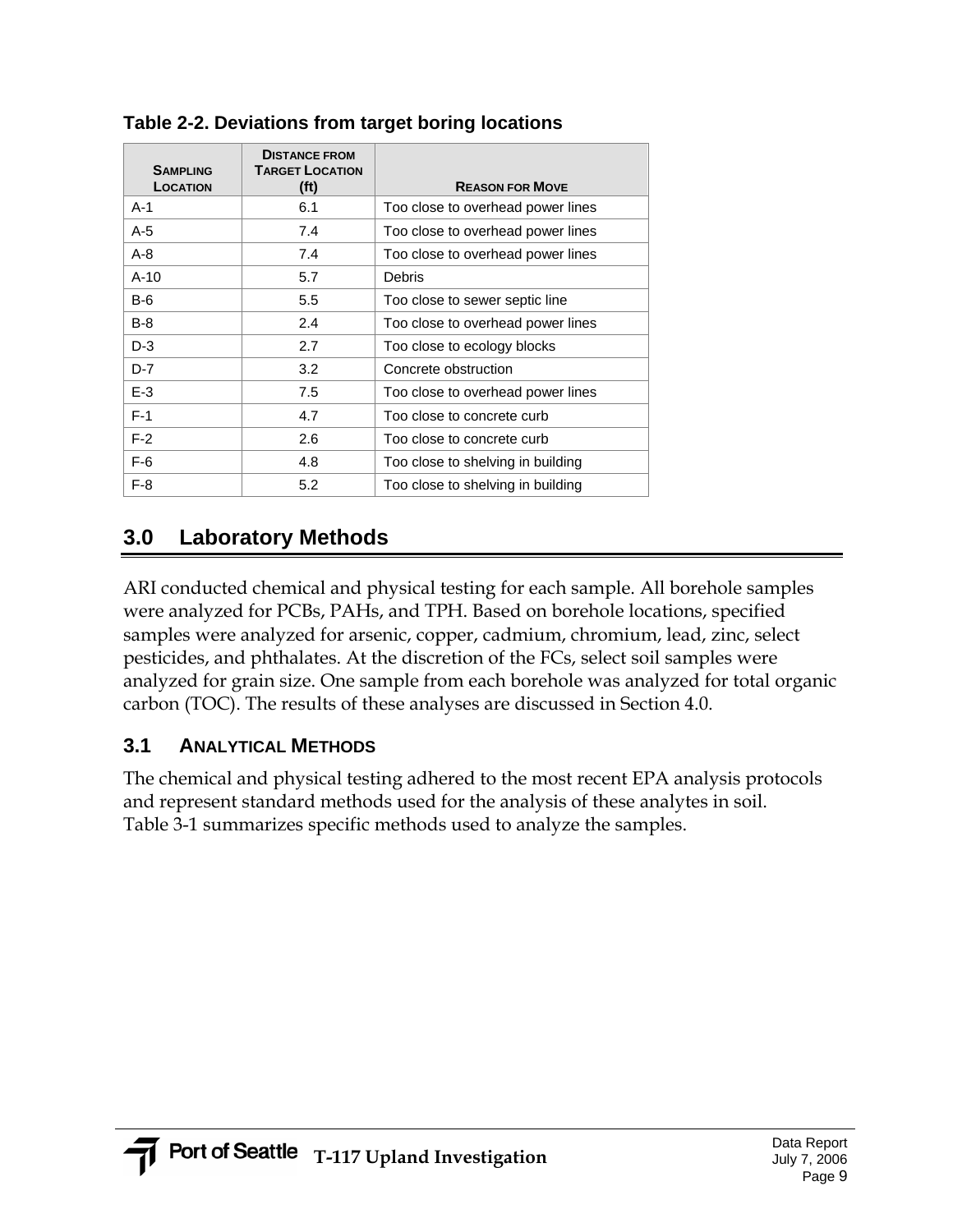<span id="page-17-0"></span>

| Table 3-1. Summary of analytical methods |  |
|------------------------------------------|--|
|------------------------------------------|--|

| <b>ANALYSES</b>               | <b>METHOD</b>    | <b>REFERENCE</b>     |
|-------------------------------|------------------|----------------------|
| PCBs as Aroclors              | GC/ECD           | EPA 8082             |
| Pesticides                    | GC/ECD           | EPA 8081A            |
| PAHs, <sup>a</sup> phthalates | GC/MS            | EPA 8270D            |
| Metals <sup>b</sup>           | <b>ICP-AES</b>   | <b>EPA 6010B</b>     |
| TPH-HCID                      | GC/FID           | NWTPH-HCID           |
| TPH-G                         | GC/FID           | NWTPH-G              |
| TPH-Dx                        | GC/FID           | NWTPH-D              |
| Grain size                    | Sieve/hydrometer | <b>ASTM D421/422</b> |
| <b>TOC</b>                    | combustion       | Plumb (1981)         |
| <b>Total solids</b>           | oven-dried       | EPA 160.3            |

<sup>a</sup> Target PAHs include anthracene, pyrene, dibenzofuran, benzo(g,h,i)perylene, indeno(1,2,3-cd)pyrene, benzo(b)fluoranthene, fluoranthene, benzo(k)fluoranthene, acenaphthylene, chrysene, benzo(a)pyrene, dibenz(a,h)anthracene, benz(a)anthracene, acenaphthene, phenanthrene, fluorene, 1-methylnaphthalene, naphthalene, and 2-methylnaphthalene.

 $b$  Metals include arsenic, copper, cadmium, chromium, lead, and zinc.

AES – atomic emission spectrometry

- ASTM American Society for Testing and Materials
- ECD electron capture detection
- FID flame ionization detection
- GC gas chromatography
- ICP inductively coupled plasma
- MS mass spectrometry
- PAH polycyclic aromatic hydrocarbon
- PCB polychlorinated biphenyl
- TOC total organic carbon

TPH-Dx – total petroleum hydrocarbons – quantified in the diesel and motor oil ranges

TPH-G – total petroleum hydrocarbons – gasoline

TPD-HCID – total petroleum hydrocarbons – hydrocarbon identification

#### **3.2 QUALITY ASSURANCE AND QUALITY CONTROL FOR CHEMICAL/PHYSICAL TESTING**

Data quality objectives and laboratory QC procedures are discussed in Section 2.4 of the QAPP (Windward and DOF 2006). Analytical results were validated by EcoChem, Inc. The results of the validation are discussed and summarized in Section 4.4 are the data validation reports are presented in Appendix F. The results presented in this report are of good quality and should be considered acceptable for all project uses.

#### **3.3 LABORATORY DEVIATIONS FROM THE QAPP**

There were no laboratory deviations from the methods and procedures described in the QAPP (Windward and DOF 2006), with the following exception. The QAPP incorrectly lists ASTM D854 as the test method for grain size. ASTM D421/422 is the correct method reference for grain size analysis in soil samples.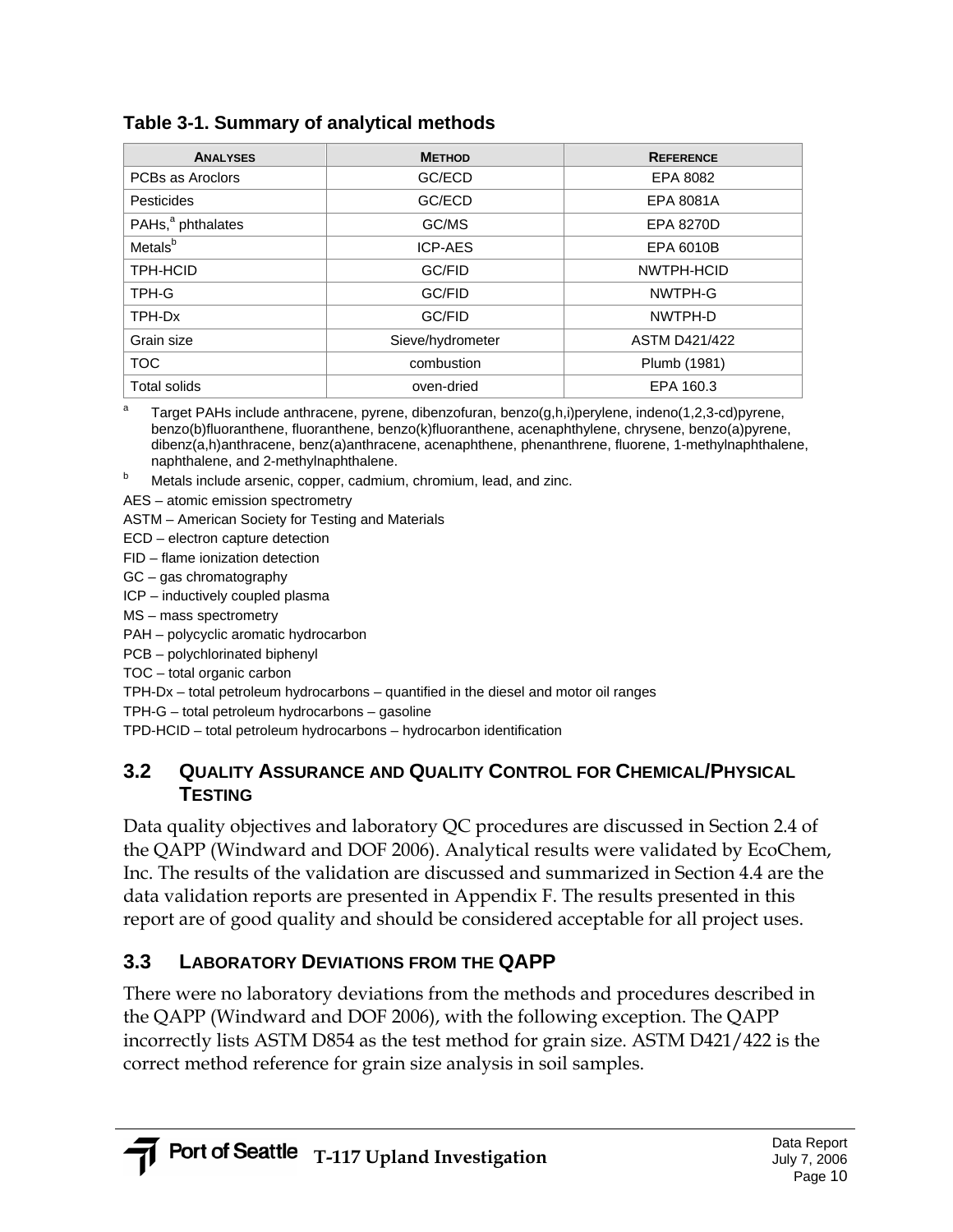# <span id="page-18-0"></span>**4.0 Analytical Results**

Results of the soil physical and chemistry analyses are presented below. These results have undergone data validation, as described in detail in Appendix C. The results presented in this report are of good quality and should be considered acceptable for all project uses. Raw laboratory data can be found in Appendix D.

Significant figure rules were applied when summing for totals (i.e., summing of Aroclors for total PCBs). A detailed discussion of the hierarchical approach used in averaging laboratory replicates, calculating totals, and application of significant figures is presented in Appendix B.

#### **4.1 SAMPLING LOCATIONS AND SAMPLE CHARACTERISTICS**

The sampling locations are presented on Figure 4-1, and descriptions are presented in Table 4-1. All coordinates are reported in Washington State Plane North (NAD 83, US survey feet).

|                 |              |        |             | No. OF<br><b>SAMPLE</b> | <b>TOTAL</b><br><b>DEPTH</b> |                                              |
|-----------------|--------------|--------|-------------|-------------------------|------------------------------|----------------------------------------------|
| <b>LOCATION</b> | $\mathbf{x}$ | Y      | <b>DATE</b> | <b>INTERVALS</b>        | (f <sup>t</sup> )            | <b>ANALYSES</b> <sup>a</sup>                 |
| Area A          |              |        |             |                         |                              |                                              |
| $A-1$           | 1275110      | 195731 | 16-Jan-06   | 3                       | 6.5                          | PCB, TPH-Dx, PAH                             |
| $A-2$           | 1275132      | 195701 | 16-Jan-06   | 3                       | 6.5                          | PCB, TPH-Dx, PAH                             |
| $A-3$           | 1275175      | 195698 | 16-Jan-06   | 3                       | 6.5                          | PCB, TPH-Dx, PAH                             |
| A-4             | 1275240      | 195697 | 16-Jan-06   | 3                       | 6.5                          | PCB, TPH-Dx, PAH, select metals              |
| $A-5$           | 1275093      | 195698 | 16-Jan-06   | 3                       | 6.5                          | PCB, TPH-Dx, PAH                             |
| $A-6$           | 1275107      | 195656 | 16-Jan-06   | 3                       | 6.5                          | PCB, TPH-Dx, PAH, select metals              |
| $A-7$           | 1275160      | 195666 | 16-Jan-06   | 3                       | 6.5                          | PCB, TPH-Dx, PAH                             |
| $A-8$           | 1275067      | 195658 | 16-Jan-06   | 3                       | 6.5                          | PCB. TPH-Dx. PAH                             |
| $A-9$           | 1275142      | 195623 | 16-Jan-06   | 3                       | 6.0                          | PCB, TPH-Dx, PAH                             |
| $A-10$          | 1275121      | 195771 | 17-Jan-06   | $\mathbf{1}$            | 1.5                          | PCB, TPH-Dx, PAH                             |
| A-11            | 1275115      | 195767 | 24-Jan-06   | $\mathbf{1}$            | 0.5                          | PCB, archive <sup>b</sup>                    |
| $A-12$          | 1275112      | 195773 | 24-Jan-06   | $\overline{2}$          | 1.5                          | <b>PCB</b>                                   |
| Area B          |              |        |             |                         |                              |                                              |
| $B-1$           | 1275284      | 195664 | 17-Jan-06   | 4 <sup>c</sup>          | 9.0 <sup>c</sup>             | PCB, TPH-Dx, PAH, select metals              |
| $B-2$           | 1275339      | 195631 | 17-Jan-06   | $\overline{7}$          | 16.5                         | PCB, TPH-Dx, PAH                             |
| $B-3$           | 1275336      | 195600 | 17-Jan-06   | 3                       | 7.0                          | PCB, TPH-Dx, PAH                             |
| $B-4$           | 1275345      | 195570 | 17-Jan-06   | 4 <sup>c</sup>          | 9.0 <sup>c</sup>             | PCB, TPH-Dx, PAH                             |
| $B-5$           | 1275313      | 195557 | 17-Jan-06   | 3                       | 6.5                          | PCB, TPH-Dx, PAH                             |
| $B-6$           | 1275241      | 195580 | 17-Jan-06   | 3                       | 6.5                          | PCB, TPH-Dx, PAH                             |
| $B-7d$          | 1275265      | 195541 | 18-Jan-06   | 10                      | 15.5                         | PCB, TPH-HCID, TPH-Dx, PAH, select<br>metals |

**Table 4-1. Soil sampling locations and analyses**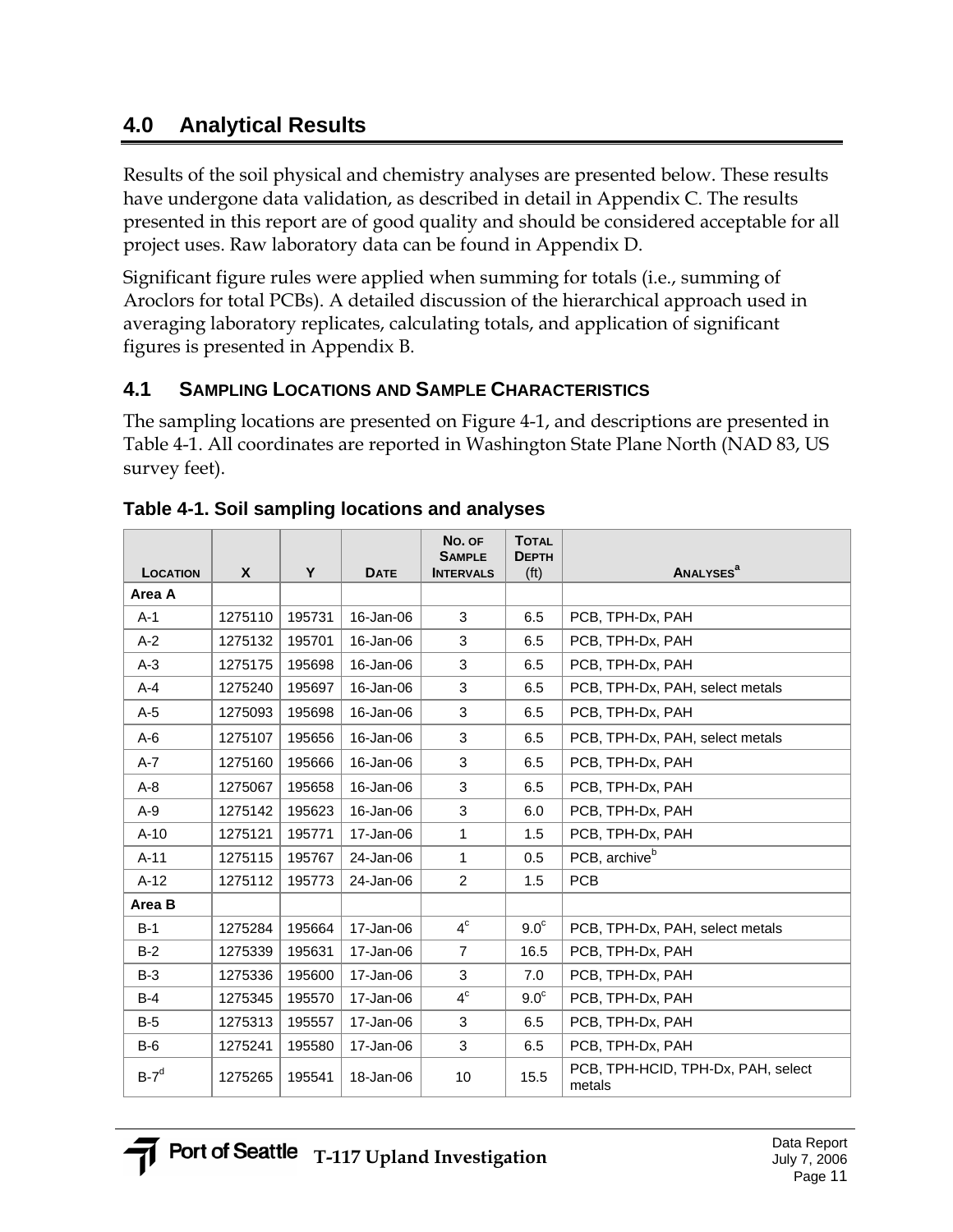| LOCATION  | X       | Υ      | <b>DATE</b> | No. OF<br><b>SAMPLE</b><br><b>INTERVALS</b> | <b>TOTAL</b><br><b>DEPTH</b><br>(f <sup>t</sup> ) | <b>ANALYSES<sup>a</sup></b>                                          |  |  |  |
|-----------|---------|--------|-------------|---------------------------------------------|---------------------------------------------------|----------------------------------------------------------------------|--|--|--|
| $B-8$     | 1275215 | 195544 | 23-Jan-06   | 3                                           | 6.5                                               | PCB, TPH-HCID, TPH-Dx, PAH, select<br>metals                         |  |  |  |
| Area C    |         |        |             |                                             |                                                   |                                                                      |  |  |  |
| $C-1$     | 1275453 | 195502 | 20-Jan-06   | 6                                           | 14.0                                              | PCB, TPH-Dx, PAH                                                     |  |  |  |
| $C-2$     | 1275475 | 195468 | 20-Jan-06   | 6                                           | 14.0                                              | PCB, TPH-Dx, PAH                                                     |  |  |  |
| $C-3$     | 1275409 | 195520 | 19-Jan-06   | 3                                           | 9.0                                               | PCB, TPH-Dx, PAH, pesticides, metals                                 |  |  |  |
| $C - 4^d$ | 1275484 | 195394 | 20-Jan-06   | $\overline{7}$                              | 14.0                                              | PCB, TPH-Dx, PAH, pesticides, metals                                 |  |  |  |
| $C-5^d$   | 1275487 | 195358 | 20-Jan-06   | 6 <sup>e</sup>                              | 14.0                                              | PCB, TPH-Dx, PAH, phthalates, select<br>metals                       |  |  |  |
| $C-6d$    | 1275438 | 195424 | 20-Jan-06   | 7                                           | 14.0                                              | PCB, TPH-Dx, PAH, select metals                                      |  |  |  |
| $C-7$     | 1275460 | 195391 | 19-Jan-06   | 5                                           | 14.0                                              | PCB, TPH-Dx, PAH, select metals                                      |  |  |  |
| $C-8$     | 1275473 | 195354 | 19-Jan-06   | 3                                           | 6.5                                               | PCB, TPH-Dx, PAH, metals                                             |  |  |  |
| Area D    |         |        |             |                                             |                                                   |                                                                      |  |  |  |
| $D-1$     | 1275344 | 195508 | 18-Jan-06   | 3                                           | 6.5                                               | PCB, TPH-Dx, PAH                                                     |  |  |  |
| $D-2$     | 1275389 | 195440 | 18-Jan-06   | $5^e$                                       | 16.5                                              | PCB, TPH-Dx, PAH                                                     |  |  |  |
| $D-3^d$   | 1275434 | 195386 | 18-Jan-06   | 8                                           | 13.5                                              | PCB, TPH-Dx, PAH, metals                                             |  |  |  |
| $D-4$     | 1275301 | 195518 | 18-Jan-06   | 3                                           | 6.5                                               | PCB, TPH-HCID, PAH, phthalates, select<br>metals<br>PCB, TPH-Dx, PAH |  |  |  |
| $D-5$     | 1275374 | 195411 | 18-Jan-06   | 4 <sup>c</sup>                              | 9.0 <sup>c</sup>                                  |                                                                      |  |  |  |
| $D-6^d$   | 1275391 | 195367 | 18-Jan-06   | 9                                           | 14.0                                              | PCB, TPH-Dx, PAH, metals                                             |  |  |  |
| $D-7^d$   | 1275415 | 195331 | 24-Jan-06   | $8^e$                                       | 13.5                                              | PCB, TPH-Dx, PAH, select metals                                      |  |  |  |
| D-8       | 1275278 | 195476 | 18-Jan-06   | 3                                           | 6.5                                               | PCB, TPH-HCID, TPH-G, PAH, select<br>metals                          |  |  |  |
| $D-9$     | 1275293 | 195423 | 23-Jan-06   | 3                                           | 6.5                                               | PCB, TPH-Dx, PAH, select metals                                      |  |  |  |
| $D-10$    | 1275319 | 195371 | 23-Jan-06   | 3                                           | 6.5                                               | PCB, TPH-Dx, PAH, metals                                             |  |  |  |
| $D-11$    | 1275364 | 195331 | 19-Jan-06   | 7 <sup>c</sup>                              | $16.5^{\circ}$                                    | PCB, TPH-Dx, PAH, metals                                             |  |  |  |
| Area E    |         |        |             |                                             |                                                   |                                                                      |  |  |  |
| $E-1d$    | 1275496 | 195332 | 19-Jan-06   | $10^{\text{f}}$                             | 14.0                                              | PCB, TPH-Dx, PAH, phthalates, metals                                 |  |  |  |
| $E-2$     | 1275455 | 195312 | 19-Jan-06   | $5^{\mathsf{f}}$                            | 9.0                                               | PCB, TPH-Dx, PAH, select metals                                      |  |  |  |
| $E-3$     | 1275379 | 195281 | 23-Jan-06   | 3                                           | 6.5                                               | PCB, TPH-Dx, PAH, select metals                                      |  |  |  |
| Area F    |         |        |             |                                             |                                                   |                                                                      |  |  |  |
| $F-1$     | 1275534 | 195310 | 24-Jan-06   | 4                                           | 9.0                                               | PCB, TPH-Dx, PAH                                                     |  |  |  |
| $F-2$     | 1275558 | 195261 | 24-Jan-06   | $5^{\circ}$                                 | $11.5^{\circ}$                                    | PCB, TPH-Dx, PAH                                                     |  |  |  |
| $F-3$     | 1275510 | 195310 | 19-Jan-06   | 4                                           | 9.0                                               | PCB, TPH-Dx, PAH, metals                                             |  |  |  |
| $F-4$     | 1275535 | 195266 | 24-Jan-06   | 3                                           | 6.5                                               | PCB, TPH-Dx, PAH                                                     |  |  |  |
| $F-5$     | 1275560 | 195210 | 24-Jan-06   | $4^e$                                       | 11.5 <sup>c</sup>                                 | PCB, TPH-Dx, PAH                                                     |  |  |  |
| $F-6$     | 1275484 | 195249 | 23-Jan-06   | $4^\circ$                                   | 9.0 <sup>c</sup>                                  | PCB, TPH-Dx, PAH                                                     |  |  |  |
| $F-7$     | 1275498 | 195185 | 23-Jan-06   | 3                                           | 6.5                                               | PCB, TPH-Dx, PAH                                                     |  |  |  |
| $F-8$     | 1275423 | 195241 | 23-Jan-06   | 3                                           | 6.5                                               | PCB, TPH-Dx, PAH                                                     |  |  |  |
| $F-9$     | 1275435 | 195186 | 23-Jan-06   | 3                                           | 6.5                                               | PCB, TPH-Dx, PAH                                                     |  |  |  |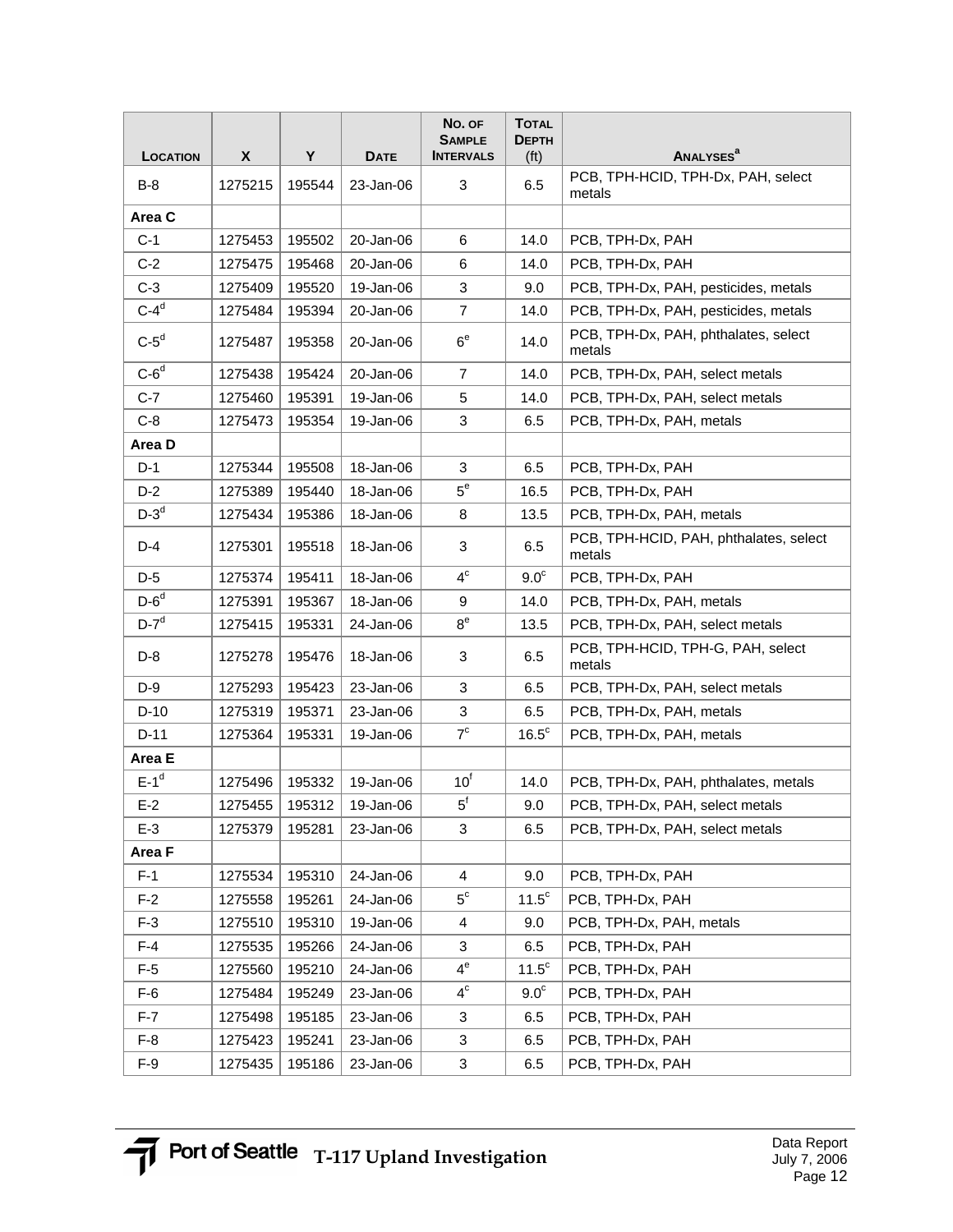- <span id="page-20-0"></span><sup>a</sup> TOC was analyzed in one sample per location; samples were selected for grain size analysis at the discretion of the field coordinator; all samples were analyzed for total solids. Select metals included arsenic, chromium, lead, and zinc. Metals included select metals (arsenic, chromium, lead, and zinc) plus copper and cadmium.
- $b$  An additional sample from A-11 was collected at a depth interval of 0.5 to 1.5 ft and archived.
- $c^{\circ}$  Additional deeper samples were collected at these locations at the FC's discretion based on observations (i.e., non-native material, odor, or visible presence of contaminant).
- d Continuous boring.
- e There was no recovery for samples C5-SB-3.5-5.0, D2-SB-03, D2-SB-04, D7-SB-1.5-3.0, or F5-SB-04.
- <sup>f</sup> Sample intervals E1-SB-5.0-6.5 and E2-SB-04 were split (into A and B) based on stratigraphy.

PAH – polycyclic aromatic hydrocarbon

PCB – polychlorinated biphenyl

TPH-Dx – total petroleum hydrocarbons – quantified in the diesel and motor oil ranges

TPH-HCID – total petroleum hydrocarbons – hydrocarbon identification

# **4.2 PHYSICAL CHARACTERISTICS**

All soil samples were analyzed for percent solids, and one sample per boring was analyzed for TOC. The shallowest soil sample with sufficient volume from each borehole was analyzed for TOC. Fifty-four samples were analyzed for TOC, of which 33 were collected from the top-most sample from each boring. Twenty-seven samples had TOC > 1%, which generally corresponded with elevated TPH concentrations. At the discretion of the FCs, select soil samples were analyzed for grain size based on the observed representation of encountered soil stratigraphy. Fifteen samples, representing nine locations, were analyzed for grain size. Most of these samples consisted of more than 90% fine material (< 450 microns, clays, slits, and fine sand). All results are presented in Appendix A, and the raw laboratory data are included as Appendix D.

# **4.3 CHEMISTRY RESULTS**

All borehole samples were analyzed for PCBs, PAHs, and TPH. Certain samples were analyzed for arsenic, cadmium, chromium, copper, lead, and zinc at locations where elevated concentrations of waste oil are known or suspected to exist based on historical operations, site surface drainage areas, and prior investigation results. In addition, samples were collected from the base of the 1999 removal action area at C-3 and C-4 and analyzed for select pesticides, and soil samples from boring locations (C-5, D-4, and E-1) were analyzed for phthalates. The rationale for the selected analytes and sampling depths is discussed in detail in the QAPP (Windward and DOF 2006). Analytical results are summarized in tables presented by area. All results are presented in Appendix A, and the raw laboratory data is included as Appendix D.

As required in the SOW, figures are provided for each area to help illustrate the results of this and past data investigations at the T-117 Upland Area property. As detailed in the QAPP, most of the boring locations were sampled at standard intervals to specified depths (i.e., 0 to 1.5 ft, 2.5 to 4 ft, 5 to 6.5 ft). However, several boring locations were sampled at continuous intervals. For illustration purposes, the figures include interval maps for three intervals identified above plus > 7 ft. In presenting the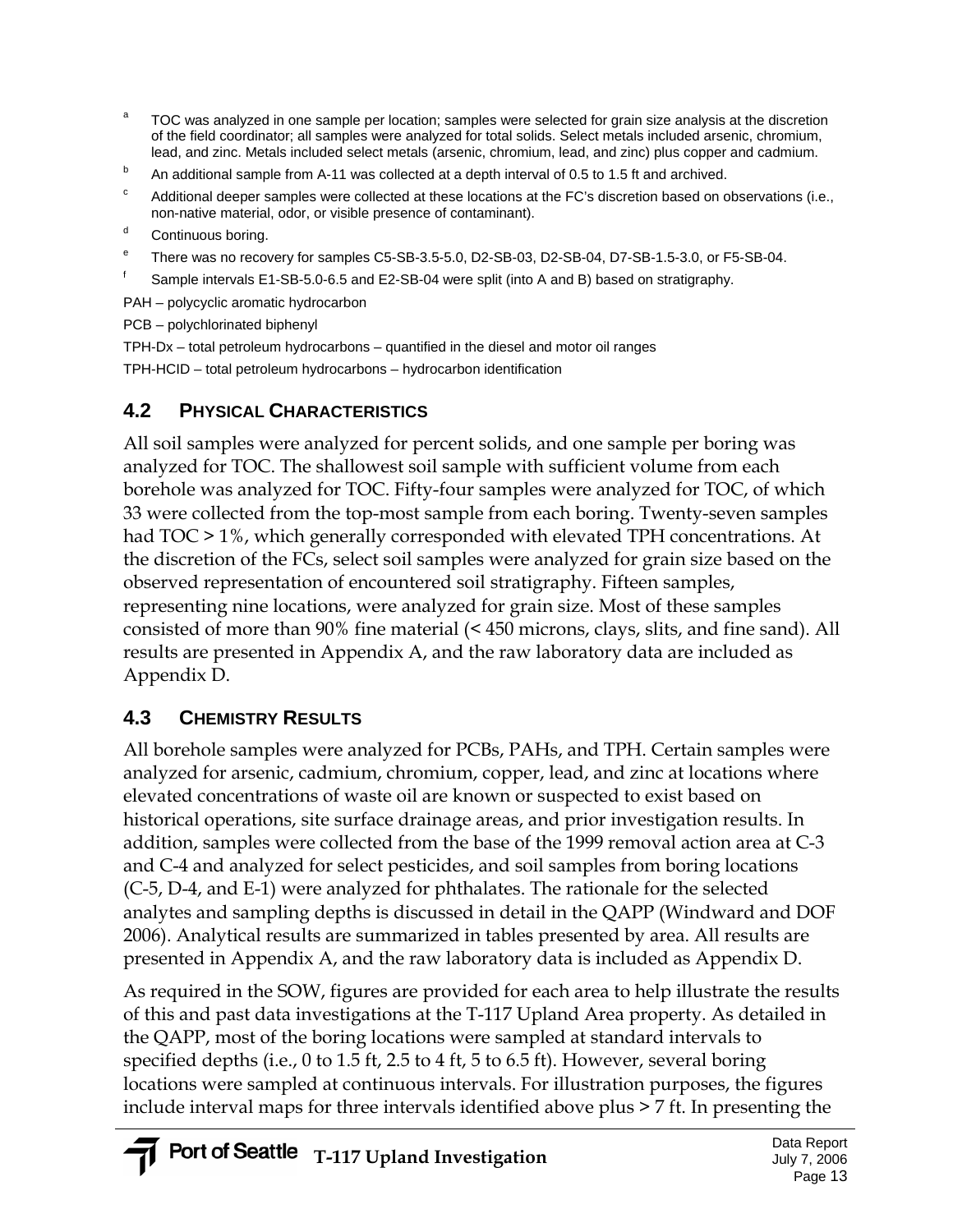<span id="page-21-0"></span>sampling results from the continuous borings on the interval figures, the closest sampling interval with the greatest overlap with the standard interval being present was chosen. In instances where two continuous sampling intervals overlapped one standard interval (e.g., continuous sampling intervals of 1.5 to 3 ft and 3 ft to 4.5 ft overlapped the standard interval of 2.5 to 4 ft), the highest single concentration from the two continuous sampling intervals was assigned to the 2.5-to-4-ft interval on the figure. All pertinent analytical data, whether continuous or not, are presented in the corresponding data tables provided on the figures.

### **4.3.1 Area A**

Soil samples from locations A-1 through A-10 were analyzed for PCBs, PAHs, and total petroleum hydrocarbons – quantified in the diesel and motor oil ranges (TPH-Dx). Soil samples from locations A-4 and A-6 were also analyzed for select metals (arsenic, chromium, lead, and zinc). Soil samples from locations A-11 and A-12 were only analyzed for PCBs. Table 4-2 summarizes the PCB, PAH, TPH, and metals results for Area A.

Figures 4-2 and 4-3 present the total PCB and total TPH results, respectively, for Area A. Each figure includes four sample interval maps and the corresponding data in table format for easy comparison. These figures help to demonstrate the minimal relative impact in Area A as compared to the central portion of the investigation area. The concentration ranges and color designations indicated on these figures are for illustration purposes only and do not represent relevant or applicable cleanup levels.

With the exception of locations A-3 and A-6, soil samples from the shallowest depth (top 2 ft) in Area A contained PCBs at concentrations ranging from 0.088 to 3.6 mg/kg. Concentrations at A-3 and A-6 were 9.0 and 10 mg/kg, respectively. Deeper soils (> 2 ft) from all Area A locations with the exception of A-5 contained PCBs at concentrations ranging from non-detect to 0.25 mg/kg. At A-5, a PCB concentration of 2.5 mg/kg was found at 2.5 to 4 ft but decreased to a non-detected value at the next deepest interval. Detected PCB concentrations in soil samples obtained from the neighboring marina yard ranged from 0.075 to 3.2 mg/kg.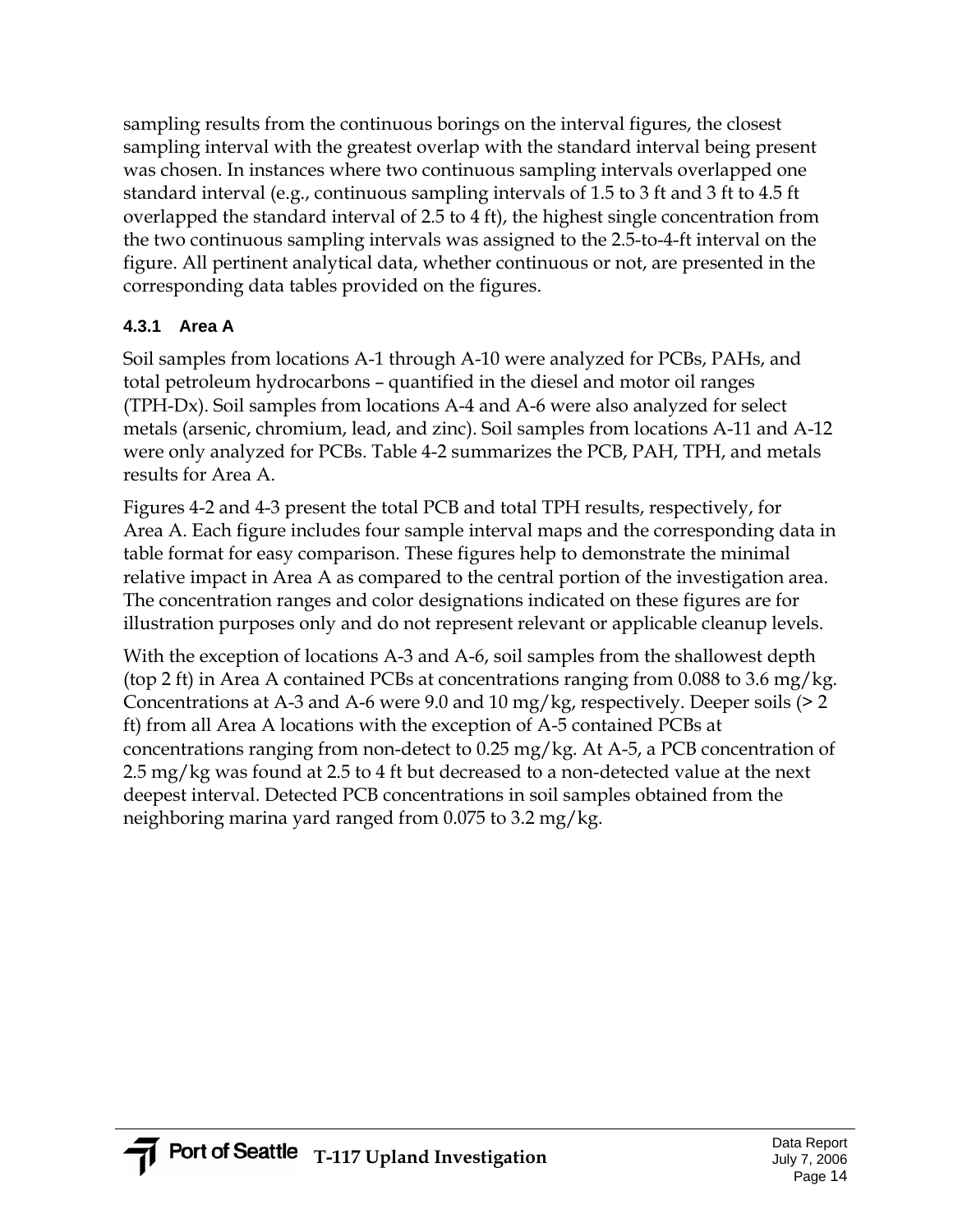| <b>LOCATION</b> | <b>SAMPLE ID</b>            | <b>DEPTH</b><br>(f <sup>t</sup> ) | <b>TOTAL</b><br><b>PCBs</b> | <b>TOTAL</b><br><b>PAHs</b> | <b>TOTAL</b><br><b>CPAHS</b> | <b>DIESEL-RANGE</b><br><b>HYDROCARBONS</b> | <b>MOTOR</b><br>OIL | <b>TOTAL</b><br><b>TPH</b> | <b>ARSENIC</b> | <b>CHROMIUM</b> | LEAD           | <b>ZINC</b> |
|-----------------|-----------------------------|-----------------------------------|-----------------------------|-----------------------------|------------------------------|--------------------------------------------|---------------------|----------------------------|----------------|-----------------|----------------|-------------|
|                 | T117-A1-SB-01               | $0.5 - 2.0$                       | 2.6                         | $0.081$ J                   | $0.057$ U                    | 98                                         | 370                 | 470                        | na             | na              | na             | na          |
| $A-1$           | T117-A1-SB-02               | $2.5 - 4.0$                       | 0.20                        | $0.064$ U                   | $0.058$ U                    | 5.2                                        | 23                  | 28                         | na             | na              | na             | na          |
|                 | T117-A1-SB-03               | $5.0 - 6.5$                       | $0.033$ U                   | $0.063$ U                   | $0.057$ U                    | 5.3U                                       | 10U                 | 10 U                       | na             | na              | na             | na          |
|                 | T117-A2-SB-01               | $0.5 - 2.0$                       | 0.72                        | $0.065$ U                   | $0.059$ U                    | 11                                         | 94                  | 105                        | na             | na              | na             | na          |
| $A-2$           | T117-A2-SB-02               | $2.5 - 4.0$                       | $0.081$ J                   | $0.066$ U                   | 0.060 U                      | 5.8 U                                      | 22                  | 22                         | na             | na              | na             | na          |
|                 | T117-A2-SB-03               | $5.0 - 6.5$                       | $0.033$ U                   | $0.064$ U                   | $0.058$ U                    | 5.1 U                                      | 10U                 | 10 U                       | na             | na              | na             | na          |
|                 | T117-A3-SB-01               | $0.5 - 2.0$                       | 9.0                         | $0.065$ U                   | 0.059U                       | 16                                         | 55                  | 71                         | na             | na              | na             | na          |
| $A-3$           | T117-A3-SB-02               | $2.5 - 4.0$                       | 0.25                        | $0.063$ U                   | $0.057$ U                    | 7.4                                        | 33                  | 40                         | na             | na              | na             | na          |
|                 | T117-A3-SB-03               | $5.0 - 6.5$                       | 0.049                       | $0.066$ U                   | $0.060$ U                    | 35                                         | 150                 | 190                        | na             | na              | na             | na          |
|                 | T117-A4-SB-01               | $0.5 - 2.0$                       | 3.6                         | $0.064$ U                   | $0.058$ U                    | 360                                        | 870 J               | $1,230$ J                  | 10 U           | 20              | 9              | 62          |
| $A - 4$         | T117-A4-SB-02               | $2.5 - 4.0$                       | 0.064                       | $0.065$ U                   | 0.059U                       | 30                                         | 98 J                | 128J                       | 10             | 23.9            | 38             | 65.8        |
|                 | T117-A4-SB-03               | $5.0 - 6.5$                       | 0.14J                       | 0.13                        | 0.12                         | 200                                        | 930 J               | $1,130$ J                  | 8              | 14              | 28             | 45.3        |
|                 | T117-A4-SB-202 <sup>a</sup> | $5.0 - 6.5$                       | $0.082$ J                   | $0.063$ U                   | 0.057 U                      | 170                                        | 790 J               | 960 J                      | 8              | 15.4            | 31             | 51.1        |
|                 | T117-A5-SB-01               | $0.5 - 2.0$                       | 1.4                         | $0.065$ U                   | 0.059 U                      | 12                                         | 74                  | 86                         | na             | na              | na             | na          |
| $A-5$           | T117-A5-SB-02               | $2.5 - 4.0$                       | 2.1                         | $0.070$ J                   | 0.059U                       | 300                                        | 1,300               | 1,600                      | na             | na              | na             | na          |
|                 | T117-A5-SB-03               | $5.0 - 6.5$                       | 0.032 U                     | $0.066$ U                   | $0.060$ U                    | 5.2U                                       | 18                  | 18                         | na             | na              | na             | na          |
|                 | T117-A6-SB-01               | $0.5 - 2.0$                       | 10                          | 0.97J                       | $0.15$ J                     | 57                                         | 270                 | 330                        | 10U            | 23              | 39             | 62          |
| $A-6$           | T117-A6-SB-02               | $2.5 - 4.0$                       | 0.15                        | $1.71$ J                    | 0.21                         | 10                                         | 46                  | 56                         | 8              | 28.5            | 22             | 67.1        |
|                 | T117-A6-SB-03               | $5.0 - 6.5$                       | 0.033 U                     | $0.064$ U                   | 0.058 U                      | 5.0 U                                      | 18                  | 18                         | 5 U            | 11.1            | $\overline{2}$ | 22.2        |
|                 | T117-A7-SB-01               | $0.5 - 2.0$                       | 0.45                        | $0.064$ UJ                  | $0.058$ U                    | 8.7                                        | 72                  | 81                         | na             | na              | na             | na          |
| $A-7$           | T117-A7-SB-02               | $2.5 - 4.0$                       | 0.030 J                     | $0.066$ UJ                  | 0.060 U                      | 14                                         | 55                  | 69                         | na             | na              | na             | na          |
|                 | T117-A7-SB-201 <sup>a</sup> | $2.5 - 4.0$                       | $0.024$ J                   | 0.066 UJ                    | $0.060$ U                    | 16                                         | 60                  | 76                         | na             | na              | na             | na          |
|                 | T117-A7-SB-03               | $5.0 - 6.5$                       | $0.032$ U                   | 0.064 UJ                    | $0.058$ U                    | 5.2U                                       | 10 U                | 10 U                       | na             | na              | na             | na          |
|                 | T117-A8-SB-01               | $0.5 - 2.0$                       | 2.0                         | $0.062$ U                   | $0.056$ U                    | 22                                         | 160                 | 180                        | na             | na              | na             | na          |
| $A-8$           | T117-A8-SB-02               | $2.5 - 4.0$                       | 0.049                       | $0.064$ U                   | $0.058$ U                    | 8.0                                        | 13                  | 21                         | na             | na              | na             | na          |
|                 | T117-A8-SB-03               | $5.0 - 6.5$                       | 0.032 U                     | $0.065$ U                   | 0.059 U                      | 5.2 U                                      | 10 U                | 10U                        | na             | na              | na             | na          |
|                 | T117-A9-SB-01               | $0.5 - 2.0$                       | 3.6                         | $0.68$ J                    | $0.093$ J                    | 54                                         | 330                 | 380                        | na             | na              | na             | na          |
| $A-9$           | T117-A9-SB-02               | $2.5 - 4.0$                       | $0.028$ J                   | $0.064$ UJ                  | 0.058 U                      | 6.7 U                                      | 14 U                | 14 U                       | na             | na              | na             | na          |
|                 | T117-A9-SB-03               | $4.5 - 6.0$                       | 0.060                       | $0.066$ UJ                  | 0.060 U                      | 6.2 U                                      | 12 <sub>U</sub>     | 12 <sub>U</sub>            | na             | na              | na             | na          |

#### **Table 4-2. Total PCB, total PAH, total TPH, and metals results (mg/kg dw) for Area A**

<span id="page-22-0"></span>**T** Port of Seattle T-117 Upland Investigation Data Report Data Report Data Report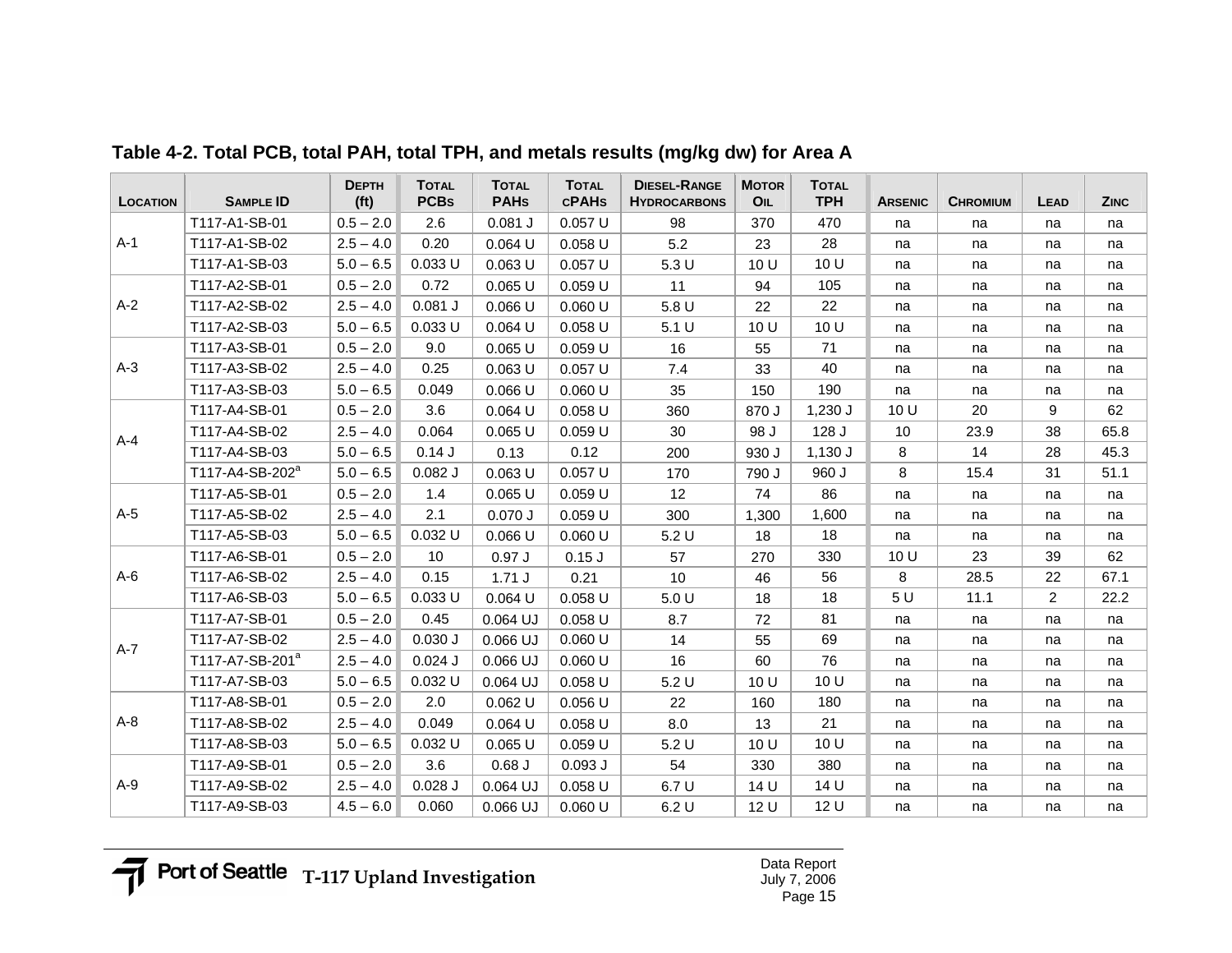| LOCATION | <b>SAMPLE ID</b>              | <b>DEPTH</b><br>(f <sup>t</sup> ) | <b>TOTAL</b><br><b>PCBs</b> | <b>TOTAL</b><br><b>PAHs</b> | <b>TOTAL</b><br><b>CPAHS</b> | <b>DIESEL-RANGE</b><br><b>HYDROCARBONS</b> | <b>MOTOR</b><br>OIL | <b>TOTAL</b><br><b>TPH</b> | <b>ARSENIC</b> | <b>CHROMIUM</b> | LEAD | <b>ZINC</b> |
|----------|-------------------------------|-----------------------------------|-----------------------------|-----------------------------|------------------------------|--------------------------------------------|---------------------|----------------------------|----------------|-----------------|------|-------------|
| $A-10$   | T117-A10-SB-01                | $0.0 - 1.5$                       | 0.088                       | 0.066 U                     | 0.060 U                      | 94                                         | 100                 | 190                        | na             | na              | na   | na          |
|          | T117-A10-SB-206 <sup>a</sup>  | $0.0 - 1.5$                       | 0.075                       | 0.066 U                     | 0.060 U                      | 66                                         | 72                  | 138                        | na             | na              | na   | na          |
| $A-11$   | $T117 - A11 - SB - 0.0 - 0.5$ | $0.0 - 0.5$                       | 0.22 J                      | na                          | na                           | na                                         | na                  | na                         | na             | na              | na   | na          |
|          | T117-A12-SB-0.0-0.5           | $0.0 - 0.5$                       | 3.2J                        | na                          | na                           | na                                         | na                  | na                         | na             | na              | na   | na          |
| $A-12$   | T117-A12-SB-0.5-1.5           | $\mid 0.5-1.5\mid$                | 0.59                        | na                          | na                           | na                                         | na                  | na                         | na             | na              | na   | na          |

<sup>a</sup> This sample is a field duplicate of the sample in the row directly above.

na – not analyzed

TPH – total petroleum hydrocarbons (sum of diesel- and motor oil-range hydrocarbons)

PAHs – polycyclic aromatic hydrocarbons (sum of acenaphthene, acenaphthylene, anthracene, fluorene, naphthalene, phenanthrene, benzo(a)anthracene, benzo(a)pyrene, benzo(b)fluoranthene, benzo(g,h,i)perylene, benzo(k)fluoranthene, chrysene, dibenzo(a,h)anthracene, fluoranthene, indeno(1,2,3-cd)pyrene, pyrene)

cPAHs – carcinogenic polycyclic aromatic hydrocarbon

PCBs – polychlorinated biphenyls (sum of Aroclors 1016, 1221, 1232, 1242, 1248, 1254,1260)

J – estimated concentration

U – not detected at reporting limit shown

UJ – not detected at estimated reporting limit shown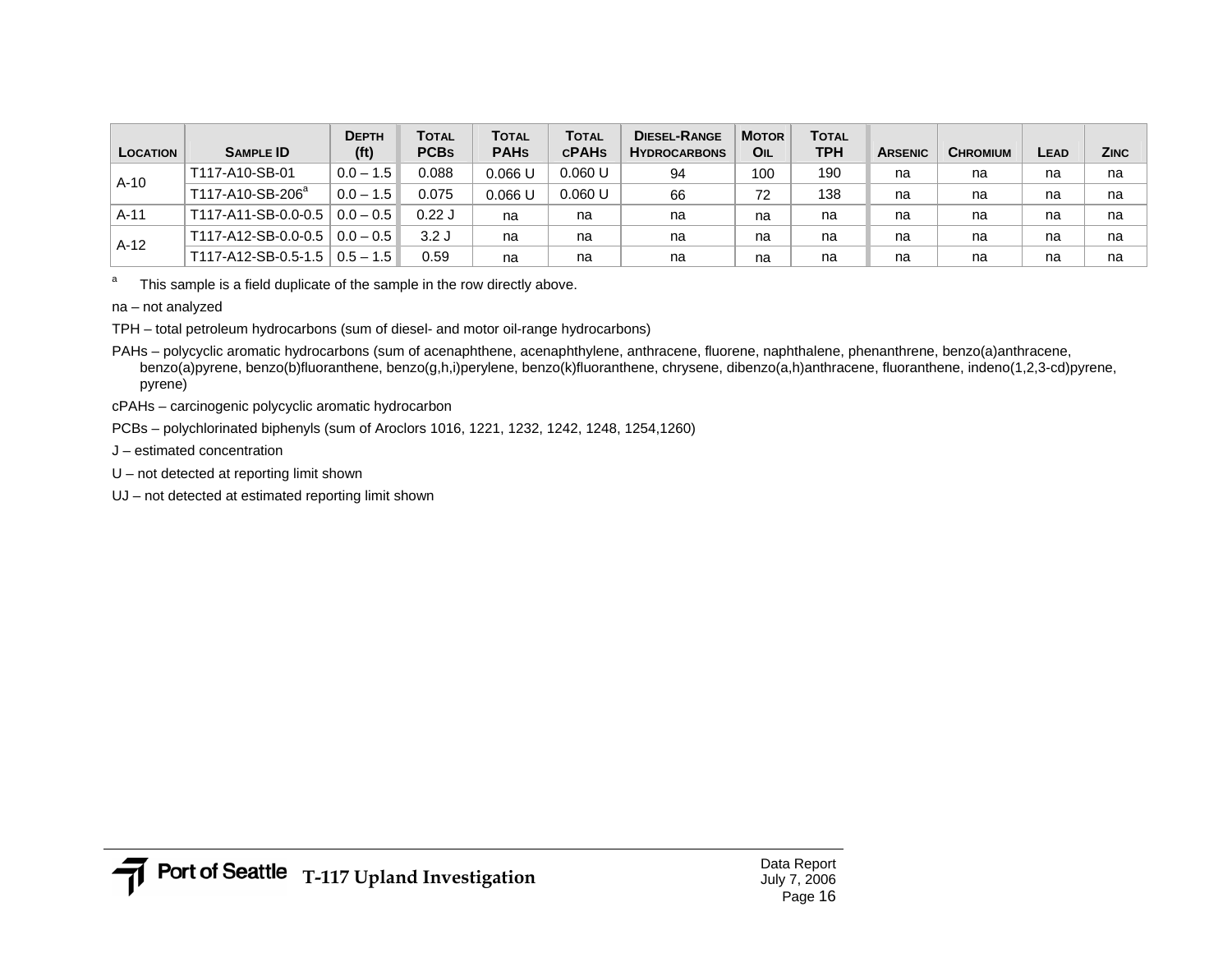<span id="page-24-0"></span>TPH concentrations were less than 1,000 mg/kg at all locations, except for A-4 and A-5, where the TPH concentrations ranged between 1,130 and 1,600 mg/kg. Total TPH concentrations consisted predominantly of motor oil.

PAHs were only detected in six samples from locations A-1, A-4, A-5, A-6, and A-9. Total PAH concentrations were below 1.0 mg/kg, with the exception of sample T117- A6-SB-02, which had a total PAH concentration of 1.71 J mg/kg. Total cPAH concentrations were all less than 1.0 mg/kg.

Arsenic was detected in four of the seven samples at concentrations ranging from 8 to 10 mg/kg. Chromium concentrations ranged from 11.1 to 28.5 mg/kg. Lead concentrations ranged from 2 to 39 mg/kg. Zinc concentrations ranged from 22.2 to 67.1 mg/kg. The concentration ranges of metals present in Area A are typical of the levels identified during investigations in the T-117 Upland Area. For all analytes, the highest concentrations were generally limited to the shallowest depths below ground surface (uppermost 2 ft) and decreased with depth.

### **4.3.2 Area B**

All soil samples in Area B were analyzed for PCBs, PAHs, and TPH. Soil samples from locations B-1, B-7, and B-8 were analyzed for select metals (arsenic, chromium, lead, and zinc). Soil samples from locations B-7 and B-8 were also analyzed for TPH-HCID. Table 4-3 summarizes the PCB, PAH, TPH, and metals results for Area B.

Figures 4-4 and 4-5 present the total PCB and total TPH results, respectively, for Area B. Each figure includes four sample interval maps and the corresponding data in table format for easy comparison. The concentration ranges and color designations indicated on these figures are for illustration purposes only and do not represent relevant or applicable cleanup levels.

With a few exceptions, Area B detected PCB concentrations fell within two discernable concentration ranges: non-detect to 15 mg/kg and a higher range from 110 to 9,200 mg/kg. The PCB concentrations greater than 10 mg/kg were typically limited to the uppermost 4 ft of soil, with the exception of soils sampled at location B-8, where a concentration of 83 mg/kg was detected at a depth interval of 5 to 6.5 ft.

Detected TPH concentrations ranged from 11 to 15,400 mg/kg. TPH concentrations above 4,000 mg/kg were limited to the uppermost 2 ft of soil at two stations, B-1 and B-3. TPH concentrations generally decreased with depth, except at location B-2, where TPH decreased between 5 and 9 ft and then slightly increased between 10 and 14 ft before decreasing at 15 ft. Total TPH concentrations consisted predominantly of motor oil, except at location B-8, where diesel-range hydrocarbons concentrations were higher than usual. At locations B-7 and B-8, where HCID screening analysis occurred prior to quantifying TPH, six samples were subsequently analyzed using method TPH-Dx (see Table 4-3), and one sample was analyzed using method TPH-G. Gasoline was detected at B-8 at a concentration of 70 mg/kg.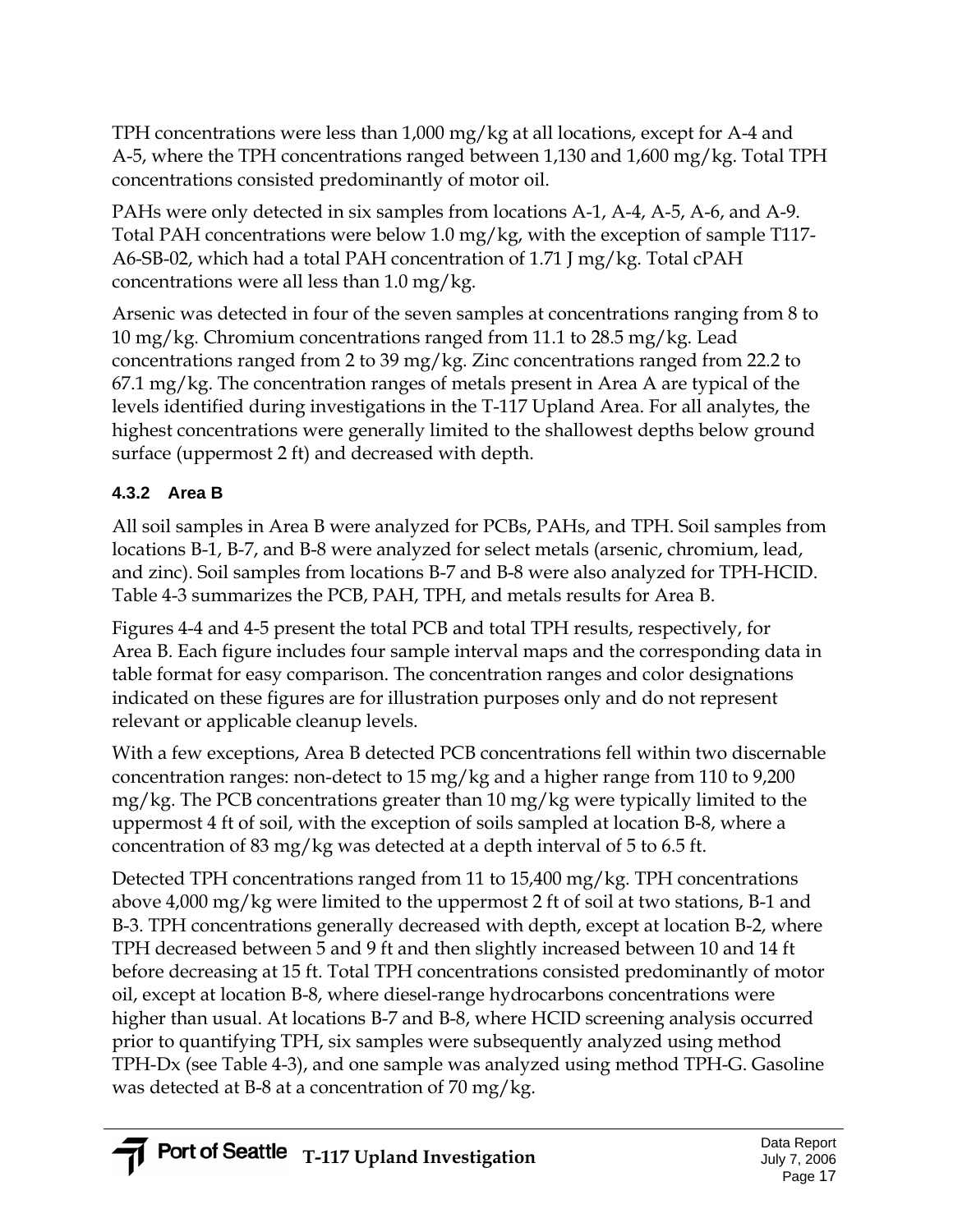Total PAH concentrations typically ranged from non-detect to < 1.0 mg/kg. Total PAH concentrations greater than 1.0 mg/kg were detected at locations B-1, B-2, B-3, and B-4 and were generally limited to the to the top 6.5 ft of soil, except at B-2, where a total PAH concentration of 6.1 mg/kg was detected at 14 ft. Concentrations of cPAHs were below 1.0 mg/kg in all samples, except in the surface sample from B-1 and the two samples between 2.5 and 6.5 ft at B-4.

Arsenic was detected in 9 of the 19 samples at concentrations ranging from 5 to 14 mg/kg. Chromium concentrations ranged from 9.4 to 28.5 mg/kg. Lead concentrations ranged from 2 to 50 mg/kg. Zinc concentrations ranged from 19.6 to 97 mg/kg. The concentration ranges of metals present in Area B are typical of the levels identified during investigations in the T-117 Upland Area. For all analytes, the highest concentrations were generally limited to the uppermost 4 ft and decreased with depth.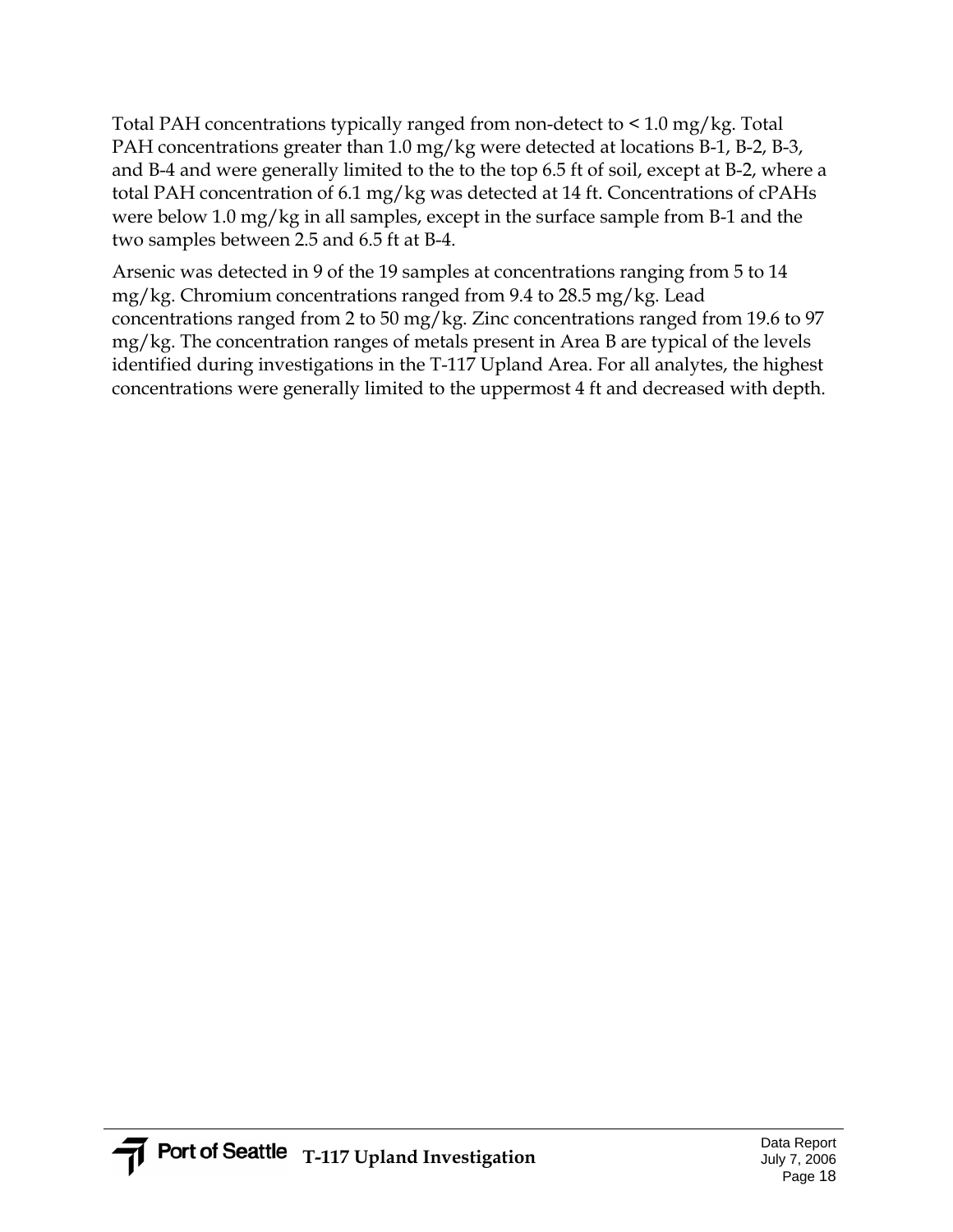<span id="page-26-0"></span>

| <b>LOCATION</b> | <b>SAMPLE ID</b>            | <b>DEPTH</b><br>(f <sup>t</sup> ) | <b>TOTAL</b><br><b>PCBs</b> | <b>TOTAL</b><br><b>PAHS</b> | <b>TOTAL</b><br><b>CPAHS</b> | <b>DIESEL-RANGE</b><br><b>HYDROCARBONS</b> | <b>MOTOR</b><br>OIL | <b>TOTAL</b><br><b>TPH</b> | <b>ARSENIC</b> | <b>CHROMIUM</b> | LEAD           | <b>ZINC</b> |
|-----------------|-----------------------------|-----------------------------------|-----------------------------|-----------------------------|------------------------------|--------------------------------------------|---------------------|----------------------------|----------------|-----------------|----------------|-------------|
|                 | T117-B1-SB-01               | $1.0 - 2.5$                       | 0.36                        | 21.8                        | 1.7                          | 6,000                                      | 9,400               | 15,400                     | 8              | 28              | 49             | 85.3        |
| $B-1$           | T117-B1-SB-02               | $2.5 - 4.0$                       | $0.040$ J                   | $0.320$ J                   | $0.067$ J                    | 210                                        | 520                 | 730                        | $\overline{7}$ | 28.5            | 32             | 58.4        |
|                 | T117-B1-SB-03               | $5.0 - 6.5$                       | 0.033 U                     | $0.063$ U                   | $0.057$ U                    | 6.8                                        | 54                  | 61                         | 5              | 14.9            | 8              | 29.4        |
|                 | T117-B1-SB-04               | $7.5 - 9.0$                       | $0.033$ U                   | $0.063$ U                   | 0.057 U                      | 19                                         | 55                  | 74                         | 6 U            | 14.8            | $\overline{7}$ | 29.6        |
|                 | T117-B2-SB-01               | $0.5 - 2.0$                       | 11                          | 0.92J                       | 0.13J                        | 1,300                                      | 7,700               | 9,000                      | na             | na              | na             | na          |
|                 | T117-B2-SB-02               | $2.5 - 4.0$                       | 0.16                        | 1.22J                       | 0.11J                        | 860                                        | 4,600               | 5,500                      | na             | na              | na             | na          |
|                 | T117-B2-SB-03               | $5.0 - 6.5$                       | 0.11                        | 0.147 J                     | $0.059$ J                    | 47                                         | 190                 | 240                        | na             | na              | na             | na          |
| $B-2$           | T117-B2-SB-04               | $7.5 - 9.0$                       | 0.36                        | $0.064$ U                   | $0.058$ U                    | 17                                         | 130                 | 150                        | na             | na              | na             | na          |
|                 | T117-B2-SB-05               | $10.0 - 11.5$                     | 0.79                        | 0.96J                       | $0.094$ J                    | 530                                        | 860                 | 1,390                      | na             | na              | na             | na          |
|                 | T117-B2-SB-06               | $12.5 - 14.0$                     | 1.15                        | 6.1J                        | 0.47J                        | 640                                        | 960                 | 1.600                      | na             | na              | na             | na          |
|                 | T117-B2-SB-07               | $15.0 - 16.5$                     | $0.033$ U                   | $0.064$ U                   | $0.058$ U                    | 12                                         | 23                  | 35                         | na             | na              | na             | na          |
|                 | T117-B2-SB-204 <sup>a</sup> | $15.0 - 16.5$                     | $0.021$ J                   | $0.064$ U                   | $0.058$ U                    | 16                                         | 23                  | 39                         | na             | na              | na             | na          |
|                 | T117-B3-SB-01               | $0.5 - 2.0$                       | 6.8                         | 2.14J                       | 0.40J                        | 3,800                                      | 10,000              | 14.000                     | na             | na              | na             | na          |
| $B-3$           | T117-B3-SB-02               | $2.5 - 4.0$                       | 8.4                         | $0.207$ J                   | 0.12                         | 510                                        | 2,700               | 3,200                      | na             | na              | na             | na          |
|                 | T117-B3-SB-03               | $5.5 - 7.0$                       | $0.026$ J                   | $0.065$ U                   | 0.059 U                      | 6.5U                                       | 14                  | 14                         | na             | na              | na             | na          |
|                 | T117-B4-SB-01               | $0.5 - 2.0$                       | 830                         | 0.69J                       | 0.13J                        | 880                                        | 3,200               | 4.100                      | na             | na              | na             | na          |
| $B-4$           | T117-B4-SB-02               | $2.5 - 4.0$                       | 15                          | 108J                        | 24                           | 560                                        | 2,500               | 3,100                      | na             | na              | na             | na          |
|                 | T117-B4-SB-03               | $5.0 - 6.5$                       | 1.9                         | $12.4$ J                    | 2.4J                         | 190                                        | 1,300               | 1,500                      | na             | na              | na             | na          |
|                 | T117-B4-SB-04               | $7.5 - 9.0$                       | 0.16                        | 0.066 U                     | 0.060 U                      | 6.9 U                                      | 17                  | 17                         | na             | na              | na             | na          |
|                 | T117-B5-SB-01               | $0.5 - 2.0$                       | $0.028$ J                   | $0.064$ U                   | $0.058$ U                    | 66                                         | 240                 | 310                        | na             | na              | na             | na          |
| $B-5$           | T117-B5-SB-02               | $2.5 - 4.0$                       | $0.021$ J                   | $0.066$ U                   | 0.060 U                      | 5.2U                                       | 11                  | 11                         | na             | na              | na             | na          |
|                 | T117-B5-SB-03               | $5.0 - 6.5$                       | $0.032$ U                   | $0.064$ U                   | $0.058$ U                    | 6.0 U                                      | 12 U                | 12 U                       | na             | na              | na             | na          |

#### **Table 4-3. Total PCB, total PAH, total TPH, and metals results (mg/kg dw) for Area B**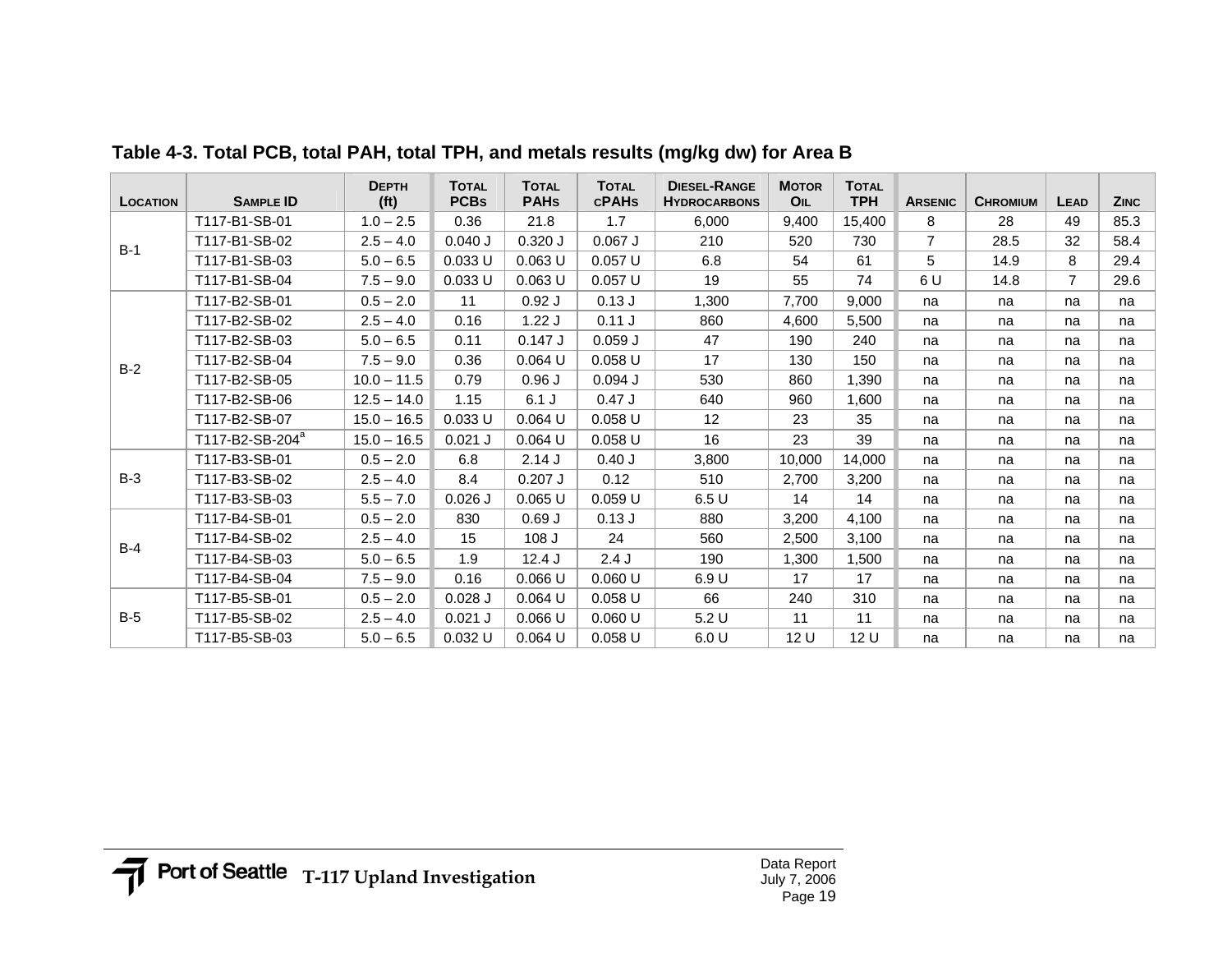| LOCATION | <b>SAMPLE ID</b>            | <b>DEPTH</b><br>(f <sup>t</sup> ) | <b>TOTAL</b><br><b>PCBs</b> | <b>TOTAL</b><br><b>PAHS</b> | <b>TOTAL</b><br><b>CPAHS</b> | <b>DIESEL-RANGE</b><br><b>HYDROCARBONS</b> | <b>MOTOR</b><br><b>OIL</b> | <b>TOTAL</b><br><b>TPH</b> | <b>ARSENIC</b> | <b>CHROMIUM</b>   | LEAD           | <b>ZINC</b> |
|----------|-----------------------------|-----------------------------------|-----------------------------|-----------------------------|------------------------------|--------------------------------------------|----------------------------|----------------------------|----------------|-------------------|----------------|-------------|
|          | T117-B6-SB-01               | $0.5 - 2.0$                       | 220                         | $0.066$ U                   | 0.060 U                      | 440 J                                      | 760 J                      | 1,200 $J$                  | na             | na                | na             | na          |
| $B-6$    | T117-B6-SB-02               | $2.5 - 4.0$                       | 13                          | $0.064$ U                   | 0.058 U                      | 120                                        | 1,000                      | 1,100                      | na             | na                | na             | na          |
|          | T117-B6-SB-205 <sup>a</sup> | $2.5 - 4.0$                       | 13                          | $0.064$ U                   | 0.058 U                      | 150                                        | 1,000                      | 1,200                      | na             | na                | na             | na          |
|          | T117-B6-SB-03               | $5.0 - 6.5$                       | 3.6                         | $0.065$ U                   | 0.059 U                      | 29                                         | 220                        | 250                        | na             | na                | na             | na          |
|          | T117-B7-SB-0.5-2.0          | $0.5 - 2.0$                       | 110                         | $0.423$ J                   | $0.075$ J                    | 110J                                       | 310 J                      | 420 J                      | 5              | 14                | 13             | 41.4        |
|          | T117-B7-SB-2.0-3.5          | $2.0 - 3.5$                       | 110                         | 0.181 J                     | $0.058$ J                    | 110J                                       | 190 J                      | 300 J                      | 5U             | 13.1              | 8              | 37          |
|          | T117-B7-SB-3.5-5.0          | $3.5 - 5.0$                       | 400                         | $0.042$ J                   | $0.058$ J                    | 110J                                       | 150 J                      | 260J                       | 5 U            | 11.8              | 16             | 35.8        |
|          | T117-B7-SB-5.0-6.5          | $5.0 - 6.5$                       | 4.2                         | $0.066$ U                   | 0.060 U                      | nd <sup>b</sup>                            | nd <sup>b</sup>            | nd <sup>b</sup>            | 5              | 10.2              | 10             | 26.1        |
|          | T117-B7-SB-6.5-8.0          | $6.5 - 8.0$                       | 0.86                        | $0.063$ U                   | $0.057$ U                    | nd <sup>b</sup>                            | nd <sup>b</sup>            | nd <sup>b</sup>            | 5 U            | 9.4               | $\overline{2}$ | 19.6        |
| $B-7$    | T117-B7-SB-8.0-9.5          | $8.0 - 9.5$                       | 0.10                        | $0.064$ U                   | 0.058 U                      | nd <sup>b</sup>                            | nd <sup>b</sup>            | nd <sup>b</sup>            | 8              | 16.4              | 4              | 32.9        |
|          | T117-B7-SB-208 <sup>a</sup> | $8.0 - 9.5$                       | 0.096                       | $0.065$ U                   | 0.059 U                      | 6.9 U                                      | 14 U                       | 14 U                       | 12             | 21.8              | 6              | 41.7        |
|          | T117-B7-SB-9.5-11.0         | $9.5 - 10.0$                      | 0.22                        | $0.064$ U                   | 0.058 U                      | nd <sup>b</sup>                            | nd <sup>b</sup>            | nd <sup>b</sup>            | 13             | 23.7              | $\overline{7}$ | 51.9        |
|          | T117-B7-SB-11.0-12.5        | $10.0 - 12.5$                     | 0.83                        | $0.064$ U                   | 0.058 U                      | nd <sup>b</sup>                            | nd <sup>b</sup>            | nd <sup>b</sup>            | 14             | 22                | 6              | 39.5        |
|          | T117-B7-SB-12.5-14.0        | $12.5 - 14.0$                     | 1.0                         | $0.066$ U                   | 0.060 U                      | nd <sup>b</sup>                            | nd <sup>b</sup>            | nd <sup>b</sup>            | 6 U            | 16.5              | 3              | 24.4        |
|          | T117-B7-SB-14.0-15.5        | $14.0 - 15.5$                     | 0.049                       | $0.065$ U                   | 0.059 U                      | nd <sup>b</sup>                            | nd <sup>b</sup>            | nd <sup>b</sup>            | 6 U            | 15.5              | 3              | 24.4        |
|          | T117-B8-SB-01               | $0.5 - 1.0$                       | 9,200                       | $0.32$ J                    | 0.11                         | 4,300 $J$                                  | $3,000$ J                  | 7,300 J                    | 10 UJ          | 20                | 50J            | 97          |
| $B-8$    | T117-B8-SB-02               | $2.5 - 4.0$                       | 1,500                       | 0.130 J                     | $0.071$ J                    | 490 J                                      | 640 J                      | $1.130$ J                  | 6 UJ           | 13.6              | 12J            | 30          |
|          | T117-B8-SB-214 <sup>a</sup> | $2.5 - 4.0$                       | 1,800                       | $0.063$ U                   | $0.057$ U                    | 680 J                                      | 690 J                      | 1,370 J                    | 5 UJ           | 15.8              | 15J            | 42.7        |
|          | T117-B8-SB-03               | $5.0 - 6.5$                       | 83                          | $0.064$ U                   | 0.058 U                      | na                                         | na                         | nd <sup>b</sup>            | 6 UJ           | $12 \overline{ }$ | 5J             | 25.1        |

 $a$  This sample is a field duplicate of the sample in the row directly above.

<sup>b</sup> Sample analyzed for TPH-HCID, nothing was detected, so no further analysis was required as discussed in the QAPP.

na – not analyzed

nd – not detected

TPH – total petroleum hydrocarbons (sum of diesel- and motor oil-range hydrocarbons)

PAHs – polycyclic aromatic hydrocarbons (sum of acenaphthene, acenaphthylene, anthracene, fluorene, naphthalene, phenanthrene, benzo(a)anthracene, benzo(a)pyrene, benzo(b)fluoranthene, benzo(g,h,i)perylene, benzo(k)fluoranthene, chrysene, dibenzo(a,h)anthracene, fluoranthene, indeno(1,2,3-cd)pyrene, pyrene)

cPAHs – carcinogenic polycyclic aromatic hydrocarbon

PCBs – polychlorinated biphenyls (sum of Aroclors 1016, 1221, 1232, 1242, 1248, 1254,1260)

J – estimated concentration

U – not detected at reporting limit shown

UJ – not detected at estimated reporting limit shown

**T** Port of Seattle T-117 Upland Investigation Data Report Data Report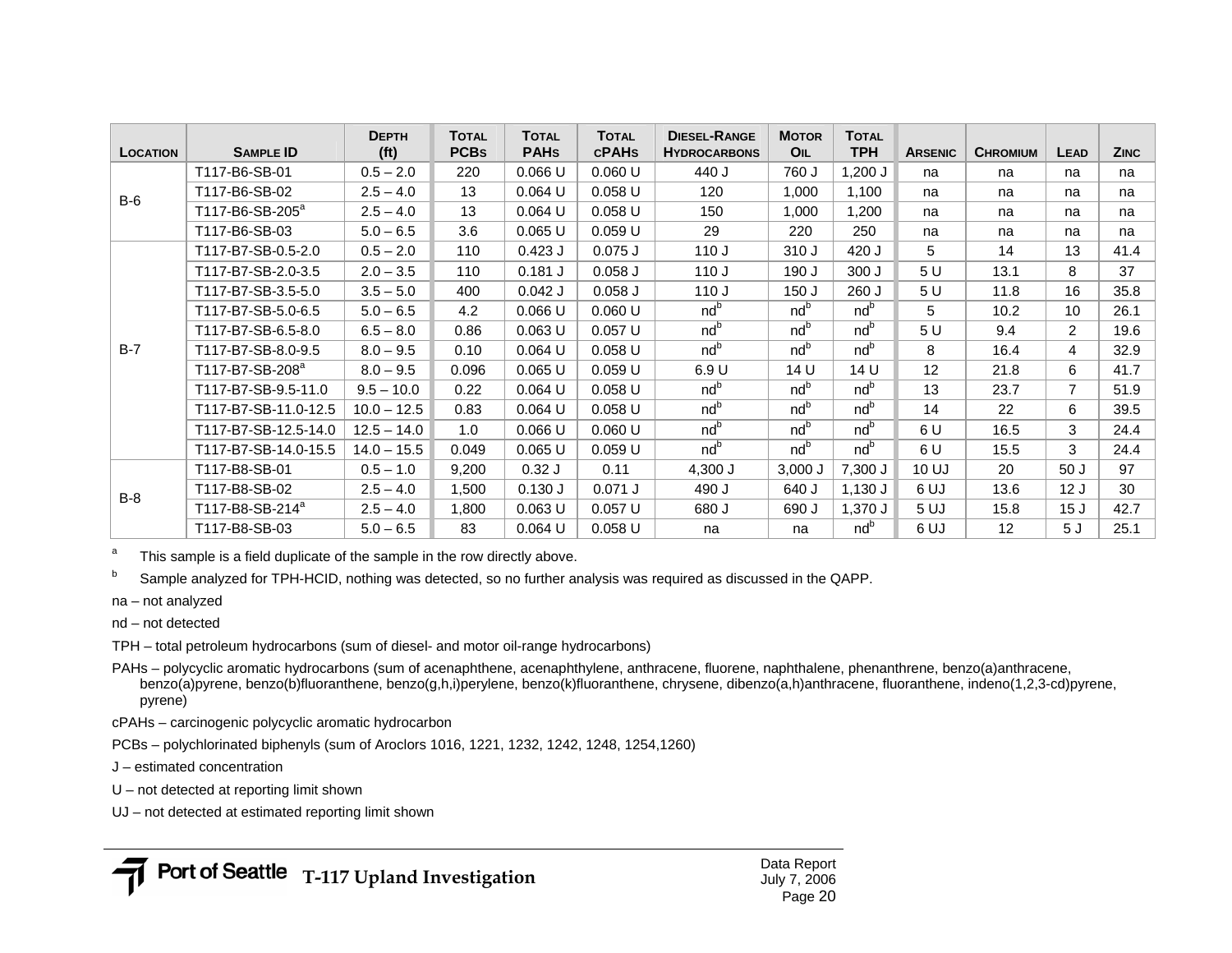### <span id="page-28-0"></span>**4.3.3 Area C**

All Area C samples were analyzed for PCBs, PAHs, and TPH-Dx. Samples from locations C-5 through C-7 were analyzed for select metals (arsenic, chromium, lead, and zinc). Samples from locations C-3, C-4, and C-8 were analyzed for the four select metals as well as for copper and cadmium. Soil from locations C-3 and C-4 were analyzed for pesticides. Soil samples from location C-5 were also analyzed for phthalates.

Table 4-4 summarizes the PCB, PAH, TPH, and metals results; and Table 4-5 summarizes the phthalate and pesticide results for Area C. Samples from shallow intervals (0 to 2 ft) were only obtained from three locations (C-1, C-2, C-8) because all other locations were within the backfill of the 1999 removal action area.

Figures 4-6 and 4-7 present the total PCB and total TPH results, respectively, for Area C. Each figure includes four sample interval maps and the corresponding data in table format for easy comparison. The information shaded in gray on the data tables represents analytical information collected during previous investigations from soil that has since been removed from the property. These data are included to illustrate the extent of sampling that has been completed in Area C, even though those results are not longer representative of current conditions. All sampling locations are presented on Figure 4-1 for cross reference. The concentration ranges and color designations indicated on these figures are for illustration purposes only and do not represent relevant or applicable cleanup levels.

Detected PCB concentrations in Area C ranged from 0.044 to 400 mg/kg. At locations C-1, C-2, andC-8, which are on the edge of the 1999 removal action area, PCB concentrations greater than 1.0 mg/kg were detected between 0 and 6.5 ft. The greatest PCB concentration, 400 mg/kg, was at the 2.5- to 4-ft interval at location C-1. At locations within the 1999 removal action area the highest PCB concentrations were generally detected just below the quarry spalls in the 3.5- to 5-ft samples. PCB concentrations greater than 50 mg/kg were detected as deep 8 ft at location C-6.

Detected total TPH concentrations ranged from 15 to 31,000 mg/kg. TPH concentrations above 10,000 mg/kg were detected at moderate depths (2.5 to 8 ft) at locations C-1 and C-6; at location C-8, a concentration of 12,000 mg/kg was detected in the uppermost 2 ft of soil just below the concrete slab. TPH consisted predominantly of motor oil, except from 2.5 to 4 ft at C-1, 3.5 to 5 ft at C-3, and 6.5 to 8 ft at C4, where diesel-range hydrocarbon concentrations were predominant.

Total PAH concentrations generally ranged from 0.078 to 14.6 mg/kg. However, the highest total PAH concentration (2,190 mg/kg) was detected at location C-4 at a depth of between 3.5 and 5 ft. Total cPAHs at location C-4 were also relatively high at 180 mg/kg. The only other cPAH concentration above 1.0 mg/kg was 1.7 mg/kg at the 2.5-to-4-ft depth at location C-1. Phthalates and pesticides were not detected in any of the Area C samples.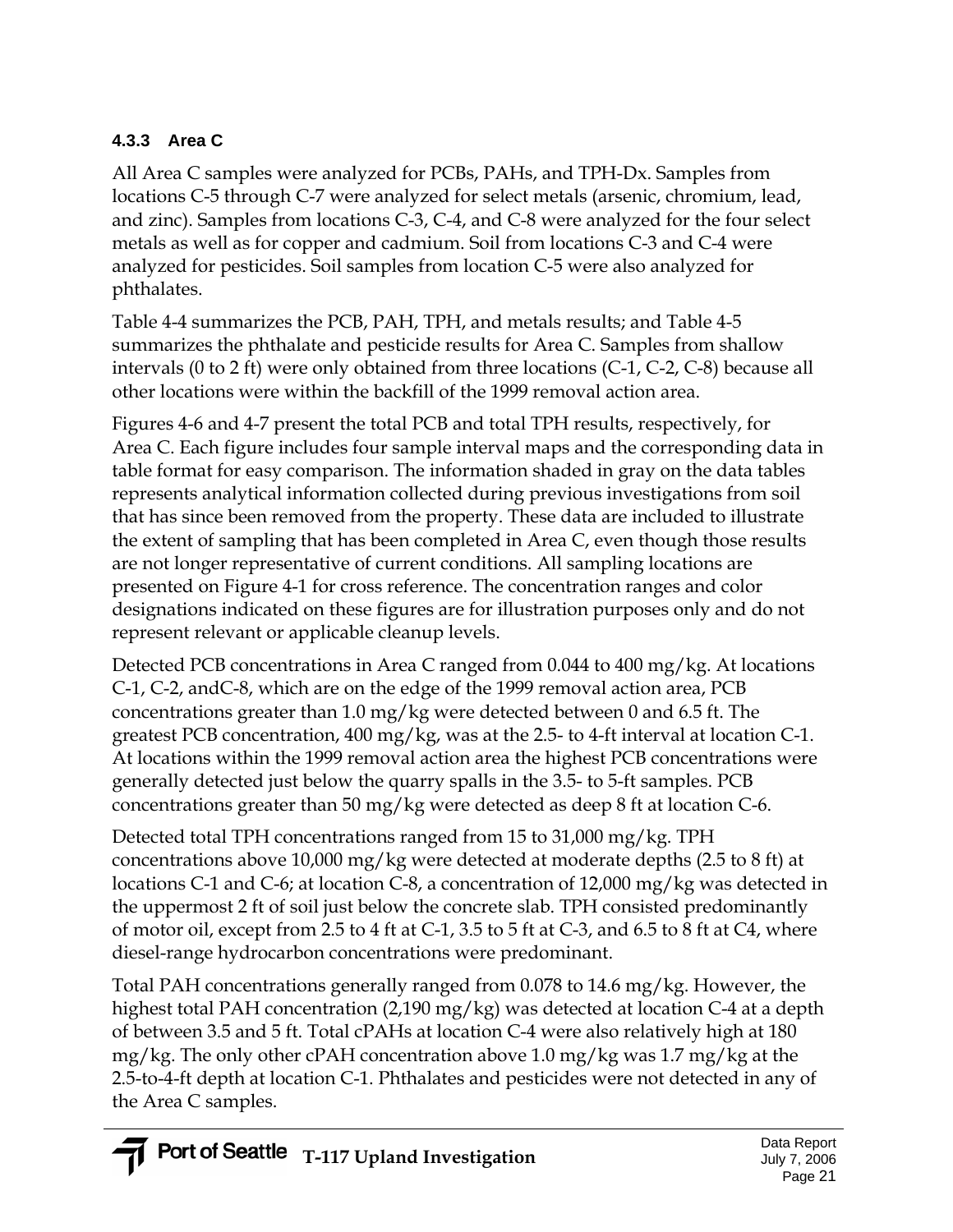Arsenic was detected in 23 of the 31 samples at concentrations ranging from 6 to 10 mg/kg, with the exception of elevated concentrations, relative to other January 2006 data, of 55 mg/kg in the 0.5-to-2-ft sampling depth at location C-8. Chromium concentrations ranged from 14.6 to 41.5 mg/kg. Lead concentrations generally ranged from 2 to 37 mg/kg, with the exception of elevated concentrations, relative to other January 2006 data, between 58 and 215 mg/kg in the 3.5-to-6.5-ft sampling depth at locations C-4, C-6, C-7 and in the 0.5-to-4-ft sampling depth at location C-8.

Zinc concentrations generally ranged from 29.1 to 92.4 mg/kg, with the exception of elevated concentrations, relative to other January 2006 data, between 105 and 265 mg/kg in the 3.5-to-5-ft sampling depth at locations C-4, C-6, C-7 and in the 0.5-to-4-ft sampling depth at location C-8. Cadmium was detected in 3 of the 13 samples at concentration ranging from 0.6 to1.3 mg/kg in the 3.5-to-5-ft sampling depth at location C-4 and in the 0.5-to-4-ft sampling depth at location C-8. Copper concentrations generally ranged from 20 to 31.5 mg/kg, with the exception of elevated concentrations, relative to other January 2006 data, between 52.8 and 99.1 mg/kg in the 3.5-to-6.5-ft sampling depth at location C-4 and in the 0.5-to-4-ft sampling depth at location C-8. For all analytes, the highest concentrations were generally detected at depths of between 2.5 and 9.5 ft and decreased with depth.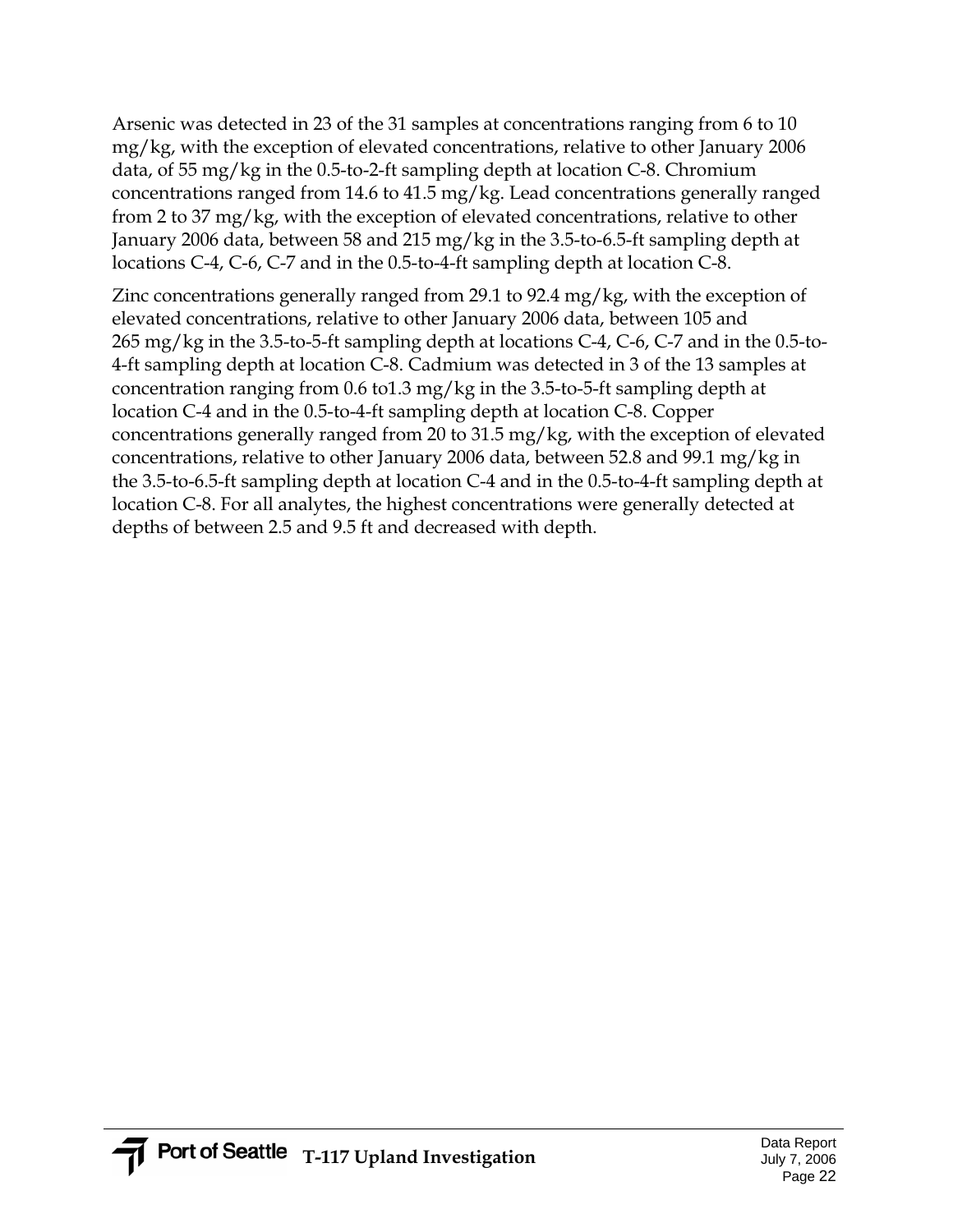<span id="page-30-0"></span>

| <b>LOCATION</b> | <b>SAMPLE ID</b>            | <b>DEPTH</b><br>(f <sub>t</sub> ) | <b>TOTAL</b><br><b>PCBs</b> | <b>TOTAL</b><br><b>PAHS</b> | <b>TOTAL</b><br><b>CPAHS</b> | <b>DIESEL-RANGE</b><br><b>HYDROCARBONS</b> | <b>MOTOR</b><br>OIL | <b>TOTAL</b><br><b>TPH</b> | <b>ARSENIC</b> | <b>CADMIUM</b> | <b>CHROMIUM COPPER</b> |        | LEAD | <b>ZINC</b> |
|-----------------|-----------------------------|-----------------------------------|-----------------------------|-----------------------------|------------------------------|--------------------------------------------|---------------------|----------------------------|----------------|----------------|------------------------|--------|------|-------------|
|                 | T117-C1-SB-01               | $0.0 - 1.5$                       | 4.2                         | 0.058 U                     | 0.052 U                      | 17                                         | 130                 | 150                        | na             | na             | na                     | na     | na   | na          |
|                 | T117-C1-SB-02               | $2.5 - 4.0$                       | 400                         | 14.6                        | 1.7                          | 21,000                                     | 10.000              | 31.000                     | na             | na             | na                     | na     | na   | na          |
| $C-1$           | T117-C1-SB-03               | $5.0 - 6.5$                       | 2.4                         | $0.063$ U                   | 0.057 U                      | 7,600                                      | 18,000              | 26,000                     | na             | na             | na                     | na     | na   | na          |
|                 | T117-C1-SB-04               | $7.5 - 9.0$                       | 0.32                        | $0.063$ U                   | 0.057 U                      | 27                                         | 51                  | 78                         | na             | na             | na                     | na     | na   | na          |
|                 | T117-C1-SB-05               | $10.0 - 11.5$                     | 0.70                        | $0.063$ U                   | $0.057$ U                    | 55                                         | 120                 | 180                        | na             | na             | na                     | na     | na   | na          |
|                 | T117-C1-SB-06               | $12.5 - 14.0$                     | $0.033$ U                   | $0.064$ U                   | $0.058$ U                    | 6.8 U                                      | 24                  | 24                         | na             | na             | na                     | na     | na   | na          |
|                 | T117-C2-SB-01               | $0.0 - 1.5$                       | 6.8                         | $0.064$ U                   | $0.058$ U                    | 92                                         | 940                 | 1,030                      | na             | na             | na                     | na     | na   | na          |
|                 | T117-C2-SB-02               | $2.5 - 4.0$                       | 3.4                         | 1.09                        | 0.14                         | 48                                         | 240                 | 290                        | na             | na             | na                     | na     | na   | na          |
| $C-2$           | T117-C2-SB-03               | $5.0 - 6.5$                       | 14                          | $0.062$ U                   | $0.056$ U                    | 1,100                                      | 4,700               | 5,800                      | na             | na             | na                     | na     | na   | na          |
|                 | T117-C2-SB-04               | $7.5 - 9.0$                       | 0.13                        | $0.064$ U                   | $0.058$ U                    | 130                                        | 240                 | 370                        | na             | na             | na                     | na     | na   | na          |
|                 | T117-C2-SB-05               | $10.0 - 11.5$                     | $0.032$ U                   | 0.065 U                     | $0.059$ U                    | 20                                         | 39                  | 59                         | na             | na             | na                     | na     | na   | na          |
|                 | T117-C2-SB-06               | $12.5 - 14.0$                     | $0.020$ J                   | $0.064$ U                   | $0.058$ U                    | 8.4                                        | 32                  | 40                         | na             | na             | na                     | na     | na   | na          |
|                 | T117-C3-SB-01               | $3.5 - 5.0$                       | 1.6                         | 6.6J                        | $0.61$ J                     | 78                                         | 61                  | 139                        | 9 J            | 0.2 U          | 17.7                   | 27.5 J | 8J   | 42.6J       |
| $C-3$           | T117-C3-SB-02               | $5.0 - 6.5$                       | 0.40                        | $0.066$ U                   | 0.060 U                      | 6.9 U                                      | 14 U                | 14 U                       | 7 J            | 0.3 U          | 17                     | 25.5J  | 5J   | 35.0J       |
|                 | T117-C3-SB-03               | $7.5 - 9.0$                       | 0.14                        | $0.064$ U                   | $0.058$ U                    | 9.6                                        | 23                  | 33                         | 10J            | 0.3 U          | 21.5                   | 30.2J  | 6 J  | 47.6 J      |
|                 | T117-C3-SB-213 <sup>a</sup> | $7.5 - 9.0$                       | 0.062                       | $0.064$ U                   | $0.058$ U                    | na                                         | na                  | na                         | na             | na             | na                     | na     | na   | na          |
|                 | T117-C4-SB-3.5-5.0          | $3.5 - 5.0$                       | 5.1                         | 2,190                       | 180                          | 1,800                                      | 5,000               | 6,800                      | 10U            | 0.6            | 25                     | 61     | 215  | 127         |
|                 | T117-C4-SB-5.0-6.5          | $5.0 - 6.5$                       | 26                          | 9.8J                        | 0.66                         | 1,800                                      | 5,900               | 7,700                      | 6              | 0.2 U          | 17.5                   | 52.8   | 36   | 54.4        |
|                 | T117-C4-SB-6.5-8.0          | $6.5 - 8.0$                       | 0.054                       | 1.98J                       | $0.092$ J                    | 560                                        | 560 J               | $1,120$ J                  | 9              | 0.3U           | 18                     | 29.3   | 6    | 36.9        |
| $C-4$           | T117-C4-SB-8.0-9.5          | $8.0 - 9.5$                       | 0.072                       | $0.064$ U                   | 0.058 U                      | 21                                         | 64                  | 85                         | 8              | 0.3 U          | 22.2                   | 30.8   | 6    | 45.3        |
|                 | T117-C4-SB-9.5-11.0         | $9.5 - 11.0$                      | 0.057                       | 0.066 U                     | 0.060 U                      | 7.2U                                       | 14 U                | 14 U                       | 7 U            | 0.3U           | 16.9                   | 27.6   | 5    | 29.3        |
|                 | T117-C4-SB-11.0-12.5        | $11.0 - 12.5$                     | 0.052                       | $0.064$ U                   | $0.058$ U                    | 8.6                                        | 21                  | 30                         | 8              | 0.3U           | 18                     | 29.2   | 4    | 34.8        |
|                 | T117-C4-SB-12.5-14.0        | $12.5 - 14.0$                     | 0.82                        | $0.266$ J                   | $0.060$ J                    | 16                                         | 40                  | 56                         | $\overline{7}$ | 0.3 U          | 15.7                   | 20     | 3    | 29.1        |
|                 | T117-C5-SB-5.0-6.5          | $5.0 - 6.5$                       | 0.087                       | 0.066 U                     | 0.060 U                      | 7.0 U                                      | 23                  | 23                         | 8              | na             | 19.7                   | na     | 6    | 36.9        |
|                 | T117-C5-SB-6.5-8.0          | $6.5 - 8.0$                       | 0.033 U                     | $0.066$ U                   | 0.060 U                      | 7.3U                                       | 15U                 | 15 U                       | 10             | na             | 17.3                   | na     | 5    | 35.3        |
| $C-5^b$         | T117-C5-SB-8.0-9.5          | $8.0 - 9.5$                       | $0.033$ U                   | $0.066$ U                   | 0.060 U                      | 7.6 U                                      | 32                  | 32                         | $\overline{7}$ | na             | 19                     | na     | 5    | 44.2        |
|                 | T117-C5-SB-9.5-11.0         | $9.5 - 11.0$                      | $0.033$ U                   | $0.066$ U                   | $0.060$ U                    | 7.2 U                                      | 18                  | 18                         | $\overline{7}$ | na             | 17.8                   | na     | 4    | 36.2        |
|                 | T117-C5-SB-11.0-12.5        | $11.0 - 12.5$                     | $0.032$ U                   | $0.064$ U                   | $0.058$ U                    | 7.1 U                                      | 21                  | 21                         | 9              | na             | 14.6                   | na     | 4    | 31.7        |
|                 | T117-C5-SB-12.5-14.0        | $12.5 - 14.0$                     | $0.033$ U                   | $0.066$ U                   | 0.060 U                      | 7.0 U                                      | 15                  | 15                         | 7 U            | na             | 17.6                   | na     | 4    | 37.1        |

#### **Table 4-4. Total PCB, total PAH, total TPH, and metals results (mg/kg dw) for Area C**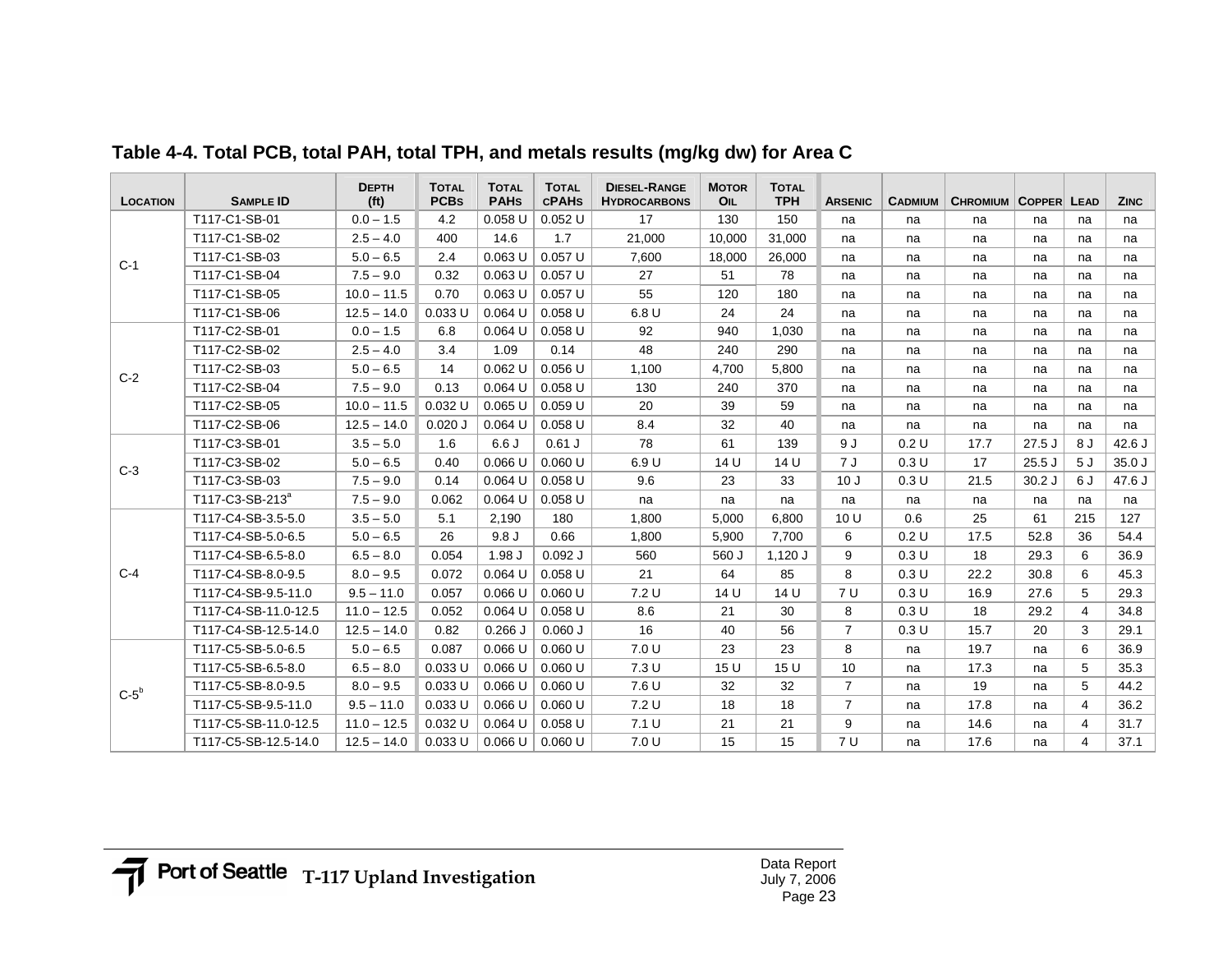| LOCATION | <b>SAMPLE ID</b>     | <b>DEPTH</b><br>(f <sup>t</sup> ) | <b>TOTAL</b><br><b>PCBs</b> | <b>TOTAL</b><br><b>PAHS</b> | TOTAL<br><b>CPAHS</b> | <b>DIESEL-RANGE</b><br><b>HYDROCARBONS</b> | <b>MOTOR</b><br>OIL | TOTAL<br>TPH | <b>ARSENIC</b> | <b>CADMIUM</b> | <b>CHROMIUM</b> | <b>COPPER</b> | LEAD  | <b>ZINC</b> |
|----------|----------------------|-----------------------------------|-----------------------------|-----------------------------|-----------------------|--------------------------------------------|---------------------|--------------|----------------|----------------|-----------------|---------------|-------|-------------|
|          | T117-C6-SB-3.5-5.0   | $3.5 - 5.0$                       | 220                         | 3.06                        | 0.52                  | 3,400                                      | 7,000               | 10,400       | 8              | na             | 30              | na            | 58    | 105         |
|          | T117-C6-SB-5.0-6.5   | $5.0 - 6.5$                       | 74                          | 5.2                         | 0.58                  | 2,600                                      | 8,600               | 11,200       | 8              | na             | 18.9            | na            | 61    | 92.4        |
|          | T117-C6-SB-6.5-8.0   | $6.5 - 8.0$                       | 94                          | 14.4                        | 0.76                  | 5,600                                      | 6,800               | 12,400       | $\overline{7}$ | na             | 19.5            | na            | 37    | 90.7        |
| $C-6$    | T117-C6-SB-8.0-9.5   | $8.0 - 9.5$                       | 0.16                        | 6.7                         | 0.16                  | 1,800                                      | 1,500               | 3,300        | 8              | na             | 19.5            | na            | 6     | 37.9        |
|          | T117-C6-SB-9.5-11.0  | $9.5 - 11.0$                      | 0.28                        | 0.08                        | 0.058 U               | 48                                         | 68                  | 116          |                | na             | 20.1            | na            | 5     | 35.8        |
|          | T117-C6-SB-11.0-12.5 | $11.0 - 12.5$                     | 0.28                        | 0.066 U                     | 0.060 U               | 13                                         | 31                  | 44           | $\overline{7}$ | na             | 18.4            | na            | 5.    | 36          |
|          | T117-C6-SB-12.5-14.0 | $12.5 - 14.0$                     | 0.039                       | 0.066 U                     | 0.060 U               | 9.8                                        | 33                  | 43           | 9              | na             | 17.9            | na            | 4     | 35.3        |
|          | T117-C7-SB-01        | $3.5 - 5.0$                       | 240                         | 4.88                        | 0.40                  | 2,200                                      | 7,000               | 9,200        | 10U            | na             | 26              | na            | 78    | 165         |
|          | T117-C7-SB-02        | $5.0 - 6.5$                       | 0.047                       | 0.078                       | $0.060$ U             | 1.600                                      | 3,300               | 4,900        | 8              | na             | 22              | na            | 13    | 68.7        |
| $C-7$    | T117-C7-SB-03        | $7.5 - 9.0$                       | 0.52                        | 1.16                        | 0.064                 | 810                                        | 790                 | 1.600        | 7 U            | na             | 17.6            | na            | 5     | 41.6        |
|          | T117-C7-SB-04        | $10.0 - 11.5$                     | 0.088                       | $0.064$ U                   | $0.058$ U             | 14                                         | 82                  | 96           | 7 U            | na             | 21.3            | na            | 5     | 39          |
|          | T117-C7-SB-05        | $12.5 - 14.0$                     | 0.033U                      | $0.064$ U                   | 0.058 U               | 9.1                                        | 37                  | 46           | 6 U            | na             | 17.5            | na            | 4     | 35.6        |
|          | T117-C8-SB-01        | $0.5 - 2.0$                       | 32                          | 4.18 J                      | 0.40                  | 2,200                                      | 10,000              | 12,000       | 55 J           | 0.8            | 41.5            | $60.5$ J      | 170 J | 265 J       |
| $C-8$    | T117-C8-SB-02        | $2.5 - 4.0$                       | 6.7                         | $3.00$ J                    | $0.26$ J              | 38                                         | 210J                | 250J         | 10 UJ          | 1.3            | 24              | 99.1 J        | 65 J  | 176 J       |
|          | T117-C8-SB-03        | $5.0 - 6.5$                       | $0.029$ J                   | $0.066$ U                   | 0.060 U               | 1,000                                      | 1,400               | 2,400        | 9 J            | 0.3 U          | 20.7            | $31.5$ J      | 6 J   | 46.8 J      |

aThis sample is a field duplicate of the sample in the row directly above.

bThere was no recovery from C5-SB-3.5-5.0.

na – not analyzed

TPH – total petroleum hydrocarbons (sum of diesel- and motor oil-range hydrocarbons)

PAHs - polycyclic aromatic hydrocarbons (sum of acenaphthene, acenaphthylene, anthracene, fluorene, naphthalene, phenanthrene, benzo(a)anthracene, benzo(a)pyrene, benzo(b)fluoranthene, benzo(g,h,i)perylene, benzo(k)fluoranthene, chrysene, dibenzo(a,h)anthracene, fluoranthene, indeno(1,2,3-cd)pyrene, pyrene)

cPAHs – carcinogenic polycyclic aromatic hydrocarbon

PCBs – polychlorinated biphenyls (sum of Aroclors 1016, 1221, 1232, 1242, 1248, 1254,1260)

J – estimated concentration

U – not detected at reporting limit shown

UJ – not detected at estimated reporting limit shown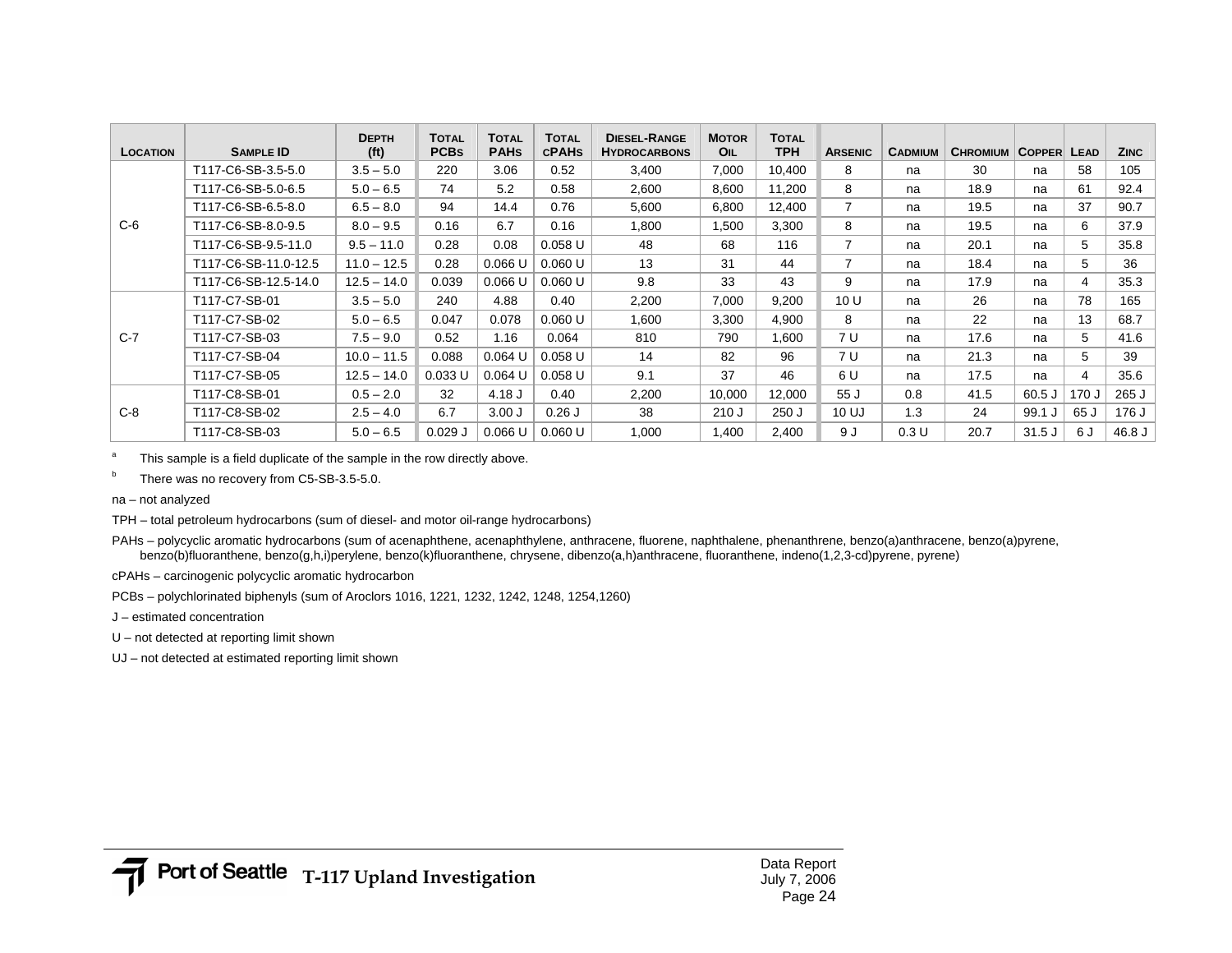|                    |                             |               |             |                                                   |                                    | <b>PHTHALATES</b>                   |                                |                                       |                          | <b>PESTICIDES</b> |                 |
|--------------------|-----------------------------|---------------|-------------|---------------------------------------------------|------------------------------------|-------------------------------------|--------------------------------|---------------------------------------|--------------------------|-------------------|-----------------|
| <b>LOCATION</b>    | <b>SAMPLE ID</b>            | DEPTH (ft)    | <b>BEHP</b> | <b>BUTYL</b><br><b>BENZYL</b><br><b>PHTHALATE</b> | <b>DIETHYL</b><br><b>PHTHALATE</b> | <b>DIMETHYL</b><br><b>PHTHALATE</b> | DI-N-BUTYL<br><b>PHTHALATE</b> | <b>DI-N-OCTYL</b><br><b>PHTHALATE</b> | $4.4'$ -DDT <sup>a</sup> | <b>ALDRIN</b>     | <b>DIELDRIN</b> |
|                    | T117-C3-SB-01               | $3.5 - 5.0$   | na          | na                                                | na                                 | na                                  | na                             | na                                    | 0.21 U                   | $0.012$ U         | $0.063$ U       |
| $C-3$              | T117-C3-SB-02               | $5.0 - 6.5$   | na          | na                                                | na                                 | na                                  | na                             | na                                    | 0.025 U                  | $0.0016$ U        | 0.0070 U        |
|                    | T117-C3-SB-03               | $7.5 - 9.0$   | na          | na                                                | na                                 | na                                  | na                             | na                                    | 0.0032 U                 | $0.0016$ U        | 0.0032 U        |
|                    | T117-C3-SB-213 <sup>b</sup> | $7.5 - 9.0$   | na          | na                                                | na                                 | na                                  | na                             | na                                    | 0.0077 U                 | $0.0016$ U        | 0.0032 U        |
|                    | T117-C4-SB-3.5-5.0          | $3.5 - 5.0$   | na          | na                                                | na                                 | na                                  | na                             | na                                    | 0.42U                    | $0.21$ U          | 0.42U           |
|                    | T117-C4-SB-5.0-6.5          | $5.0 - 6.5$   | na          | na                                                | na                                 | na                                  | na                             | na                                    | 2.6 U                    | 0.22U             | 0.99U           |
|                    | T117-C4-SB-6.5-8.0          | $6.5 - 8.0$   | na          | na                                                | na                                 | na                                  | na                             | na                                    | $0.048$ U                | $0.024$ U         | $0.048$ U       |
| $C-4$              | T117-C4-SB-8.0-9.5          | $8.0 - 9.5$   | na          | na                                                | na                                 | na                                  | na                             | na                                    | $0.018$ U                | $0.0016$ U        | 0.0085 U        |
|                    | T117-C4-SB-9.5-11.0         | $9.5 - 11.0$  | na          | na                                                | na                                 | na                                  | na                             | na                                    | 0.0033 U                 | $0.0016$ U        | 0.0033 U        |
|                    | T117-C4-SB-11.0-12.5        | $11.0 - 12.5$ | na          | na                                                | na                                 | na                                  | na                             | na                                    | 0.0033 U                 | 0.0017 U          | 0.0033 U        |
|                    | T117-C4-SB-12.5-14.0        | $12.5 - 14.0$ | na          | na                                                | na                                 | na                                  | na                             | na                                    | 0.0074 U                 | $0.0046$ U        | $0.026$ U       |
|                    | T117-C5-SB-5.0-6.5          | $5.0 - 6.5$   | $0.066$ U   | $0.066$ U                                         | $0.066$ U                          | $0.066$ U                           | $0.066$ U                      | $0.066$ U                             | na                       | na                | na              |
|                    | T117-C5-SB-6.5-8.0          | $6.5 - 8.0$   | $0.066$ U   | $0.066$ U                                         | $0.066$ U                          | $0.066$ U                           | $0.066$ U                      | $0.066$ U                             | na                       | na                | na              |
| $C-5$ <sup>c</sup> | T117-C5-SB-8.0-9.5          | $8.0 - 9.5$   | $0.066$ U   | $0.066$ U                                         | $0.066$ U                          | $0.066$ U                           | $0.066$ U                      | $0.066$ U                             | na                       | na                | na              |
|                    | T117-C5-SB-9.5-11.0         | $9.5 - 11.0$  | $0.066$ U   | $0.066$ U                                         | $0.066$ U                          | $0.066$ U                           | $0.066$ U                      | $0.066$ U                             | na                       | na                | na              |
|                    | T117-C5-SB-11.0-12.5        | $11.0 - 12.5$ | $0.064$ U   | $0.064$ U                                         | $0.064$ U                          | $0.064$ U                           | $0.064$ U                      | $0.064$ U                             | na                       | na                | na              |
|                    | T117-C5-SB-12.5-14.0        | $12.5 - 14.0$ | $0.066$ U   | $0.066$ U                                         | $0.066$ U                          | $0.066$ U                           | $0.066$ U                      | $0.066$ U                             | na                       | na                | na              |

#### **Table 4-5. Phthalate and pesticide results (mg/kg dw) for Area C**

a 4,4'-DDT results are representative of all the reported DDT isomers (2,4'-DDD, 2,4'-DDT, 4,4'-DDD, 4,4'-DDT) because none were detected, and 4,4'-DDT has the highest reporting limit.

bThis sample is a field duplicate of the sample in the row directly above.

<sup>c</sup> There was no recovery from C5-SB-3.5-5.0.

na – not analyzed

BEHP – Bis(2-ethylhexyl)phthalate

RL – reporting limit

J – estimated concentration

U – not detected at reporting limit shown

<span id="page-32-0"></span>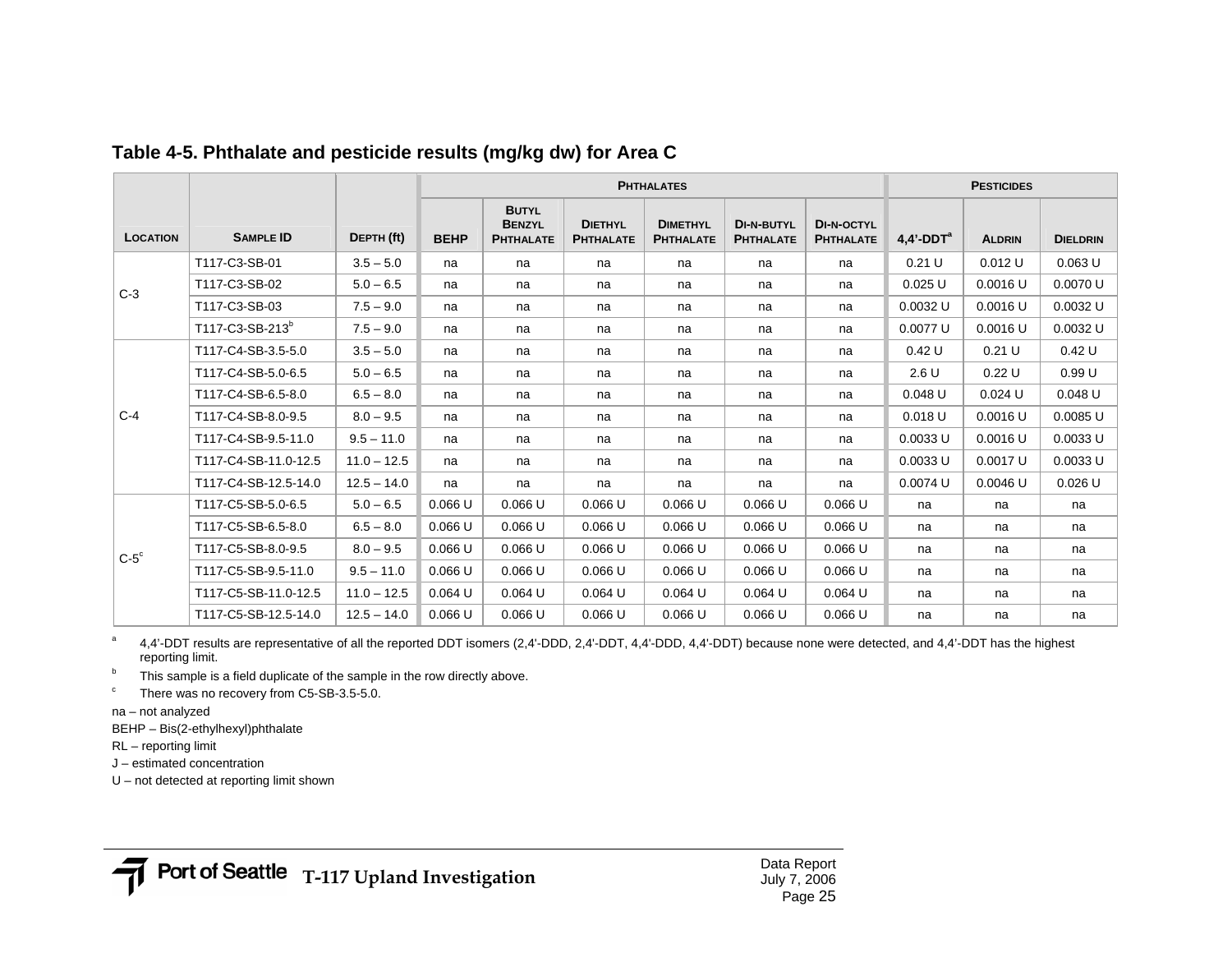#### <span id="page-33-0"></span>**4.3.4 Area D**

All samples from Area D were analyzed for PCBs, PAHs, and TPH. Samples from locations D-3, D-4, D-7, D-8, and D-9 were analyzed for select metals (arsenic, chromium, lead, and zinc). Soil samples from locations D-6, D-10, and D-11 were analyzed for the list of select metals plus copper and cadmium. Samples from locations D-4 and D-8 were analyzed for TPH-HCID. Soil samples from location D-4 were also analyzed for phthalates.

Table 4-6 summarizes the PCB, PAH, TPH, and metals results; and Table 4-7 summarizes the phthalates results from Area D. Figures 4-8 and 4-9 present the total PCB and total TPH results, respectively, for Area D. Each figure includes four sample interval maps and the corresponding data in table format for easy comparison The concentration ranges and color designations indicated on these figures are for illustration purposes only and do not represent relevant or applicable cleanup levels.

Area D detected PCB concentrations were typically below 1.0 mg/kg, with the exception of samples from locations D-2, D-6, D-10, and D-11. PCB concentrations greater than 50 mg/kg were detected in the uppermost 2 ft of soil at locations D-10 and D-11 at 62 and 4,200 mg/kg, respectively. At location D-6 there was a notable section of impacted soil from 2 to 8 ft, where PCB concentrations ranged from 3.0 to 40 mg/kg. At location D-11 there was a slight increase in PCB concentration at the sample depth between 12.5 to 14 ft.

Detected total TPH concentrations ranged from 12 to 10,400 mg/kg. The highest concentrations of TPH (9,000 and 10,400 mg/kg) were also found in the uppermost 2 ft of soil at locations D-10 and D-11, respectively. At D-6, elevated TPH concentrations ranging from 1,240 to 3,500 mg/kg were detected at depths of 2 to 8 ft. At location D-11 there was also a slight increase in TPH concentrations at the sample depth between 12.5 to 14 ft. TPH consisted predominantly of motor oil, except from the uppermost interval of D-11 and from the 7.5-to-9-ft interval at D-5, where diesel-range hydrocarbon concentrations were prevalent. At locations D-4 and D-8, where HCID screening analysis occurred prior to TPH quantification, no samples were subsequently analyzed using method TPH-Dx because nothing was detected in the screen. Total PAH concentrations were typically not detected or were less than 1.0 mg/kg, with the exception of samples from locations D-1, D-5, D-6, D-10, and D-11.

Total PAH concentrations greater than 1.0 mg/kg were typically found in the uppermost 2 ft of soil, with the exception of location D-6, where PAH concentrations exceeding 1.0 mg/kg were detected at depths of 2 to 8 ft. Concentrations of cPAHs were below 1.0 mg/kg in all samples except the 2-to-8-ft depth interval sample at D-6. BEHP was the only phthalate detected at concentrations below 0.1 mg/kg.

Arsenic was detected in 17 of the 46 samples at concentrations ranging from 6 to 11 mg/kg, with the exception of elevated concentrations, relative to other January 2006 data, of 40 mg/kg in the 2-to-3.5-ft sample at D-6 and 160 mg/kg in the 0.5-to-2-ft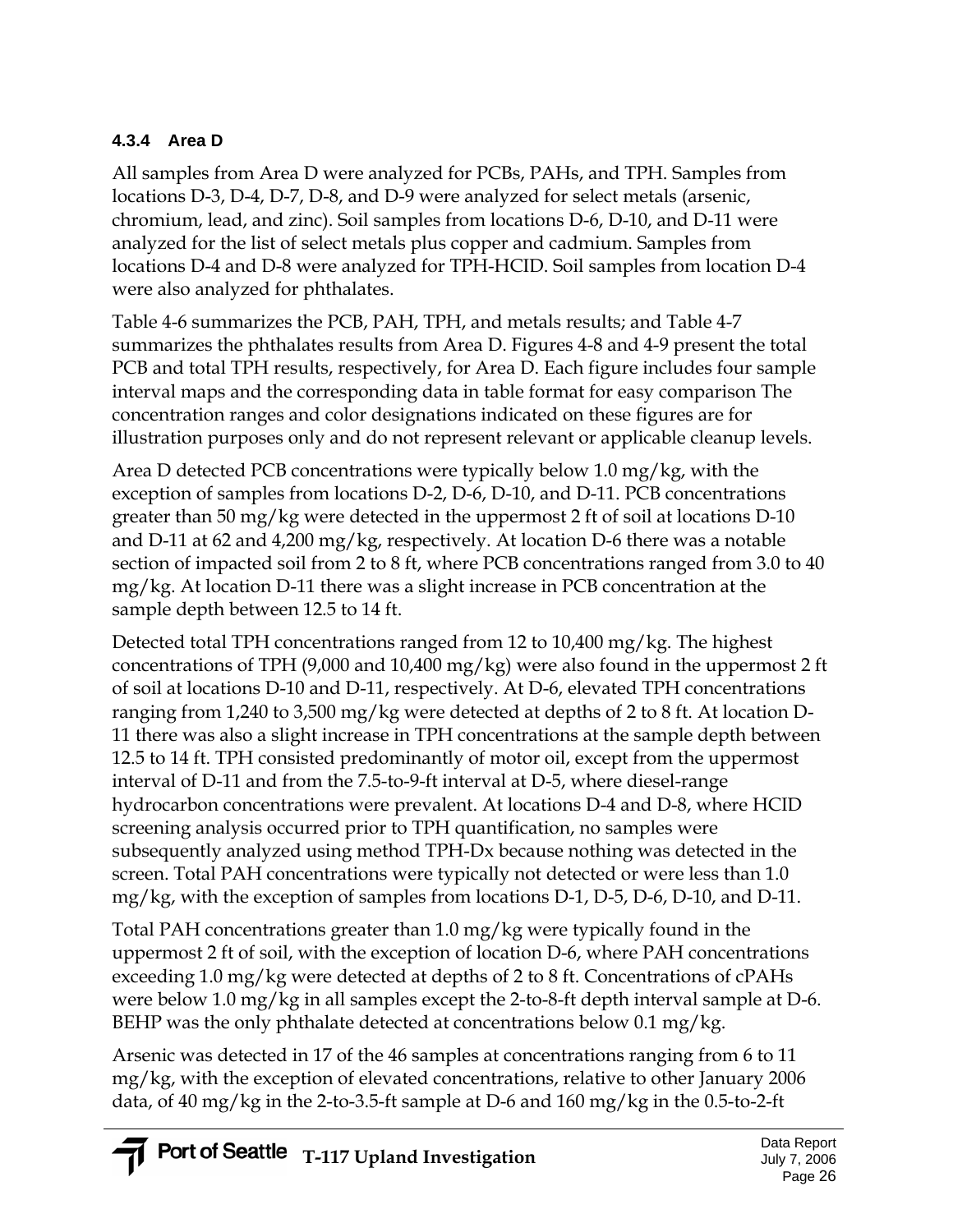sample at D-10. Chromium concentrations ranged from 9.6 to 43 mg/kg. Lead concentrations generally ranged from 2 to 45 mg/kg, with the exception of elevated concentrations, relative to other January 2006 data, between 82 and 207 mg/kg in the uppermost 2.5 ft of soil at locations D-10 and D-11 and in the 2-to-6.5-ft depth at location D-6.

Zinc concentrations generally ranged from 17.5 to 88.2 mg/kg, with the exception of elevated concentrations, relative to other January 2006 data, between 107 and 530 mg/kg in the top 2.5 ft of soil at locations D-9 and D-10 and in the 2-to-6.5-ft depth at location D-6. Cadmium was detected in 3 of the 11 samples at concentrations ranging from 0.3 to1.7 mg/kg in the 5-to-8-ft sampling depth at location D-6 and in the 1-to-2.5-ft sampling depth at location D-11. Copper concentrations generally ranged from 9.7 to 44.9 mg/kg, with the exception of elevated concentrations, relative to other January 2006 data, between 62.2 and 106 mg/kg in the 0.5-to-2-ft sampling depth at locations D-10 and in the 2-to-6.5-ft sampling depth at location D-6. For all analytes, the highest concentrations were generally found in the uppermost 2 ft and decreased with depth. Notable concentrations of all chemicals are typically found in the same samples throughout Area D: uppermost samples from D-10 and D-11, and the 2-to-8-ft depth from D-6.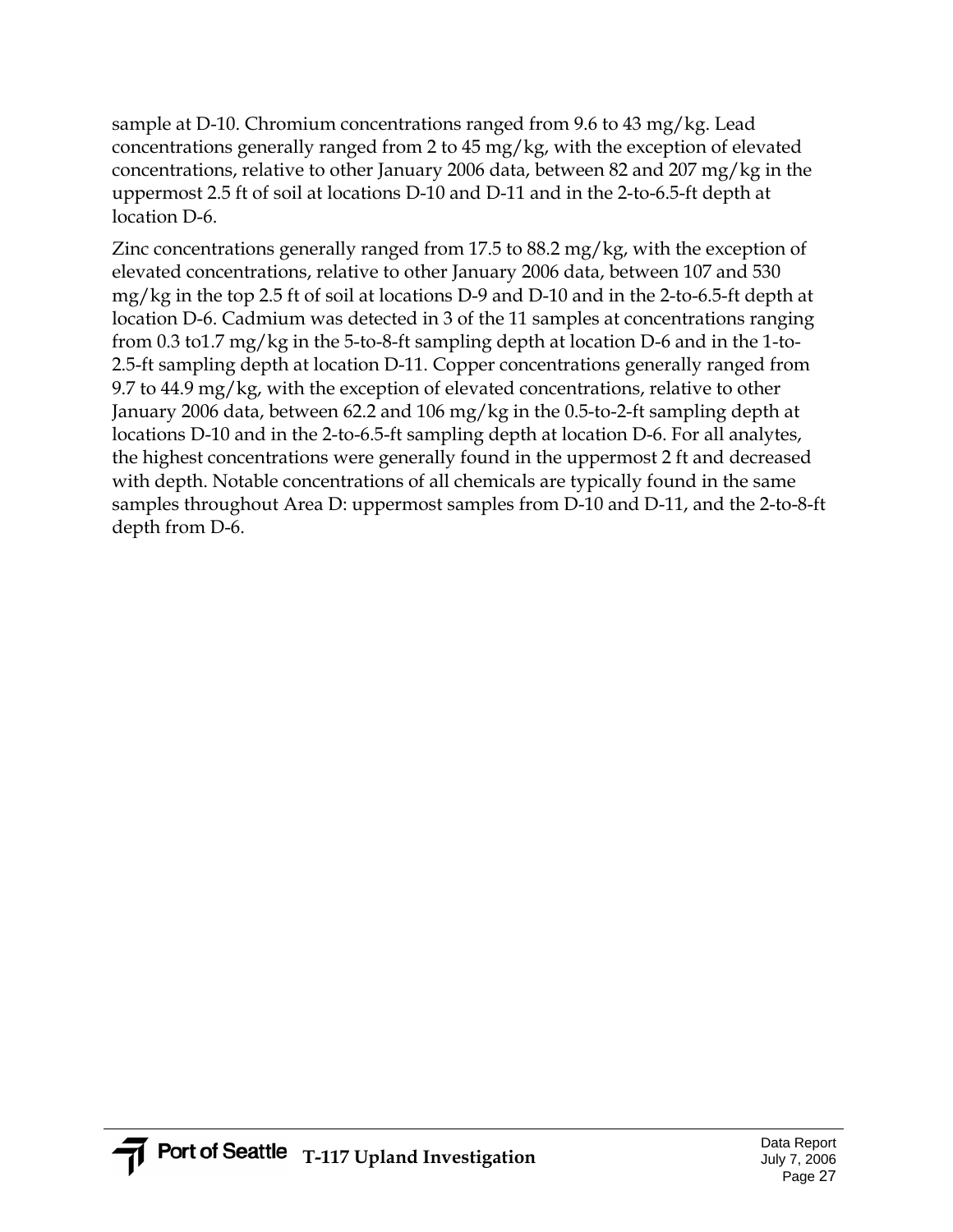<span id="page-35-0"></span>

| <b>LOCATION</b> | <b>SAMPLE ID</b>     | <b>DEPTH</b><br>(f <sup>t</sup> ) | <b>TOTAL</b><br><b>PCBs</b> | <b>TOTAL</b><br><b>PAHs</b> | <b>TOTAL</b><br><b>CPAHS</b> | <b>DIESEL-RANGE</b><br><b>HYDROCARBONS</b> | <b>MOTOR</b><br>OIL | <b>TOTAL</b><br><b>TPH</b> | <b>ARSENIC</b> | <b>CADMIUM</b> | <b>CHROMIUM</b> | <b>COPPER</b> | <b>LEAD</b> | <b>ZINC</b> |
|-----------------|----------------------|-----------------------------------|-----------------------------|-----------------------------|------------------------------|--------------------------------------------|---------------------|----------------------------|----------------|----------------|-----------------|---------------|-------------|-------------|
|                 | T117-D1-SB-01        | $1.0 - 2.5$                       | 0.049 U                     | 3.32                        | 0.47                         | 540                                        | 1,400               | 1,900                      | na             | na             | na              | na            | na          | na          |
| $D-1$           | T117-D1-SB-02        | $2.5 - 4.0$                       | $0.032$ U                   | $0.064$ U                   | $0.058$ U                    | 5.4 U                                      | 11 <sup>U</sup>     | 11 <sup>U</sup>            | na             | na             | na              | na            | na          | na          |
|                 | T117-D1-SB-03        | $5.0 - 6.5$                       | $0.033$ U                   | $0.065$ U                   | $0.059$ U                    | 6.5U                                       | 13 U                | 13 <sup>U</sup>            | na             | na             | na              | na            | na          | na          |
|                 | T117-D2-SB-01        | $0.5 - 2.0$                       | 0.25                        | 0.066 U                     | 0.060 U                      | 5.9                                        | 21                  | 27                         | na             | na             | na              | na            | na          | na          |
|                 | T117-D2-SB-02        | $2.5 - 4.0$                       | 3.7                         | $0.064$ U                   | $0.058$ U                    | 44                                         | 160                 | 200                        | na             | na             | na              | na            | na          | na          |
| $D-2^b$         | T117-D2-SB-05        | $10.0 - 12.0$                     | 0.17                        | $0.065$ U                   | 0.059 U                      | 7.1 U                                      | 29                  | 29                         | na             | na             | na              | na            | na          | na          |
|                 | T117-D2-SB-06        | $12.5 - 14.0$                     | 0.10                        | $0.064$ U                   | $0.058$ U                    | 11                                         | 35                  | 46                         | na             | na             | na              | na            | na          | na          |
|                 | T117-D2-SB-07        | $15.0 - 16.5$                     | 0.053                       | $0.064$ U                   | $0.058$ U                    | 12                                         | 50                  | 62                         | na             | na             | na              | na            | na          | na          |
|                 | T117-D3-SB-1.5-3.0   | $1.5 - 3.0$                       | 0.75                        | 0.13                        | $0.057$ U                    | 13                                         | 60                  | 73                         | 11             | na             | 13.2            | na            | 36          | 62.2        |
|                 | T117-D3-SB-3.0-4.5   | $3.0 - 4.5$                       | $0.036$ J                   | $0.063$ U                   | 0.057U                       | 5.4 U                                      | 11 <sup>U</sup>     | 11 U                       | 5 U            | na             | 9.7             | na            | 2U          | 33.2        |
|                 | T117-D3-SB-4.5-6.0   | $4.5 - 6.0$                       | 0.045                       | $0.064$ U                   | $0.058$ U                    | 5.7 U                                      | 12 U                | 12 <sub>U</sub>            | 5 U            | na             | 11.7            | na            | 2           | 22.1        |
| $D-3$           | T117-D3-SB-6.0-7.5   | $6.0 - 7.5$                       | 0.20                        | $0.066$ U                   | 0.060 U                      | 6.2 U                                      | 15                  | 15                         | 6 U            | na             | $11.2$ J        | na            | 2U          | 27.7        |
|                 | T117-D3-SB-7.5-9.0   | $7.5 - 9.0$                       | $0.033$ U                   | $0.064$ U                   | $0.058$ U                    | 7.3 U                                      | 52                  | 52                         | 7 U            | na             | $21.5$ J        | na            | 6           | 47.7        |
|                 | T117-D3-SB-9.0-10.5  | $9.0 - 10.5$                      | $0.033$ U                   | $0.064$ U                   | $0.058$ U                    | 7.0 U                                      | 16                  | 16                         | 7 U            | na             | 20.1 J          | na            | 5           | 43.7        |
|                 | T117-D3-SB-10.5-12.0 | $10.5 - 12.0$                     | $0.033$ U                   | $0.065$ U                   | 0.059 U                      | 8.4                                        | 92                  | 100                        | 9              | na             | 18.7 J          | na            | 5           | 41          |
|                 | T117-D3-SB-12.0-13.5 | $12.0 - 13.5$                     | $0.033$ U                   | $0.065$ U                   | 0.059U                       | 7.1 U                                      | 14 U                | 14 U                       | 6 U            | na             | $18.1$ J        | na            | 5           | 34.3        |
|                 | T117-D4-SB-01        | $1.0 - 2.5$                       | 0.40U                       | $0.066$ U                   | 0.060 U                      | na                                         | na                  | na                         | 5 U            | na             | 11.9            | na            | 2 U         | 21.8        |
| $D-4$           | T117-D4-SB-02        | $2.5 - 4.0$                       | $0.032$ U                   | $0.065$ U                   | 0.059U                       | na                                         | na                  | na                         | 5 U            | na             | 10.3            | na            | 3           | 24          |
|                 | T117-D4-SB-03        | $5.0 - 6.5$                       | $0.033$ U                   | $0.065$ U                   | 0.059U                       | na                                         | na                  | na                         | 5 U            | na             | 15.2            | na            | 2U          | 19.7        |
|                 | T117-D5-SB-01        | $1.0 - 2.5$                       | 0.22                        | 1.74                        | 0.28                         | 220                                        | 470                 | 690                        | na             | na             | na              | na            | na          | na          |
| $D-5$           | T117-D5-SB-02        | $2.5 - 4.0$                       | 0.045                       | $0.065$ U                   | 0.059 U                      | 50                                         | 67                  | 117                        | na             | na             | na              | na            | na          | na          |
|                 | T117-D5-SB-03        | $5.0 - 6.5$                       | $0.032$ U                   | $0.064$ U                   | $0.058$ U                    | 5.4 U                                      | 11 <sub>U</sub>     | 11 U                       | na             | na             | na              | na            | na          | na          |
|                 | T117-D5-SB-04        | $7.5 - 9.0$                       | $0.032$ U                   | $0.063$ U                   | $0.057$ U                    | 740                                        | 470                 | 1,210                      | na             | na             | na              | na            | na          | na          |

#### **Table 4-6. Total PCB, total PAH, total TPH, and metals results (mg/kg dw) for Area D**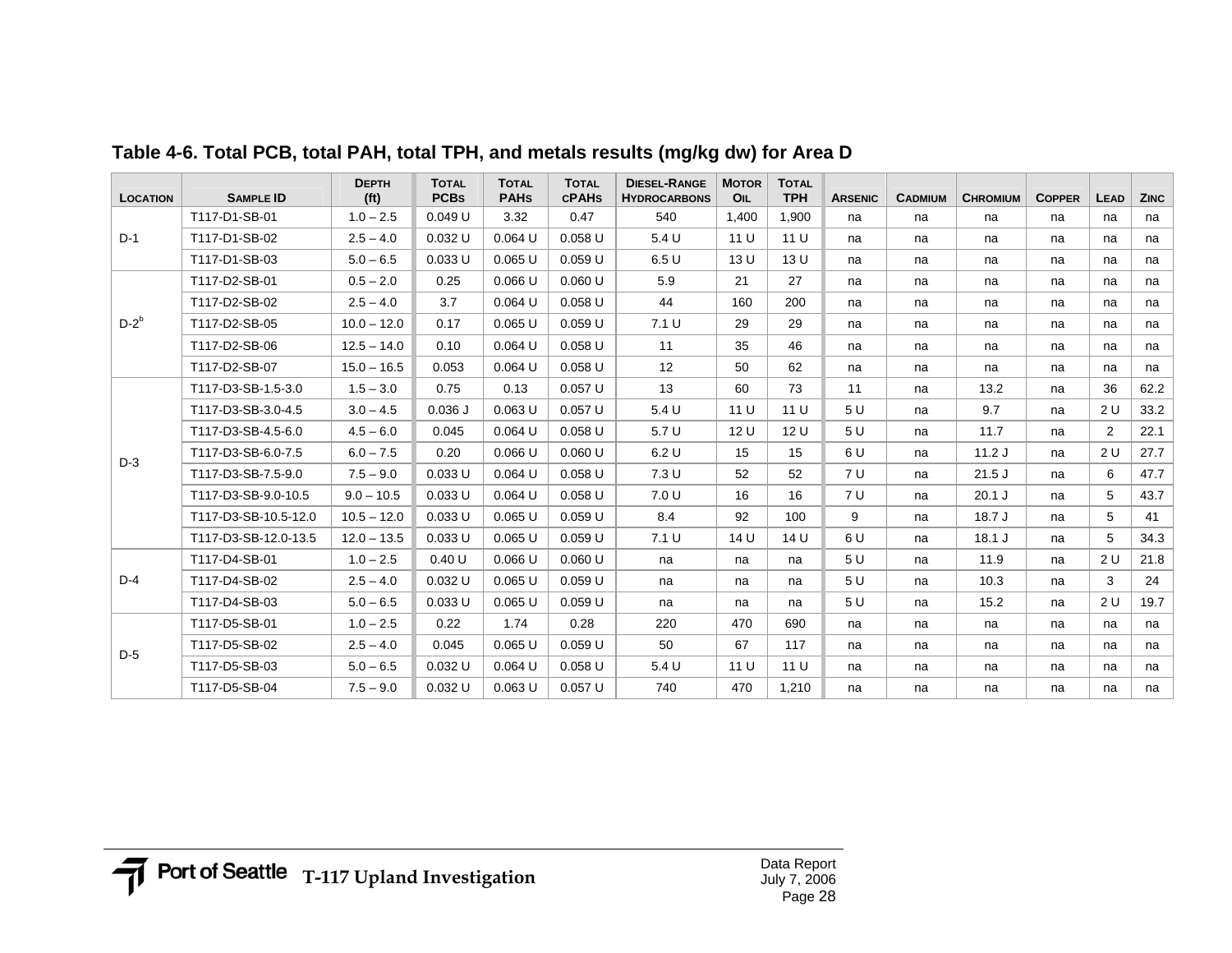| <b>LOCATION</b> | <b>SAMPLE ID</b>            | <b>DEPTH</b><br>(f <sup>t</sup> ) | <b>TOTAL</b><br><b>PCBs</b> | <b>TOTAL</b><br><b>PAHs</b> | <b>TOTAL</b><br><b>CPAHS</b> | <b>DIESEL-RANGE</b><br><b>HYDROCARBONS</b> | <b>MOTOR</b><br><b>OIL</b> | <b>TOTAL</b><br><b>TPH</b> | <b>ARSENIC</b> | <b>CADMIUM</b> | <b>CHROMIUM</b> | <b>COPPER</b> | <b>LEAD</b>     | <b>ZINC</b> |
|-----------------|-----------------------------|-----------------------------------|-----------------------------|-----------------------------|------------------------------|--------------------------------------------|----------------------------|----------------------------|----------------|----------------|-----------------|---------------|-----------------|-------------|
|                 | T117-D6-SB-0.5-2.0          | $0.5 - 2.0$                       | 0.26                        | $0.065$ U                   | 0.059 U                      | 11                                         | 110                        | 120                        | $\overline{7}$ | 0.2 U          | 21.0J           | 23.8          | $\overline{7}$  | 51.1        |
|                 | T117-D6-SB-2.0-3.5          | $2.0 - 3.5$                       | 40                          | 255                         | 23                           | 260                                        | 980                        | 1,240                      | 40             | 0.5U           | 26J             | 62.2          | 82              | 170         |
|                 | T117-D6-SB-3.5-5.0          | $3.5 - 5.0$                       | 3.0                         | 2.66                        | 0.38                         | 120                                        | 460                        | 580                        | 6              | 0.2 U          | 13.4 J          | 23.5          | 16              | 42.1        |
|                 | T117-D6-SB-5.0-6.5          | $5.0 - 6.5$                       | 6.2                         | 17.8                        | 2.3                          | 850                                        | 2,600                      | 3,500                      | 8              | 1.7            | 39.8 J          | 64.4          | 95              | 107         |
|                 | T117-D6-SB-6.5-8.0          | $6.5 - 8.0$                       | 23                          | 8                           | 1.0                          | 350                                        | 1,200                      | 1,600                      | 9              | 0.3            | 31.0J           | 44.9          | 45              | 74.6        |
| $D-6$           | T117-D6-SB-8.0-9.5          | $8.0 - 9.5$                       | 0.17                        | 0.164                       | 0.060U                       | 75                                         | 280                        | 360                        | 6 U            | 0.2 U          | 14.6 J          | 20.5          | 17              | 51.4        |
|                 | T117-D6-SB-9.5-11.0         | $9.5 - 11.0$                      | 0.16                        | 0.32                        | 0.10                         | 63                                         | 260                        | 320                        | 6 U            | 0.2 U          | $14.1$ J        | 23.6          | 28              | 61          |
|                 | T117-D6-SB-209 <sup>a</sup> | $9.5 - 11.0$                      | na                          | na                          | na                           | na                                         | na                         | na                         | 6 U            | 0.2 U          | $17.3$ J        | 23.4          | 17              | 70.2        |
|                 | T117-D6-SB-11.0-12.5        | $11.0 - 12.5$                     | 0.044                       | $0.064$ U                   | $0.058$ U                    | 8.9                                        | 40                         | 49                         | 6 U            | 0.2 U          | $17.3$ J        | 22.6          | 5               | 35.5        |
|                 | T117-D6-SB-210 <sup>a</sup> | $11.0 - 12.5$                     | 0.072                       | $0.064$ U                   | $0.058$ U                    | 11                                         | 36                         | 47                         | na             | na             | na              | na            | na              | na          |
|                 | T117-D6-SB-12.5-14.0        | $12.5 - 14.0$                     | 0.10                        | $0.064$ U                   | $0.058$ U                    | 16                                         | 55                         | 71                         | 6              | 0.2 U          | $17.1$ J        | 25.6          | 9               | 36.8        |
|                 | T117-D7-SB-0.0-1.5          | $0.0 - 1.5$                       | $0.032$ U                   | $0.066$ U                   | 0.060 U                      | 5.3U                                       | 20                         | 20                         | 6              | na             | 20.9            | na            | $\overline{4}$  | 37.8        |
|                 | T117-D7-SB-3.0-4.5          | $3.0 - 4.5$                       | 0.63                        | $0.064$ U                   | $0.058$ U                    | 13                                         | 82                         | 95                         | 5U             | na             | 9.9             | na            | $\overline{4}$  | 44.6        |
|                 | T117-D7-SB-215 <sup>a</sup> | $3.0 - 4.5$                       | na                          | na                          | na                           | 14                                         | 91                         | 105                        | na             | na             | na              | na            | na              | na          |
|                 | T117-D7-SB-4.5-6.0          | $4.5 - 6.0$                       | 0.17                        | $0.066$ U                   | 0.060 U                      | 5.3U                                       | 31                         | 31                         | 5 U            | na             | 10.1            | na            | 2 U             | 36.2        |
| $D-7^b$         | T117-D7-SB-6.0-7.5          | $6.0 - 7.5$                       | 0.094                       | $0.066$ U                   | 0.060 U                      | 8.3                                        | 33                         | 41                         | 6 U            | na             | 11.2            | na            | 3               | 38.1        |
|                 | T117-D7-SB-7.5-9.0          | $7.5 - 9.0$                       | 0.033U                      | $0.064$ U                   | $0.058$ U                    | 7.0 U                                      | 30                         | 30                         | 9              | na             | 21.5            | na            | 6               | 41.9        |
|                 | T117-D7-SB-9.0-10.5         | $9.0 - 10.5$                      | 0.033 U                     | $0.066$ U                   | 0.060 U                      | 7.0 U                                      | 25                         | 25                         | 9              | na             | 21              | na            | 6               | 42          |
|                 | T117-D7-SB-10.5-12.0        | $10.5 - 12.0$                     | 0.033 U                     | $0.066$ U                   | 0.060 U                      | 6.9 U                                      | 14 U                       | 14 U                       | 6 U            | na             | 17.8            | na            | 4               | 34.7        |
|                 | T117-D7-SB-12.0-13.5        | $12.0 - 13.5$                     | $0.032$ U                   | $0.066$ U                   | 0.060 U                      | 6.9 U                                      | 14 U                       | 14 U                       | 8              | na             | 13.5            | na            | 3               | 28.2        |
|                 | T117-D8-SB-01               | $0.5 - 2.0$                       | 0.032 U                     | $0.065$ U                   | 0.059U                       | na                                         | na                         | na                         | 5U             | na             | 12              | na            | 2               | 25.1        |
| $D-8$           | T117-D8-SB-02               | $2.5 - 4.0$                       | $0.033$ U                   | $0.066$ U                   | 0.060 U                      | na                                         | na                         | na                         | 6              | na             | 12.7            | na            | 3               | 26.3        |
|                 | T117-D8-SB-03               | $5.0 - 6.5$                       | $0.037$ U                   | $0.066$ U                   | 0.060 U                      | na                                         | na                         | na                         | 6 U            | na             | 14.7            | na            | 3               | 24.2        |
|                 | T117-D9-SB-01               | $1.0 - 2.5$                       | 0.12                        | 0.151 J                     | $0.061$ J                    | 81                                         | 240                        | 320                        | 9 J            | na             | 17.7            | na            | 32 J            | 151         |
| $D-9$           | T117-D9-SB-02               | $2.5 - 4.0$                       | 5.4                         | 0.47J                       | $0.081$ J                    | 22                                         | 62                         | 84                         | 7 J            | na             | 15.8            | na            | 21J             | 88.2        |
|                 | T117-D9-SB-03               | $5.0 - 6.5$                       | 0.092                       | $0.064$ U                   | $0.058$ U                    | 5.8 U                                      | 12 U                       | 12 <sub>U</sub>            | 5 UJ           | na             | 11.3            | na            | 2 <sub>UJ</sub> | 22          |
|                 | T117-D10-SB-01              | $0.5 - 2.0$                       | 62                          | 3.05                        | 0.34                         | 2,600                                      | 6,400                      | 9,000                      | 160 J          | 0.5U           | 43              | 106 J         | 207 J           | 530         |
| $D-10$          | T117-D10-SB-02              | $2.5 - 4.0$                       | 0.044                       | $1.21$ J                    | 0.23J                        | 6.0 U                                      | 16                         | 16                         | 6 UJ           | 0.2 U          | 12.3            | 14.8 J        | 3J              | 28.5        |
|                 | T117-D10-SB-03              | $5.0 - 6.5$                       | 0.071                       | $0.065$ U                   | 0.059U                       | 5.8 U                                      | 12 U                       | 12 <sub>U</sub>            | 6 UJ           | 0.2 U          | 12.9            | 18.6J         | 2J              | 17.5        |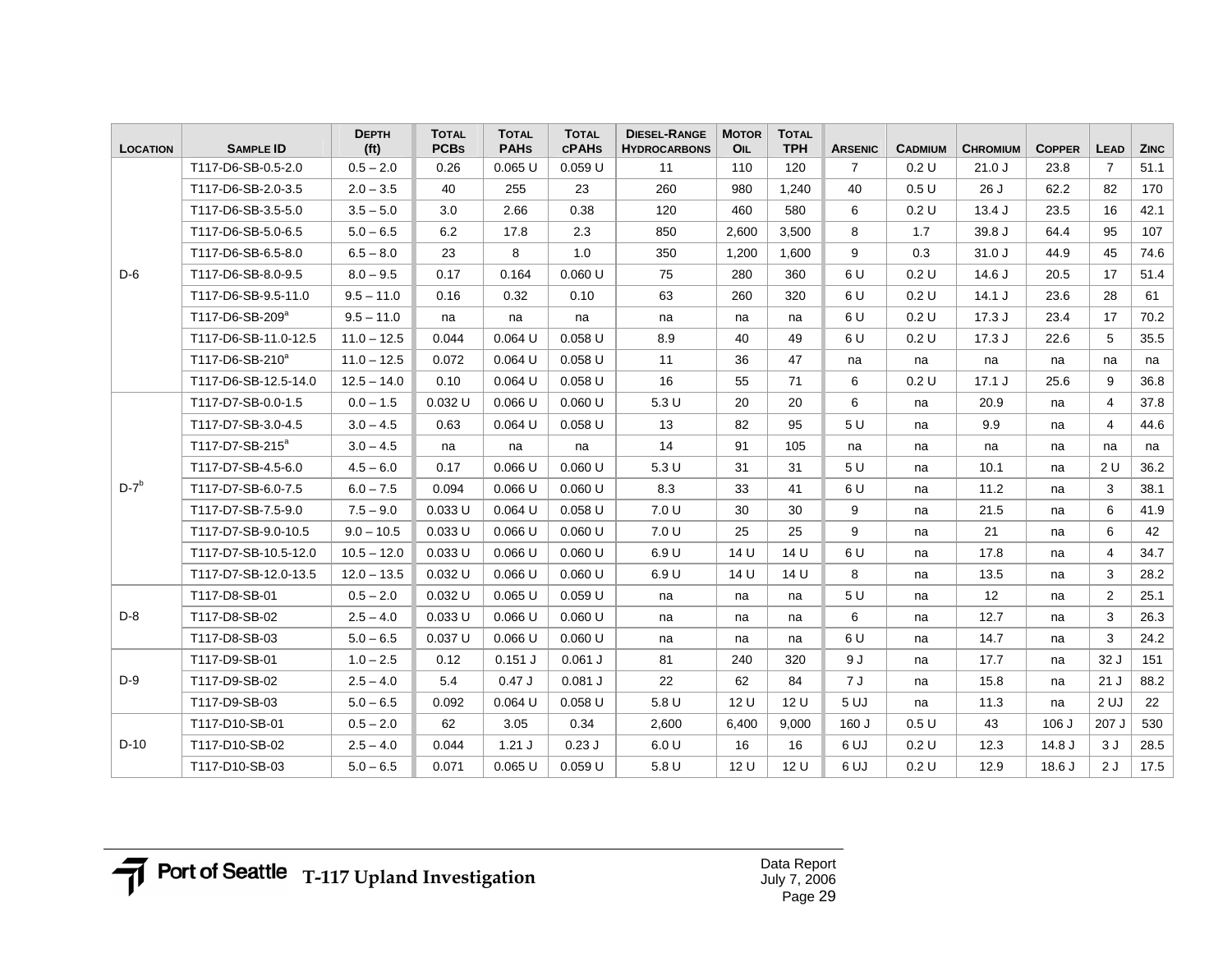| <b>LOCATION</b> | <b>SAMPLE ID</b>             | <b>DEPTH</b><br>(f <sup>t</sup> ) | <b>TOTAL</b><br><b>PCBs</b> | Τοτal<br><b>PAHS</b> | <b>TOTAL</b><br><b>CPAHS</b> | <b>DIESEL-RANGE</b><br><b>HYDROCARBONS</b> | <b>MOTOR</b><br>OIL | <b>TOTAL</b><br>TPH | <b>ARSENIC</b> | <b>CADMIUM</b> | <b>CHROMIUM</b> | <b>COPPER</b> | LEAD           | <b>ZINC</b> |
|-----------------|------------------------------|-----------------------------------|-----------------------------|----------------------|------------------------------|--------------------------------------------|---------------------|---------------------|----------------|----------------|-----------------|---------------|----------------|-------------|
|                 | T117-D11-SB-01               | $1.0 - 2.5$                       | 4,200                       | 1.30 J               | $0.68$ J                     | 5,400                                      | 5,000               | 10,400              | 6              | 0.6            | 23.5            | 43.1          | 140            | 74.5        |
|                 | T117-D11-SB-02               | $2.5 - 4.0$                       | 4.2                         | 0.063U               | 0.057 U                      | 9.1                                        | 12                  | 21                  | 5U             | 0.2 U          | 13.7            | 10.8          | 3              | 23.7        |
| $D-11$          | T117-D11-SB-03               | $5.0 - 6.5$                       | 1.1                         | $0.066$ U            | 0.060 U                      | 5.2 U                                      | 10 U                | 10U                 | 5U             | 0.2 U          | 11.7            | 9.7           | 2U             | 21.5        |
|                 | T117-D11-SB-04               | $7.5 - 9.0$                       | 1.4                         | $0.066$ U            | 0.060 U                      | 6.3 U                                      | 12 U                | 12 <sub>U</sub>     | 6 U            | 0.2 U          | 12.9            | 20.5          | $\overline{4}$ | 22.3        |
|                 | T117-D11-SB-05               | $10.0 - 11.5$                     | 5.4                         | $0.065$ U            | 0.059 U                      | 12                                         | 12 U                | 12                  | 6 U            | 0.2 U          | 14.3            | 16.2          | 3              | 20.2        |
|                 | T117-D11-SB-06               | $12.5 - 14.0$                     | 23                          | $0.064$ U            | $0.058$ U                    | 33                                         | 26                  | 59                  | 6 U            | 0.2 U          | 10.1            | 11.9          | 2 U            | 20.3        |
|                 | T117-D11-SB-211 <sup>a</sup> | $12.5 - 14.0$                     | 33                          | $0.063$ U            | 0.057U                       | 48                                         | 39                  | 87                  | 6 U            | 0.2 U          | 9.6             | 11.1          | 2 U            | 20          |
|                 | T117-D11-SB-07               | $15.0 - 16.5$                     | 2.6                         | $0.065$ U            | 0.059 U                      | 6.2 U                                      | 12 U                | 12 <sub>U</sub>     | 6 U            | 0.2 U          | 12.7            | 11.9          | 2 U            | 22.5        |

aThis sample is a field duplicate of the sample in the row directly above.

bThere was no recovery from D2-SB-03, D2-SB-04, or D7-SB-1.5-3.0.

na – not analyzed

TPH – total petroleum hydrocarbons (sum of diesel- and motor oil-range hydrocarbons)

PAHs - polycyclic aromatic hydrocarbons (sum of acenaphthene, acenaphthylene, anthracene, fluorene, naphthalene, phenanthrene, benzo(a)anthracene, benzo(a)pyrene, benzo(b)fluoranthene, benzo(g,h,i)perylene, benzo(k)fluoranthene, chrysene, dibenzo(a,h)anthracene, fluoranthene, indeno(1,2,3-cd)pyrene, pyrene)

cPAHs – carcinogenic polycyclic aromatic hydrocarbon

PCBs – polychlorinated biphenyls (sum of Aroclors 1016, 1221, 1232, 1242, 1248, 1254,1260)

J – estimated concentration

U – not detected at reporting limit shown

UJ – not detected at estimated reporting limit shown

#### **Table 4-7. Phthalate results (mg/kg dw) for Area D**

| LOCATION | <b>SAMPLE ID</b> | <b>DEPTH</b><br>(f <sup>t</sup> ) | <b>BEHP</b> | <b>BUTYL BENZYL</b><br><b>PHTHALATE</b> | <b>DIETHYL</b><br><b>PHTHALATE</b> | <b>DIMETHYL</b><br><b>PHTHALATE</b> | DI-N-BUTYL<br><b>PHTHALATE</b> | DI-N-OCTYL<br><b>PHTHALATE</b> |
|----------|------------------|-----------------------------------|-------------|-----------------------------------------|------------------------------------|-------------------------------------|--------------------------------|--------------------------------|
|          | T117-D4-SB-01    | $1.0 - 2.5$                       | $0.066$ U   | 0.066 U                                 | 0.066 U                            | 0.066 U                             | 0.066 U                        | 0.066 U                        |
| $D-4$    | T117-D4-SB-02    | $2.5 - 4.0$                       | 0.098       | 0.065 U                                 | 0.065 U                            | 0.065 U                             | $0.065$ U                      | $0.065$ U                      |
|          | T117-D4-SB-03    | $5.0 - 6.5$                       | $0.048$ J   | $0.065$ U                               | 0.065 U                            | $0.065$ U                           | $0.065$ U                      | $0.065$ U                      |

aThis sample is a field duplicate of the sample in the row directly above.

b There was no recovery from D2-SB-03, D2-SB-04, or D7-SB-1.5-3.0.

na – not analyzed

BEHP – Bis(2-ethylhexyl)phthalate

J – estimated concentration

U – not detected at reporting limit shown

<span id="page-37-0"></span>**Transference Control Seattle T-117 Upland Investigation** Data Report Data Report Data Report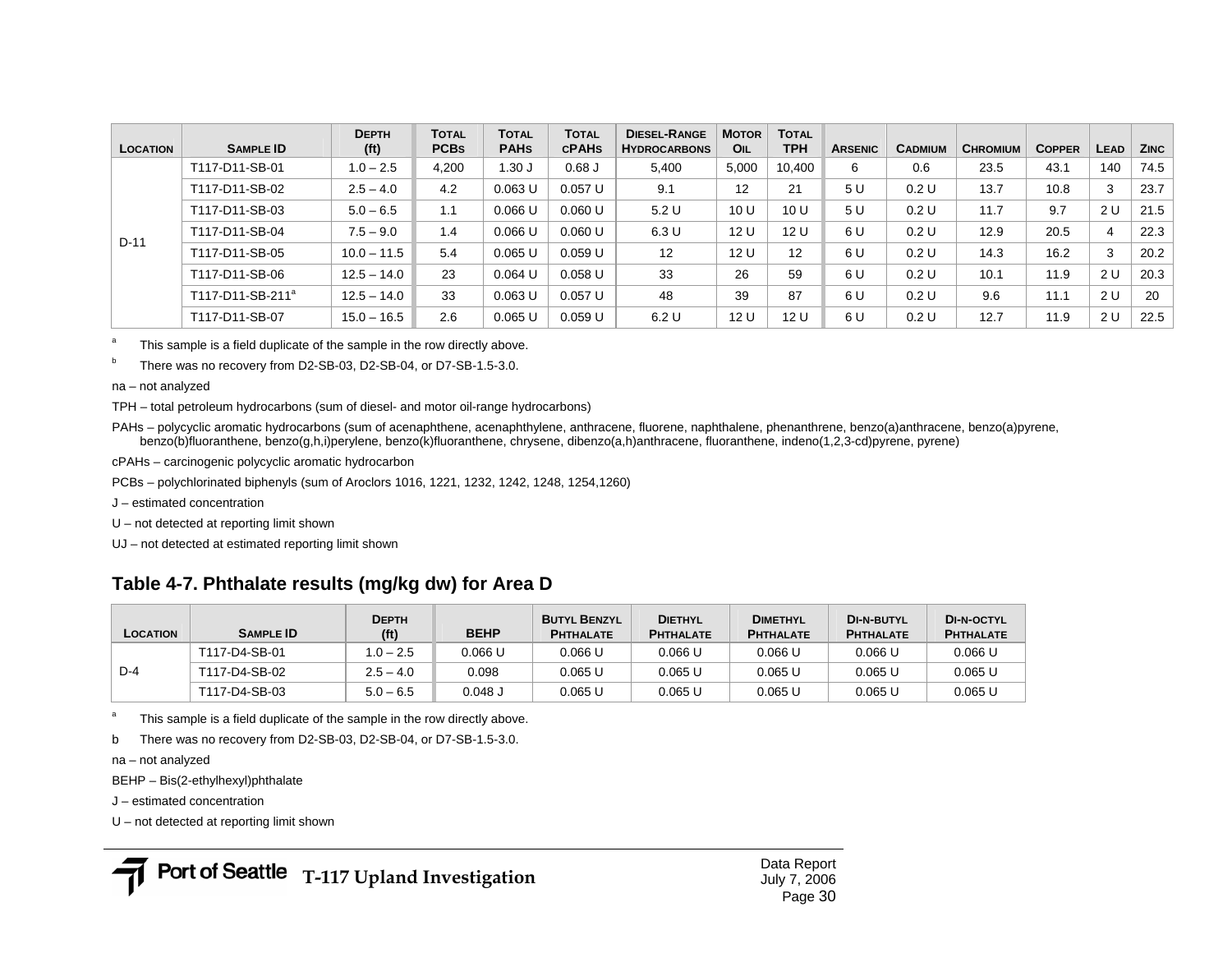#### <span id="page-38-0"></span>**4.3.5 Area E**

All samples from Area E were analyzed for PCBs, PAHs, TPH-Dx, and select metals. Samples from location E-1 were also analyzed for phthalates, copper, and cadmium. Table 4-8 summarizes the PCB, PAH, TPH, and metals results; and Table 4-9 summarizes the phthalate results from Area E. Figures 4-10 and 4-11 present the total PCB and total TPH results, respectively, for Areas E and F. Each figure includes four sample interval maps and the corresponding data in table format for easy comparison. The concentration ranges and color designations indicated on these figures are for illustration purposes only and do not represent relevant or applicable cleanup levels.

Detected PCB concentrations in Area E were less than 1.0 mg/kg below a depth of 5.5 ft, with the exception of a concentration of 3.3 mg/kg detected in the sample from the 7.5-to 8.2 ft sampling interval at location E-2. The highest PCB concentration, 1,100 mg/kg, was detected at E-1 from 3.5 to 5 ft. At E-2 and E-3, the highest PCB concentrations of 110 and130 mg/kg, respectively, were found in the uppermost samples.

Detected TPH concentrations were generally less than 500 mg/kg, except in the uppermost samples from locations E-2 and E-3,  $(1,600 \text{ and } 1,140 \text{ mg/kg})$ , respectively and at E-1 from 0 to 5.5 ft, where TPH was detected at concentrations ranging from 2,400 to 28,000 mg/kg. TPH consisted predominantly of motor oil in all samples. Total PAH and cPAH concentrations were generally less than 1.0 mg/kg, except in the uppermost sample from location E-2 and between 2 and 6.5 ft from location E-1.

The highest concentrations of PCB, TPH, and PAH were detected at location E-1 at depths of 0 to 5 ft and in the uppermost samples from locations E-2 and E-3. BEHP was the only phthalate detected in two of the samples at concentrations below 0.1 mg/kg.

Arsenic was detected in 9 of the 18 samples at concentrations ranging from 7 to 20 mg/kg. Chromium concentrations ranged from 9.4 to 28.5 mg/kg. Lead concentrations generally ranged from 4 to 49 mg/k, with the exception of elevated concentrations, relative to other January 2006 data, of between 146 and 219 mg/kg in the 2-to-5.5-ft sampling depth at location E-1.

Zinc concentrations generally ranged from 25 to 72 mg/kg, with the exception of elevated concentrations, relative to other January 2006 data, of between 145 and 444 mg/kg in the 2-to-5.5-ft sampling depth at location E-1. Cadmium was detected in two of the ten samples analyzed at concentrations of 1.8 and 2.2 mg/kg in the 2-to-5-ft depth at location E-1. At location E-1, copper concentrations generally ranged from 4 to 16 mg/kg, except at depths between 2 and 5.5 ft, where copper concentrations ranged from 146 to 219 mg/kg.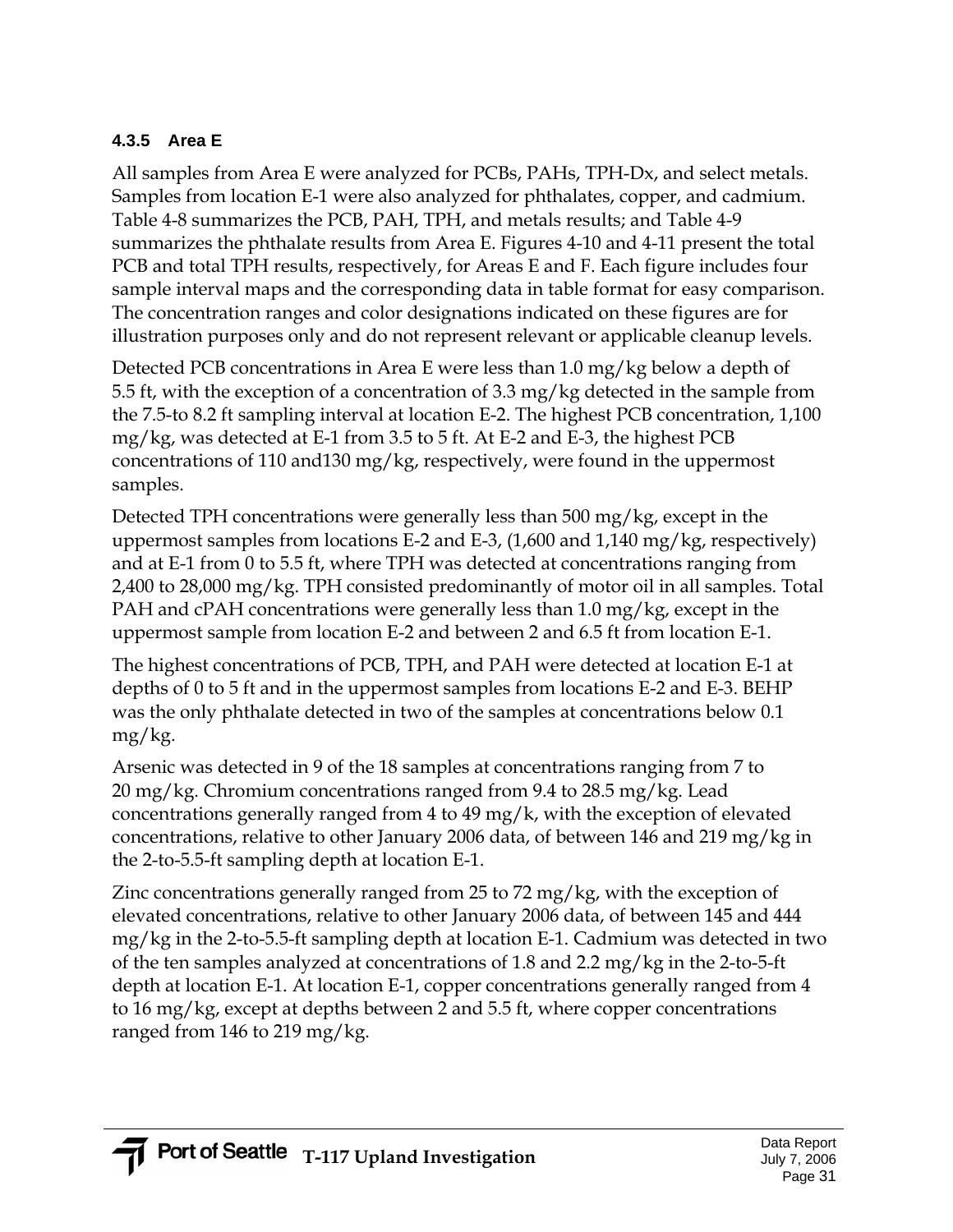| LOCATION | <b>SAMPLE ID</b>            | <b>DEPTH</b><br>(f <sup>t</sup> ) | <b>TOTAL</b><br><b>PCBs</b> | <b>TOTAL</b><br><b>PAHS</b> | <b>TOTAL</b><br><b>CPAHS</b> | <b>DIESEL-RANGE</b><br><b>HYDROCARBONS</b> | <b>MOTOR</b><br><b>OIL</b> | <b>TOTAL</b><br><b>TPH</b> |                |       | <b>ARSENIC CADMIUM CHROMIUM</b> | <b>COPPER</b> | LEAD            | <b>ZINC</b> |
|----------|-----------------------------|-----------------------------------|-----------------------------|-----------------------------|------------------------------|--------------------------------------------|----------------------------|----------------------------|----------------|-------|---------------------------------|---------------|-----------------|-------------|
|          | T117-E1-SB-0.6-2.0          | $0.6 - 2.0$                       | 8.1                         | $0.10$ J                    | $0.12$ J                     | 360                                        | 2,000                      | 2,400                      | 5 U            | 0.2 U | 26.1                            | 23.1          | 12 <sup>2</sup> | 43.5        |
|          | T117-E1-SB-2.0-3.5          | $2.0 - 3.5$                       | 100                         | 6.0                         | 0.79                         | 9,000                                      | 8,900                      | 17,900                     | 20             | 1.8   | 29                              | 56.6          | 146             | 417         |
|          | T117-E1-SB-3.5-5.0          | $3.5 - 5.0$                       | 1,100                       | 329                         | 28                           | 13,000                                     | 11,000                     | 24,000                     | 9              | 2.2   | 20.2                            | 46.8          | 154             | 444         |
|          | T117-E1-SB-5.0-6.5-A        | $5.0 - 5.5$                       | 14                          | 98                          | 9.9                          | 13,000                                     | 15,000                     | 28,000                     | 20 U           | 0.6U  | 26                              | 81.2          | 219             | 145         |
|          | T117-E1-SB-5.0-6.5-B        | $5.5 - 6.5$                       | 0.62                        | 1.36J                       | $0.16$ J                     | 260                                        | 240                        | 500                        | 8              | 0.3 U | 18.9                            | 32.3          | 16              | 40.6        |
| $E-1$    | T117-E1-SB-6.5-8.0          | $6.5 - 8.0$                       | 0.28                        | $0.066$ U                   | $0.060$ U                    | 51                                         | 64                         | 115                        | 6 U            | 0.3 U | 16.8                            | 24.8          | $\overline{4}$  | 31.3        |
|          | T117-E1-SB-212 <sup>a</sup> | $6.5 - 8.0$                       | 0.46                        | $0.121$ J                   | 0.059 U                      | 30                                         | 33                         | 63                         | na             | na    | na                              | na            | na              | na          |
|          | T117-E1-SB-8.0-9.5          | $8.0 - 9.5$                       | 0.17                        | $0.064$ U                   | $0.058$ U                    | 30                                         | 160                        | 190                        | 8 U            | 0.3 U | 17.9                            | 32            | 5               | 44.8        |
|          | T117-E1-SB-9.5-11.0         | $9.5 - 11.0$                      | 0.039                       | $0.064$ U                   | 0.058 U                      | 7.1 U                                      | 25                         | 25                         | 7 U            | 0.3 U | 22.6                            | 30.6          | 6               | 38.4        |
|          | T117-E1-SB-11.0-12.5        | $11.0 - 12.5$                     | 0.071                       | $0.066$ U                   | 0.060 U                      | 10                                         | 30                         | 40                         | $\overline{7}$ | 0.3 U | 16.7                            | 27.7          | 4               | 32.1        |
|          | T117-E1-SB-12.5-14.0        | $12.5 - 14.0$                     | 4.1                         | $0.036$ J                   | 0.059 U                      | 120                                        | 130                        | 250                        | $\overline{7}$ | 0.3 U | 15.7                            | 27.7          | $\overline{7}$  | 39.9        |
|          | T117-E2-SB-01               | $0.6 - 2.0$                       | 110                         | 26.5                        | 2.8                          | 390                                        | 1,200                      | 1,600                      | 12J            | na    | 18.2                            | na            | 49 J            | 72.0 J      |
|          | T117-E2-SB-02               | $2.5 - 4.0$                       | 0.14                        | $0.063$ U                   | 0.057 U                      | 5.4 U                                      | 11 <sub>U</sub>            | 11 <sub>U</sub>            | 5 UJ           | na    | 10.8                            | na            | 2 UJ            | $22.7$ J    |
| $E-2$    | T117-E2-SB-03               | $5.0 - 6.5$                       | $0.031$ J                   | $0.064$ U                   | $0.058$ U                    | 6.1 U                                      | 12 U                       | 12 <sub>U</sub>            | 6 UJ           | na    | 10.4                            | na            | 2 <sub>UJ</sub> | 19.8 J      |
|          | T117-E2-SB-04-A             | $7.5 - 8.2$                       | 3.3                         | $0.238$ J                   | $0.060$ J                    | 7.9                                        | 23                         | 31                         | 6 UJ           | na    | 34                              | na            | 4 J             | $26.3$ J    |
|          | T117-E2-SB-04-B             | $8.2 - 9.0$                       | $0.032$ U                   | $0.067$ U                   | $0.061$ U                    | 7.3U                                       | 15 <sub>U</sub>            | 15 <sub>U</sub>            | 11J            | na    | 20.1                            | na            | 6 J             | 40.7 J      |
|          | T117-E3-SB-01               | $0.5 - 2.0$                       | 130                         | 0.78                        | 0.17                         | 440 J                                      | 700 J                      | $1,140$ J                  | 9 J            | na    | 19.2                            | na            | 28 J            | 67.6        |
| $E-3$    | T117-E3-SB-02               | $2.5 - 4.0$                       | 48                          | $0.076$ J                   | $0.060$ J                    | 100J                                       | 160 J                      | 260 J                      | 8 J            | na    | 17.4                            | na            | 15J             | 47.7        |
|          | T117-E3-SB-03               | $5.0 - 6.5$                       | 2.2                         | $0.066$ U                   | 0.060 U                      | 6.0 U                                      | 12 <sub>U</sub>            | 12 U                       | 6 UJ           | na    | 11.8                            | na            | 4 J             | 25          |

**Table 4-8. Total PCB, total PAH, total TPH, and metals results (mg/kg dw) for Area E**

aThis sample is a field duplicate of the sample in the row directly above.

na – not analyzed

TPH – total petroleum hydrocarbons (sum of diesel- and motor oil-range hydrocarbons)

PAHs - polycyclic aromatic hydrocarbons (sum of acenaphthene, acenaphthylene, anthracene, fluorene, naphthalene, phenanthrene, benzo(a)anthracene, benzo(a)pyrene, benzo(b)fluoranthene, benzo(g,h,i)perylene, benzo(k)fluoranthene, chrysene, dibenzo(a,h)anthracene, fluoranthene, indeno(1,2,3-cd)pyrene, pyrene)

cPAHs – carcinogenic polycyclic aromatic hydrocarbon

PCBs – polychlorinated biphenyls (sum of Aroclors 1016, 1221, 1232, 1242, 1248, 1254,1260)

J – estimated concentration

U – not detected at reporting limit shown

UJ – not detected at estimated reporting limit shown

<span id="page-39-0"></span>**T** Port of Seattle T-117 Upland Investigation

Data Report July 7, 2006 Page 32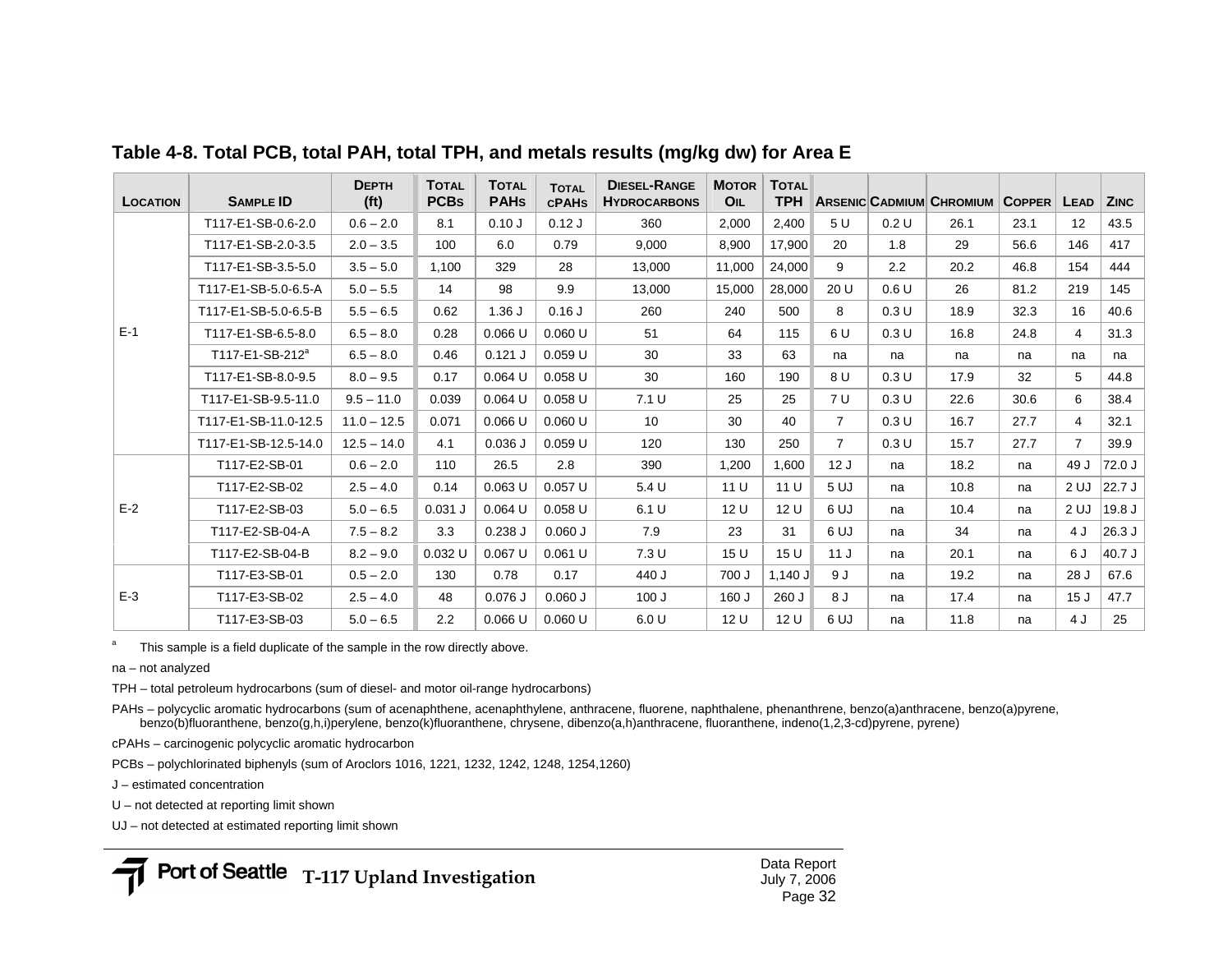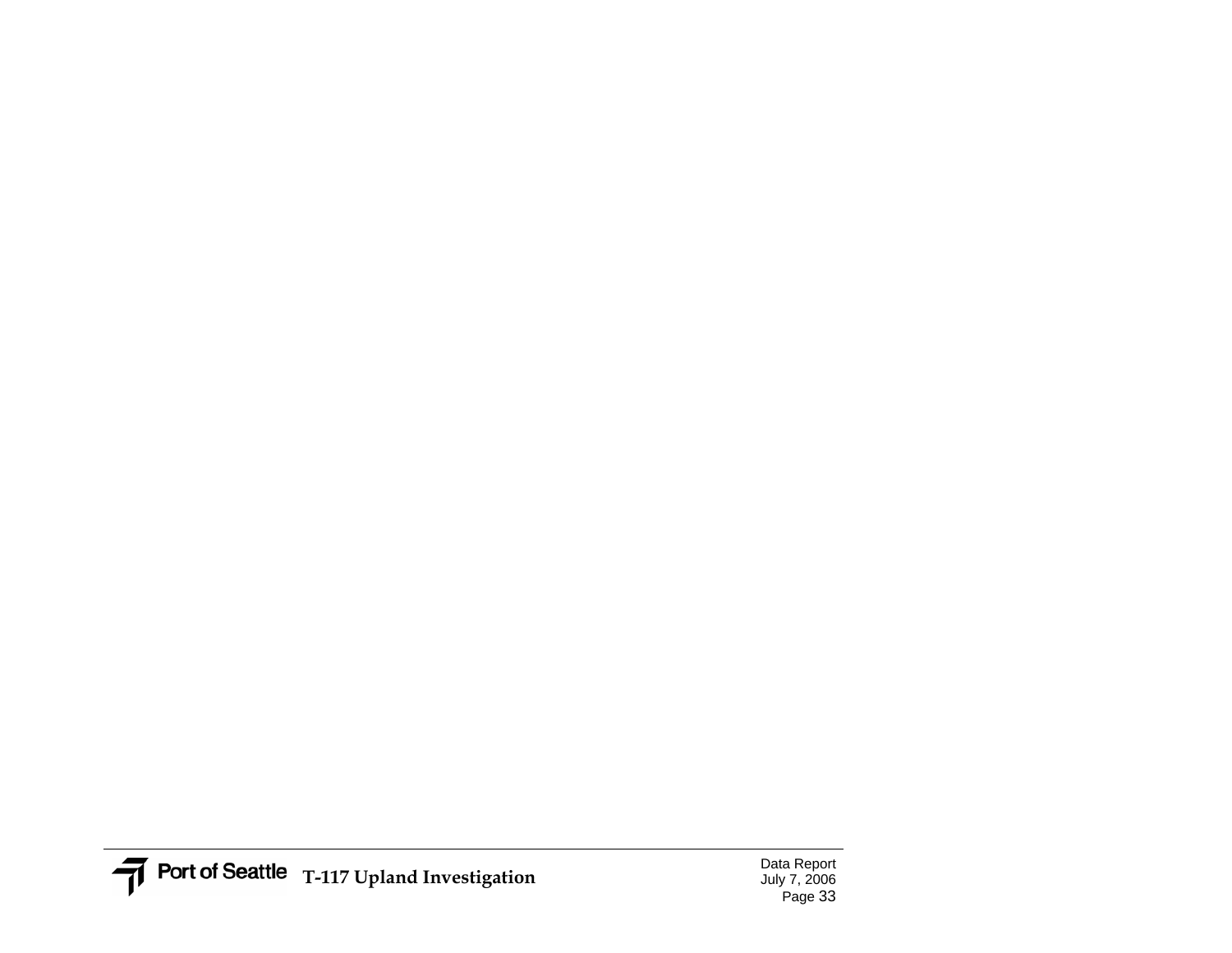|          |                             |                                       |             | <b>BUTYL</b><br><b>BENZYL</b> | <b>DIETHYL</b>   | <b>DIMETHYL</b>  | DI-N-BUTYL       | DI-N-OCTYL       |
|----------|-----------------------------|---------------------------------------|-------------|-------------------------------|------------------|------------------|------------------|------------------|
| LOCATION | <b>SAMPLE ID</b>            | DEF <sub>H</sub> (ft)                 | <b>BEHP</b> | <b>PHTHALATE</b>              | <b>PHTHALATE</b> | <b>PHTHALATE</b> | <b>PHTHALATE</b> | <b>PHTHALATE</b> |
|          | T117-E1-SB-0.6-2.0          | $0.6 - 2.0$                           | 0.13U       | 0.13 U                        | 0.13 U           | 0.13U            | 0.13 U           | 0.13 U           |
|          | T117-E1-SB-2.0-3.5          | $2.0 - 3.5$                           | 0.86U       | 0.86U                         | 0.86U            | 0.86U            | 0.86U            | 0.86 U           |
|          | T117-E1-SB-3.5-5.0          | $3.5 - 5.0$                           | 1.5U        | 1.5U                          | 1.5U             | 1.5U             | 1.5U             | 1.5 U            |
|          | T117-E1-SB-5.0-6.5-A        | $5.0 - 5.5$                           | 1.5U        | 1.5U                          | 1.5U             | 1.5U             | 1.5U             | 1.5U             |
|          | T117-E1-SB-5.0-6.5-B        | $5.5 - 6.5$                           | $0.050$ J   | 0.066 U                       | 0.066 U          | $0.066$ U        | 0.066 U          | 0.066U           |
| $E-1$    | T117-E1-SB-6.5-8.0          | $6.5 - 8.0$                           | 0.066 U     | 0.066 U                       | 0.066 U          | 0.066 U          | 0.066 U          | 0.066 U          |
|          | T117-E1-SB-212 <sup>a</sup> | $6.5 - 8.0$                           | 0.065 U     | $0.065$ U                     | 0.065 U          | $0.065$ U        | $0.065$ U        | $0.065$ U        |
|          | T117-E1-SB-8.0-9.5          | $8.0 - 9.5$                           | $0.057$ J   | $0.064$ U                     | 0.064 U          | $0.064$ U        | $0.064$ U        | $0.064$ U        |
|          | T117-E1-SB-9.5-11.0         | $9.5 - 11.0$                          | $0.064$ U   | $0.064$ U                     | $0.064$ U        | $0.064$ U        | $0.064$ U        | $0.064$ U        |
|          | T117-E1-SB-11.0-12.5        | $0.066$ U<br>$11.0 - 12.5$<br>0.066 U |             |                               | 0.066 U          | $0.066$ U        | 0.066 U          | 0.066U           |
|          | T117-E1-SB-12.5-14.0        | $12.5 - 14.0$                         | $0.065$ U   | 0.065 U                       | 0.065 U          | $0.065$ U        | 0.065 U          | $0.065$ U        |

#### **Table 4-9. Phthalate results (mg/kg dw) for Area E**

aThis sample is a field duplicate of the sample in the row directly above.

na – not analyzed

BEHP – Bis(2-ethylhexyl)phthalate

J – estimated concentration

<span id="page-41-0"></span>U – not detected at reporting limit shown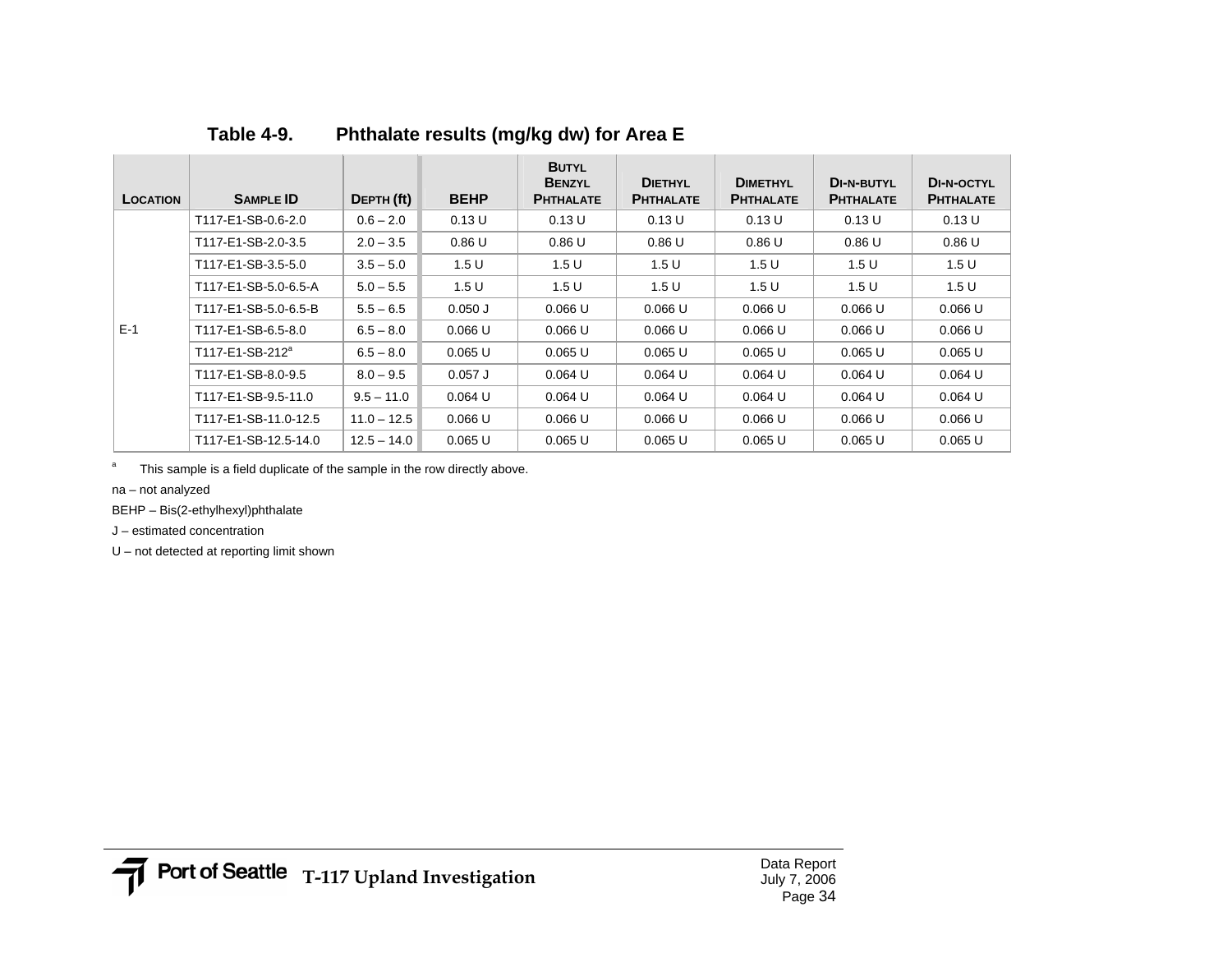#### <span id="page-42-0"></span>**4.3.6 Area F**

All Area F soil samples were analyzed for PCBs, PAHs, and TPH-Dx. Samples from location F-3 were also analyzed for all metals (arsenic, copper, cadmium, chromium, lead, and zinc). Table 4-10 summarizes the PCB, PAH, TPH, and metals results from Area F. Figures 4-10 and 4-11 present the total PCB and total TPH results, respectively, for Areas E and F. Each figure includes four sample interval maps and the corresponding data in table format for easy comparison. The concentration ranges and color designations indicated on these figures are for illustration purposes only and do not represent relevant or applicable cleanup levels.

Detected PCB concentrations in Area F ranged from 0.23 to 130 mg/kg. All PCB concentrations greater than 50 mg/kg were detected in soil from sampling locations between the building and the shoreline (F-1 through F-5). In contrast, PCB concentrations beneath the building (locations F-6 through F-9) typically ranged from 0.021 to 12 mg/kg.

The highest concentrations of TPH (9,600 and 4,800 mg/kg) were detected at location F-3. TPH consisted predominantly of motor oil, except at location F-8 at the depth interval of 2.5 to 4 ft, where the diesel-range hydrocarbon concentration was predominant. Total PAH concentrations ranged from 0.368 to 4.62 mg/kg. The highest total PAH concentration (as well as the highest TPH and PCB concentrations) was detected at location F-3 at depths of 5 to 6.5 ft. Concentrations of cPAHs were below 1.0 mg/kg in all samples.

Arsenic, cadmium, copper, chromium, lead, and zinc concentrations from samples collected from location F-3 were typical of the corresponding metals analyses results for the T-117 Upland Area, with the exception of the sample from the 5-to-6.5-ft depth, in which the concentrations of those metals were 16, 1.4, 21.4, 45.9, 112, and 203 mg/kg, respectively.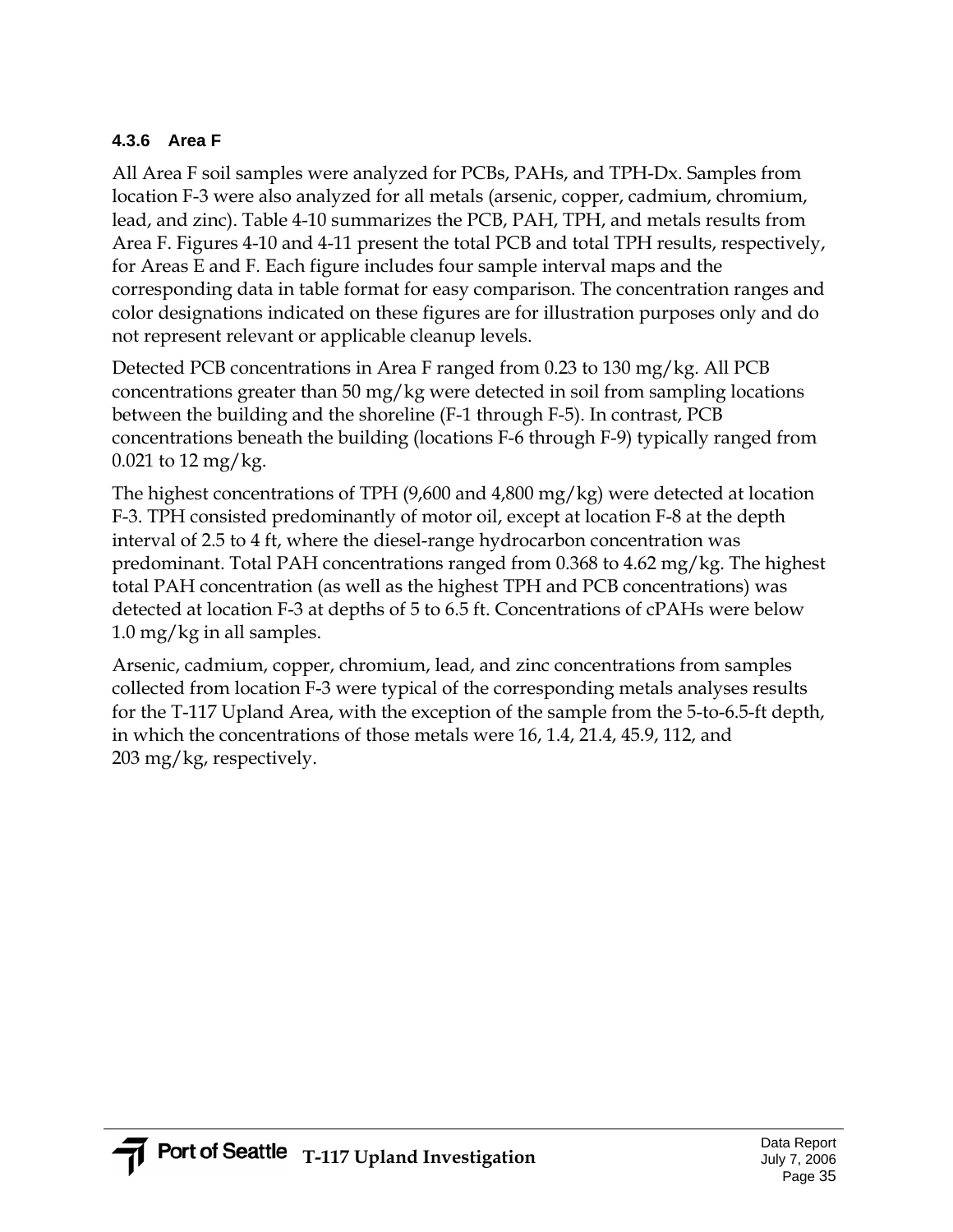<span id="page-43-0"></span>

| <b>LOCATION</b> | <b>SAMPLE ID</b> | <b>DEPTH</b><br>(f <sup>t</sup> ) | <b>TOTAL</b><br><b>PCBs</b> | <b>TOTAL</b><br><b>PAHS</b> | <b>TOTAL</b><br><b>CPAHS</b> | <b>DIESEL-RANGE</b><br><b>HYDROCARBONS</b> | Мото<br>R OIL | <b>TOTAL</b><br><b>TPH</b> | <b>ARSENIC</b> | <b>CADMIUM</b> | <b>CHROMIUM</b> | <b>COPPER</b> | LEAD                 | <b>ZINC</b> |
|-----------------|------------------|-----------------------------------|-----------------------------|-----------------------------|------------------------------|--------------------------------------------|---------------|----------------------------|----------------|----------------|-----------------|---------------|----------------------|-------------|
|                 | T117-F1-SB-01    | $0.5 - 2.0$                       | 0.41                        | $0.066$ UJ                  | 0.060 U                      | 5.2U                                       | 18            | 18                         | na             | na             | na              | na            | na                   | na          |
| $F-1$           | T117-F1-SB-02    | $2.5 - 4.0$                       | 86                          | 1.35                        | 0.22                         | 100                                        | 410           | 510                        | na             | na             | na              | na            | na                   | na          |
|                 | T117-F1-SB-03    | $5.0 - 6.5$                       | 0.32                        | 2.36J                       | $0.26$ J                     | 240                                        | 1.200         | 1.400                      | na             | na             | na              | na            | na                   | na          |
|                 | T117-F1-SB-04    | $7.5 - 9.0$                       | $0.033$ U                   | $0.065$ UJ                  | $0.059$ U                    | 6.3                                        | 22            | 28                         | na             | na             | na              | na            | na                   | na          |
|                 | T117-F2-SB-01    | $0.5 - 2.0$                       | 110                         | 1.80J                       | 0.16                         | 330                                        | 1,400         | 1,700                      | na             | na             | na              | na            | na                   | na          |
|                 | T117-F2-SB-02    | $2.5 - 4.0$                       | 0.77                        | 0.94                        | 0.14                         | 8.8                                        | 27            | 36                         | na             | na             | na              | na            | na                   | na          |
| $F-2$           | T117-F2-SB-03    | $5.0 - 6.5$                       | 0.40                        | 0.93                        | 0.14                         | 52                                         | 230           | 280                        | na             | na             | na              | na            | na                   | na          |
|                 | T117-F2-SB-04    | $7.5 - 9.0$                       | 0.25                        | $0.158$ $J$                 | $0.064$ J                    | 81                                         | 730           | 810                        | na             | na             | na              | na            | na                   | na          |
|                 | T117-F2-SB-05    | $10.0 - 11.5$                     | $0.024$ J                   | $0.066$ UJ                  | 0.060 U                      | 8.4                                        | 72            | 80                         | na             | na             | na              | na            | na                   | na          |
|                 | T117-F3-SB-01    | $0.5 - 2.0$                       | 7.4                         | $0.163$ J                   | $0.058$ J                    | 1,000                                      | 3.800         | 4.800                      | 8 J            | 0.2 U          | 23.8            | 24.4 J        | 21J                  | 49.7 J      |
| $F-3$           | T117-F3-SB-02    | $2.5 - 4.0$                       | 2.5                         | $0.315$ J                   | $0.064$ J                    | 140                                        | 530           | 670                        | 9 J            | 0.2 U          | 28.8            | $26.0$ J      | 28 J                 | 65.7 J      |
|                 | T117-F3-SB-03    | $5.0 - 6.5$                       | 130                         | 4.62 J                      | $0.45$ J                     | 2,300                                      | 7,300         | 9,600                      | 16J            | 1.4            | 21.4            | 45.9 J        | 112J                 | 203J        |
|                 | T117-F3-SB-04    | $7.5 - 9.0$                       | 0.19                        | $0.064$ U                   | $0.058$ U                    | 7.0 U                                      | 14 U          | 14 U                       | 8 J            | 0.3U           | 17.2            | $26.8$ J      | 4 J                  | 34.0 J      |
|                 | T117-F4-SB-01    | $0.5 - 2.0$                       | 12                          | 0.76J                       | $0.11$ J                     | 55                                         | 280           | 340                        | na             | na             | na              | na            | na                   | na          |
| $F-4$           | T117-F4-SB-02    | $2.5 - 4.0$                       | 1.5                         | $0.042$ J                   | 0.057 U                      | 27                                         | 150           | 180                        | na             | na             | na              | na            | na                   | na          |
|                 | T117-F4-SB-03    | $5.0 - 6.5$                       | 26                          | $1.31$ J                    | $0.077$ J                    | 81                                         | 270           | 350                        | na             | na             | na              | na            | na                   | na          |
|                 | T117-F5-SB-01    | $0.5 - 2.0$                       | 58                          | 1.44                        | 0.21                         | 88                                         | 420           | 510                        | na             | na             | na              | na            | na                   | na          |
| $F-5^a$         | T117-F5-SB-02    | $2.5 - 4.0$                       | 2.5                         | 1.18J                       | 0.15                         | $12 \overline{ }$                          | 56            | 68                         | na             | na             | na              | na            | na                   | na          |
|                 | T117-F5-SB-03    | $5.0 - 6.5$                       | 0.77                        | 0.70J                       | 0.11                         | 33                                         | 160           | 190                        | na             | na             | na              | na            | na                   | na          |
|                 | T117-F5-SB-05    | $10.0 - 11.5$                     | 0.23                        | $0.368$ $J$                 | $0.086$ J                    | 20                                         | 100           | 120                        | na             | na             | na              | na            | na                   | na          |
|                 | T117-F6-SB-01    | $0.5 - 2.0$                       | 0.44                        | $0.064$ U                   | $0.058$ U                    | 16                                         | 40            | 56                         | na             | na             | na              | na            | na                   | na          |
| $F-6$           | T117-F6-SB-02    | $2.5 - 4.0$                       | $0.021$ J                   | $0.066$ U                   | 0.060 U                      | 5.8                                        | 21            | 27                         | na             | na             | na              | na            | na                   | na          |
|                 | T117-F6-SB-03    | $5.0 - 6.5$                       | 12                          | $0.67$ J                    | $0.080$ J                    | 300                                        | 710           | 1.010                      | na             | na             | na              | na            | na                   | na          |
|                 | T117-F6-SB-04    | $7.5 - 9.0$                       | 0.18                        | $0.064$ U                   | $0.058$ U                    | 7.8                                        | 24            | 32                         | na             | na             | na              | na            | na                   | na          |
|                 | T117-F7-SB-01    | $0.5 - 2.0$                       | 0.27                        | $0.063$ U                   | 0.057 U                      | 5.4 U                                      | 10 U          | 10U                        | na             | na             | na              | na            | na                   | na          |
| $F-7$           | T117-F7-SB-02    | $2.5 - 4.0$                       | 0.23                        | $0.063$ U                   | 0.057 U                      | 10                                         | 52            | 62                         | na             | na             | na              | na            | na                   | na          |
|                 | T117-F7-SB-03    | $5.0 - 6.5$                       | $0.032$ U                   | $0.066$ U                   | $0.060$ U                    | 16                                         | 10U           | 16                         | na             | na             | na              | na            | na<br>na<br>na<br>na | na          |
|                 | T117-F8-SB-01    | $0.5 - 2.0$                       | 0.90                        | $0.063$ U                   | 0.057U                       | 14                                         | 30            | 44                         | na             | na             | na              | na            |                      | na          |
| $F-8$           | T117-F8-SB-02    | $2.5 - 4.0$                       | 6.8                         | $1.06$ J                    | 0.14J                        | 1,400                                      | 630           | 2,000                      | na             | na             | na              | na            |                      | na          |
|                 | T117-F8-SB-03    | $5.0 - 6.5$                       | 0.033 U                     | $0.065$ U                   | 0.059 U                      | 5.2U                                       | 10U           | 10 U                       | na             | na             | na              | na            |                      | na          |

#### **Table 4-10. Total PCB, total PAH, total TPH, and metals results (mg/kg dw) for Area F**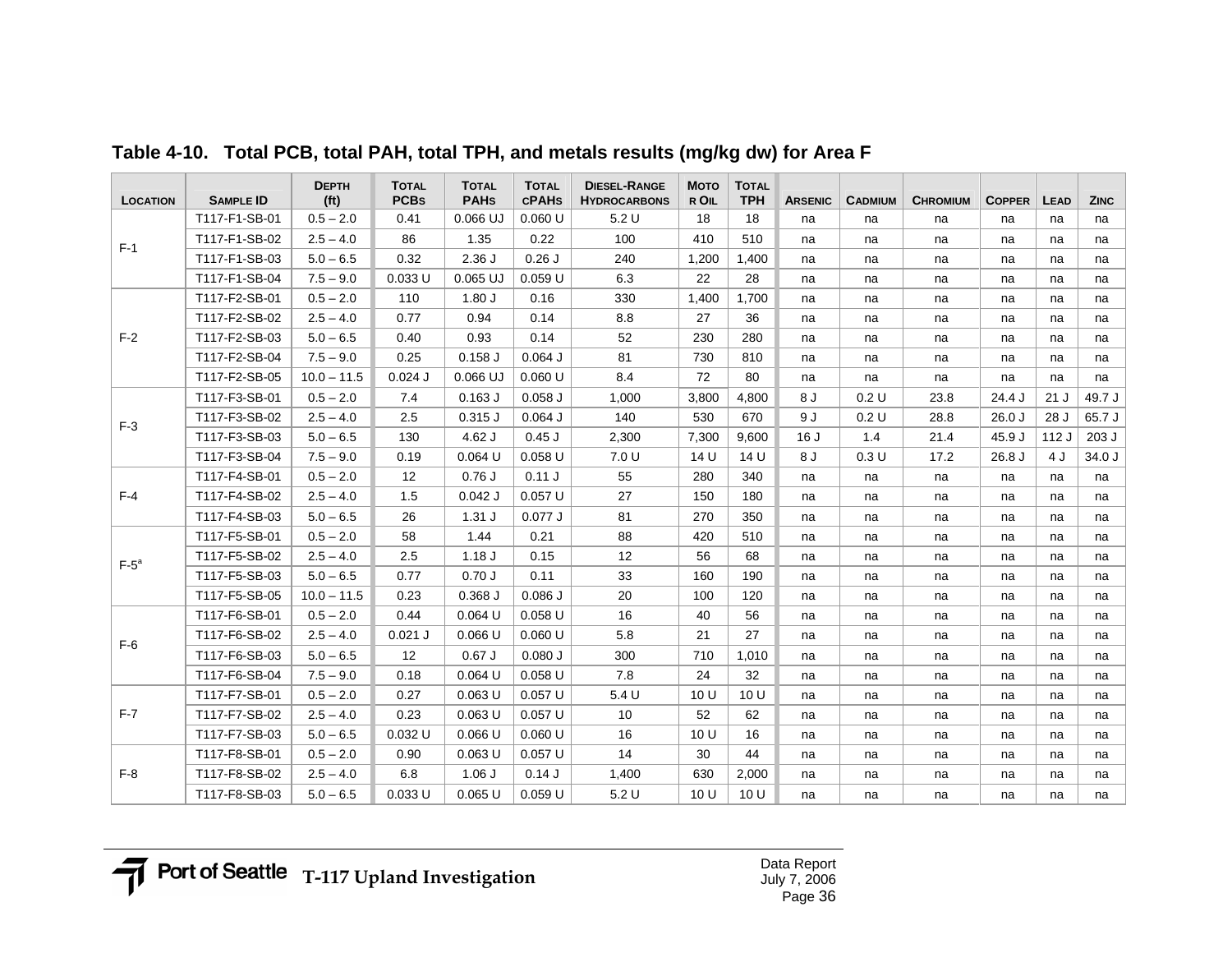| LOCATION | <b>SAMPLE ID</b> | <b>DEPTH</b><br>(f <sup>t</sup> ) | <b>TOTAL</b><br><b>PCBs</b> | <b>TOTAL</b><br><b>PAHS</b> | <b>TOTAL</b><br><b>CPAHS</b> | <b>DIESEL-RANGE</b><br><b>HYDROCARBONS</b> | Мото<br>R OIL | <b>TOTAL</b><br>TPH | <b>ARSENIC</b> | <b>CADMIUM</b> | <b>CHROMIUM</b> | <b>COPPER</b> | LEAD | <b>ZINC</b> |
|----------|------------------|-----------------------------------|-----------------------------|-----------------------------|------------------------------|--------------------------------------------|---------------|---------------------|----------------|----------------|-----------------|---------------|------|-------------|
|          | T117-F9-SB-01    | $0.5 - 2.0$                       | 1.8                         | 0.065L                      | 0.059U                       | 5.5U                                       |               |                     | na             | na             | na              | na            | na   | na          |
| $F-9$    | T117-F9-SB-02    | $2.5 - 4.0$                       | 0.73                        | 0.067 U                     | $0.061$ U                    | 10                                         | 14            | 24                  | na             | na             | na              | na            | na   | na          |
|          | T117-F9-SB-03    | $5.0 - 6.5$                       | 0.033U                      | 0.063L                      | $0.057$ U                    | 5.7 U                                      | 10 U          | 10U                 | na             | na             | na              | na            | na   | na          |

aThere was no recovery from F5-SB-04.

na – not analyzed

TPH – total petroleum hydrocarbons (sum of diesel- and motor oil-range hydrocarbons)

PAHs - polycyclic aromatic hydrocarbons (sum of acenaphthene, acenaphthylene, anthracene, fluorene, naphthalene, phenanthrene, benzo(a)anthracene, benzo(a)pyrene, benzo(b)fluoranthene, benzo(g,h,i)perylene, benzo(k)fluoranthene, chrysene, dibenzo(a,h)anthracene, fluoranthene, indeno(1,2,3-cd)pyrene, pyrene)

cPAHs – carcinogenic polycyclic aromatic hydrocarbon

PCBs – polychlorinated biphenyls (sum of Aroclors 1016, 1221, 1232, 1242, 1248, 1254,1260)

J – estimated concentration

U – not detected at reporting limit shown

UJ – not detected at estimated reporting limit shown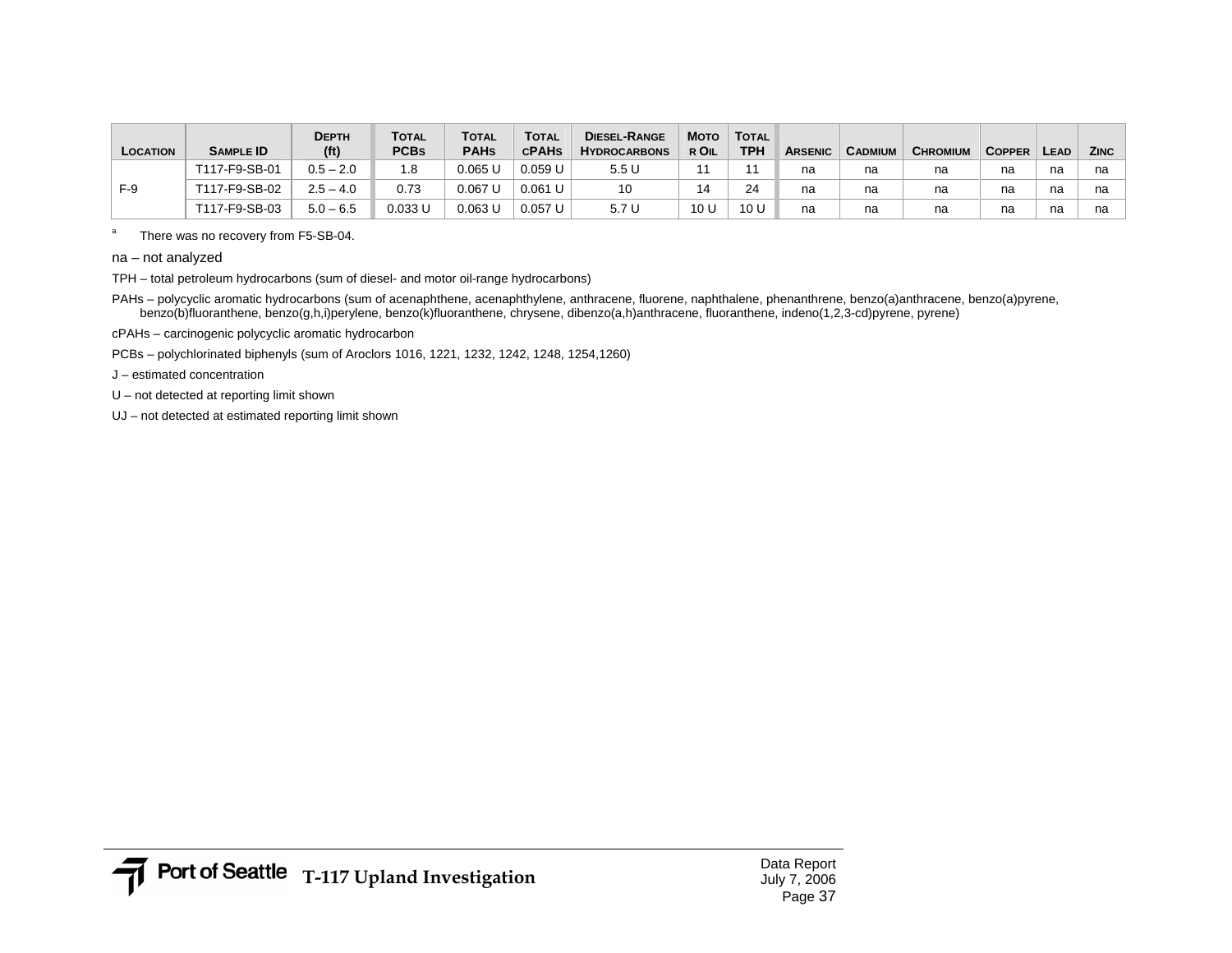#### <span id="page-45-0"></span>**4.3.7 Site-wide summary**

The overall analysis has shown that PCBs are still the primary chemicals of concern at T-117 because they are they are the most widely present chemical of concern and at very high concentrations in soil*.*. Historical and recent sampling data indicate that PCB concentrations are greatest along the northeastern shoreline of Area B and in the areas adjacent to former plant operations. The highest concentrations of PCBs are generally found within the uppermost 2 ft of surface soils and tend to decrease with depth. The exceptions are in Area C, where the highest PCB concentrations are located at 2.5 to 8 ft below ground surface and then decrease with additional depth, and at location E-1, where elevated PCB concentrations range from 0 to 6.5 ft in depth.

Historical and recent sampling data indicate that TPH concentrations that are greatest in the areas adjacent to the former plant operations and former tank locations. Areas A and F have been impacted minimally by TPH constituents. In Area B, the highest concentrations of TPH are limited to the uppermost 4 ft of soil; whereas, near the former tanks in Area D, in Area C, and in the eastern portion of Area E, elevated TPH concentrations can be found as deep at 6.5 ft.

Historical and recent sampling data indicate that PAH concentrations are greatest in the areas adjacent to the former plant operations and former tank locations. Areas A and F have been impacted minimally by PAH constituents. In Area B, the highest concentrations of PAHs were found at location B-4, adjacent to the 1999 removal action area, at a depth interval of 2.5 to 6 ft. Elevated PAH concentrations were detected throughout Area C at varying depths. The highest concentrations were detected at location C-4. In area D, the highest PAH concentrations were detected in surface samples at the former tank farm (D-10, and D-11) and at depth next to a former underground storage tank (D-6). In Area E, elevated PAH concentrations were detected as deep at 5.5 ft and were highest at E-1. Phenanthrene was the most commonly detected low-molecular-weight polycyclic aromatic hydrocarbon (LPAH) and also had some of the highest concentrations. Benzo(a)anthracene, benzo(a)pyrene, chrysene, fluoranthene, and pyrene were the most commonly detected highmolecular-weight polycyclic aromatic hydrocarbons (HPAHs) and also had some of the highest concentrations. HPAHs were detected in 24 more samples than LPAHs.

Pesticides were not detected in any samples. BEHP was the only detected phthalate at concentrations below 0.1 mg/kg.

Recent sampling data indicate that metals concentrations are the greatest in the southern portion of the former plant operations area. Areas A and B have been impacted minimally by metals. In Area C, the highest concentrations of metals were detected in the southwestern corner, either at the surface or at the 3.5-to-5-ft depth interval. In Area D, the highest metals concentrations were found in surface samples at the former tank farm (D-9, D-10, and D-11) and at depth next to a former underground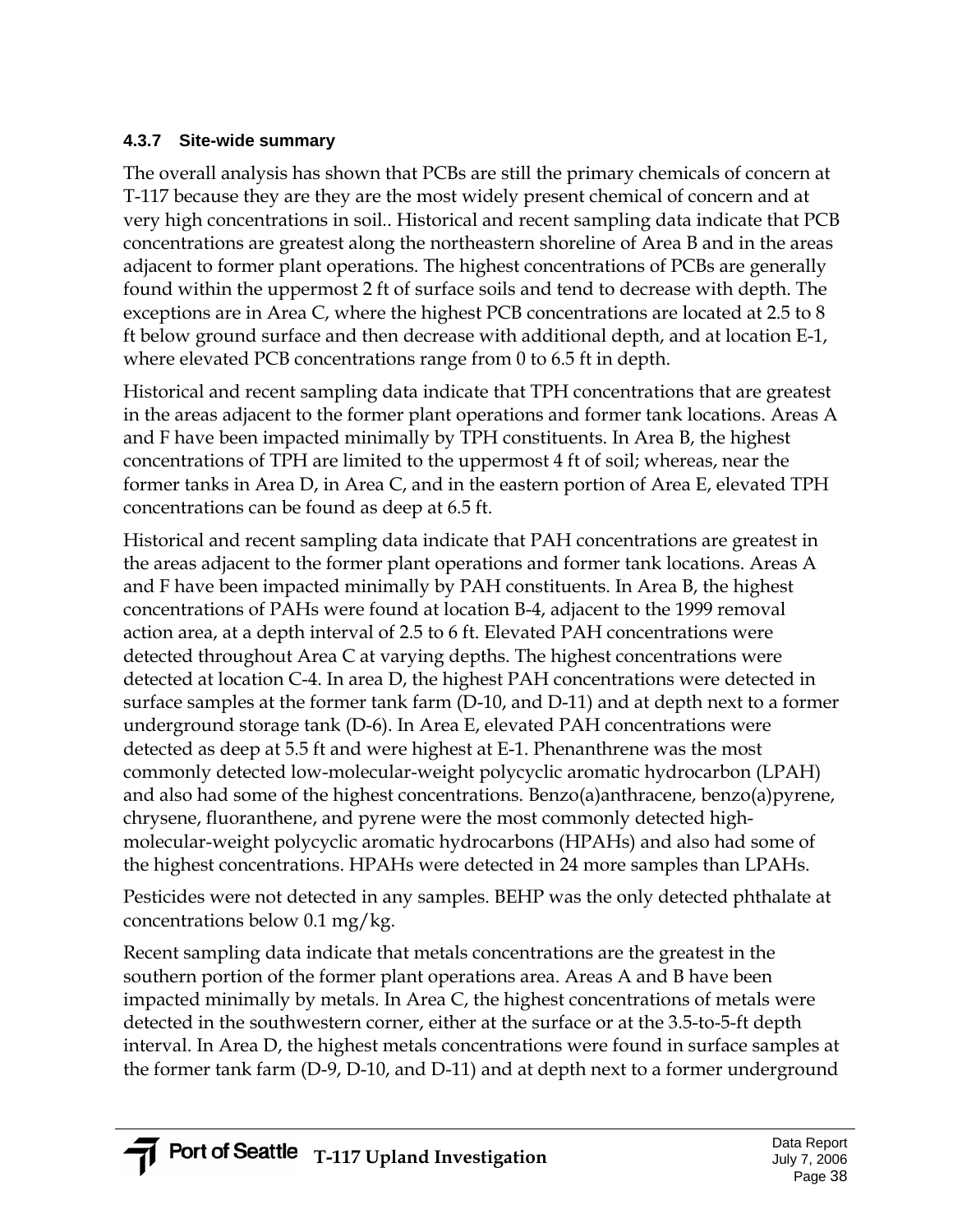<span id="page-46-0"></span>storage tank (D-6). In Areas E and F, elevated metals concentrations were detected as deep as 6.5 ft at E-1 and F-3.

Figures 4-12 through 4-29 provide a site-wide summary of analytical concentrations of PCBs, TPH, cPAHs, and metals at the T-117 Upland Area property. Corresponding data are presented in Sections 4.3.1 through 4.3.6, on associated area-specific figures, and in Appendix A. The PCB, TPH, and cPAH site-wide figures are presented as separate sampling interval maps that correspond to the identified sampling intervals (e.g., 0 to 1.5 ft). The metals site-wide figures are presented as a single figure for each metal; each figure includes the concentration associated with every depth at a location analyzed for that metal. These figures have been prepared to help interpret overall trends on the T-117 property.

# **4.4 DATA VALIDATION RESULTS**

Independent data validation of all results of the chemical analyses was conducted by EcoChem. The complete data validation report is provided in Appendix C. The following sections summarize the results of the validation, but do not list every sample affected by a qualification. Detailed information regarding every qualified sample is available in Appendix C.

## **4.4.1 Overall data quality**

The soil samples submitted to ARI were analyzed in 18 sample delivery groups (SDGs). EcoChem conducted full data validation for all chemistry parameters on two ARI SDGs and on a third SDG for PCB Aroclors only. This meets QAPP requirements that a minimum of 20% or two SDGs undergo full data validation. All sampling results that were not selected for full validation underwent a summary validation. The summary validation involved a review of the QC summary forms provided by the laboratory, including calibration, internal standard, and inductively coupled plasma (ICP) ICS summary forms. Table 4-11 provides a summary of the number of samples in each ARI SDG, the analyses performed, and the level of data validation.

The majority of the data did not require qualification, or were qualified with a J, indicating an estimated value. Based on the information reviewed, the overall data quality is considered acceptable for use, as qualified. The results of the validation are summarized below by analyte group.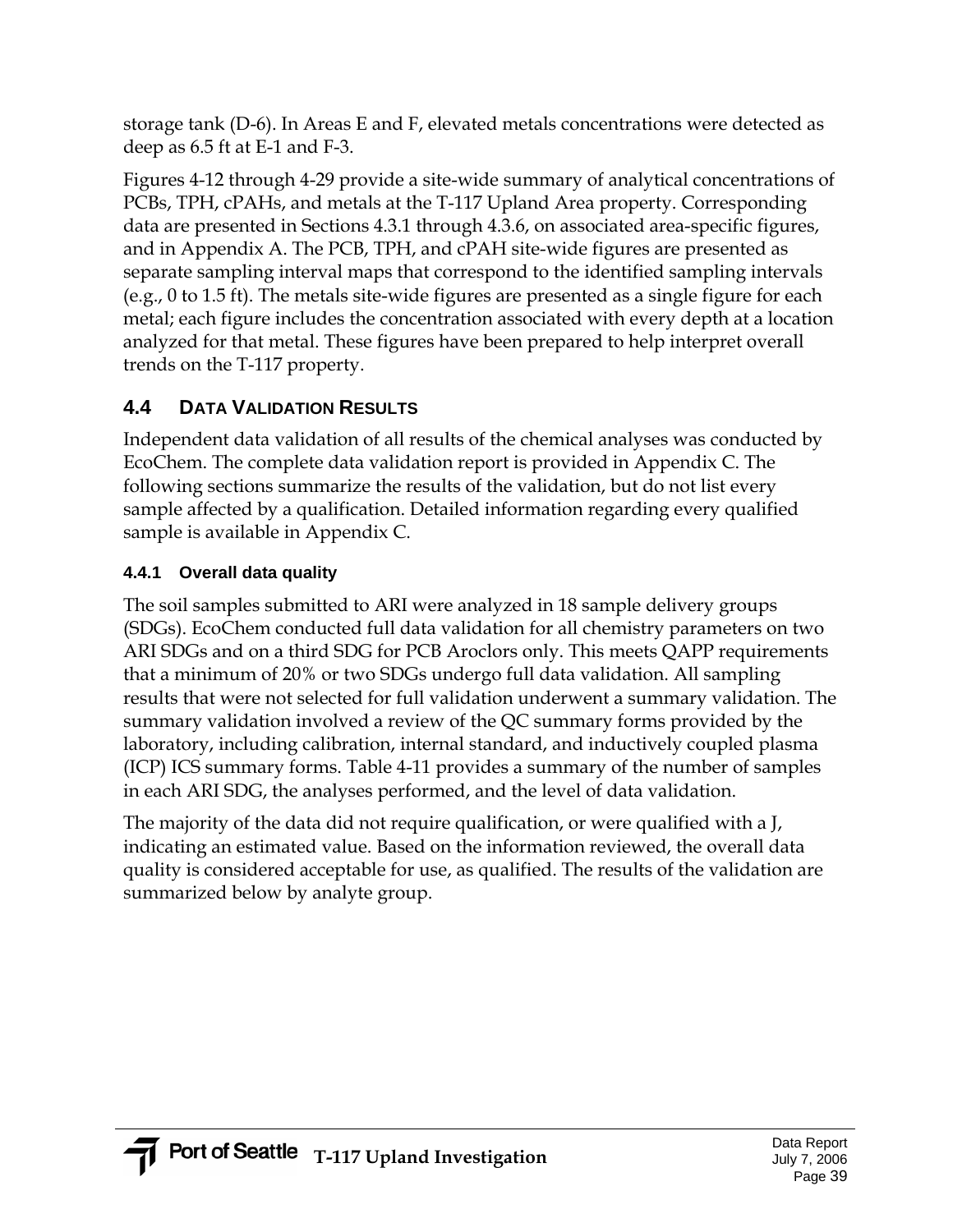| <b>SDG</b>  | <b>VALIDATION</b><br>LEVEL                   | <b>PCB</b><br><b>AROCLORS</b> | NWTPH-<br><b>D</b> <sub>x</sub> | <b>PAHs</b>    | <b>PHTHALATES</b> | <b>SELECT</b><br><b>METALS</b> | <b>METALS</b>  | <b>PESTICIDES</b> | NWTPH-<br><b>HCID</b> | NWTPH-<br>G  | <b>TOC</b>     | <b>GRAIN</b><br><b>SIZE</b> | <b>TOTAL</b><br><b>SOLIDS</b> |
|-------------|----------------------------------------------|-------------------------------|---------------------------------|----------------|-------------------|--------------------------------|----------------|-------------------|-----------------------|--------------|----------------|-----------------------------|-------------------------------|
| <b>IY32</b> | summary/full <sup>a</sup>                    | 20                            | 20                              | 20             | $\mathbf 0$       | 3                              | 0              | 0                 | $\mathbf 0$           | $\Omega$     | 6              | $\mathbf{1}$                | 20                            |
| IY33        | summary                                      | 9                             | 9                               | 9              | $\Omega$          | $\overline{4}$                 | 0              | $\mathbf 0$       | $\Omega$              | $\Omega$     | 3              | $\mathbf{1}$                | 9                             |
| <b>IY35</b> | summary                                      | 19                            | 19                              | 19             | $\mathbf 0$       | 4                              | 0              | $\mathbf 0$       | $\mathbf 0$           | $\mathbf 0$  | 5              | $\mathbf 0$                 | 20                            |
| <b>IY36</b> | summary                                      | 9                             | 9                               | 9              | $\mathbf 0$       | $\Omega$                       | 0              | $\mathbf 0$       | $\Omega$              | $\mathbf{0}$ | 4              | $\mathbf{1}$                | 9                             |
| <b>IY64</b> | summary                                      | 12                            | 3                               | 12             | $\overline{2}$    | 12                             | 0              | 0                 | 12                    | $\mathbf 0$  | $\overline{2}$ | $\mathbf{1}$                | 12                            |
| IY65        | summary                                      | $\overline{7}$                | 3                               | $\overline{7}$ | $\mathbf 1$       | $\overline{4}$                 | $\Omega$       | $\mathbf 0$       | 4                     | $\Omega$     | 3              | $\Omega$                    | 8                             |
| <b>IY71</b> | summary                                      | 13                            | 13                              | 13             | $\Omega$          | 4                              | $\Omega$       | $\mathbf 0$       | $\Omega$              | $\Omega$     | 3              | $\mathbf{1}$                | 13                            |
| <b>IY72</b> | summary/fullb                                | 15                            | 15                              | 15             | $\mathbf 0$       | 5                              | 10             | $\mathbf 0$       | $\mathbf 0$           | $\Omega$     | 1              | $\mathbf 0$                 | 16                            |
| <b>IY78</b> | summary/full <sup>c</sup>                    | 19                            | 19                              | 19             | 11                | 0                              | 18             | 0                 | $\Omega$              | $\Omega$     | $\overline{2}$ | $\mathbf 0$                 | 19                            |
| <b>IY79</b> | summary/fullb                                | 5                             | 5                               | 5              | $\mathbf 0$       | 5                              | 0              | $\boldsymbol{0}$  | $\Omega$              | $\Omega$     | $\mathbf{1}$   | $\mathbf{1}$                | 5                             |
| <b>IY82</b> | summary/full <sup>d</sup>                    | 16                            | 15                              | 16             | $\mathbf 0$       | 5                              | 10             | 4                 | $\Omega$              | $\Omega$     | 4              | 0                           | 16                            |
| <b>IY86</b> | summary/full <sup>e</sup>                    | 19                            | 19                              | 19             | $\mathbf 0$       | $\overline{7}$                 | 0              | $\mathbf 0$       | $\mathbf 0$           | $\Omega$     | 3              | 5                           | 19                            |
| <b>IY93</b> | summary                                      | 13                            | 13                              | 13             | 6                 | 6                              | $\overline{7}$ | $\overline{7}$    | $\mathbf 0$           | $\Omega$     | $\overline{2}$ | $\mathbf 0$                 | 13                            |
| IZ04        | summary                                      | 13                            | 12                              | 13             | $\mathbf 0$       | 10                             | 3              | $\boldsymbol{0}$  | 4                     | 1            | 4              | $\mathbf 0$                 | 13                            |
| IZ05        | summary                                      | 13                            | 13                              | 13             | $\Omega$          | $\Omega$                       | 0              | 0                 | $\Omega$              | $\Omega$     | 4              | 0                           | 13                            |
| IZ15        | summary                                      | 16                            | 16                              | 16             | $\mathbf 0$       | 0                              | 0              | $\mathbf 0$       | 0                     | $\Omega$     | 4              | $\overline{4}$              | 16                            |
| IZ16        | summary                                      | 10                            | 9                               | 8              | $\mathbf 0$       | 8                              | 0              | 0                 | $\mathbf 0$           | $\Omega$     | 3              | $\mathbf 0$                 | 11                            |
| <b>JA73</b> | summary                                      | $\mathbf{1}$                  | 0                               | $\mathbf 0$    | $\mathbf 0$       | 0                              | 0              | 0                 | 0                     | $\mathbf 0$  | 0              | $\mathbf 0$                 | $\overline{1}$                |
| validation  | Percentage of samples<br>that underwent full | 25%                           | 18%                             | 17%            | 55%               | 13%                            | 21%            | 36%               | na'                   | 0%           | 17%            | 40%                         | 17%                           |

**Table 4-11. Numbers of soil samples and level of data validation performed for each ARI SDG** 

aFull level data validation was performed for PCB Aroclors, TOC, grain size, and total solids.

bFull level data validation was performed for metals.

cFull level data validation was performed for PCB Aroclors, PAHs, phthalates, and NWTPH-Dx.

dFull level data validation was performed for pesticides.

eFull level data validation was performed for PCB Aroclors, PAHs, phthalates, NWTPH-Dx, TOC, grain size, and total solids.

<span id="page-47-0"></span>fThis method is designed to be only a semi-quantitative screening analysis. Full level data validation is not applicable.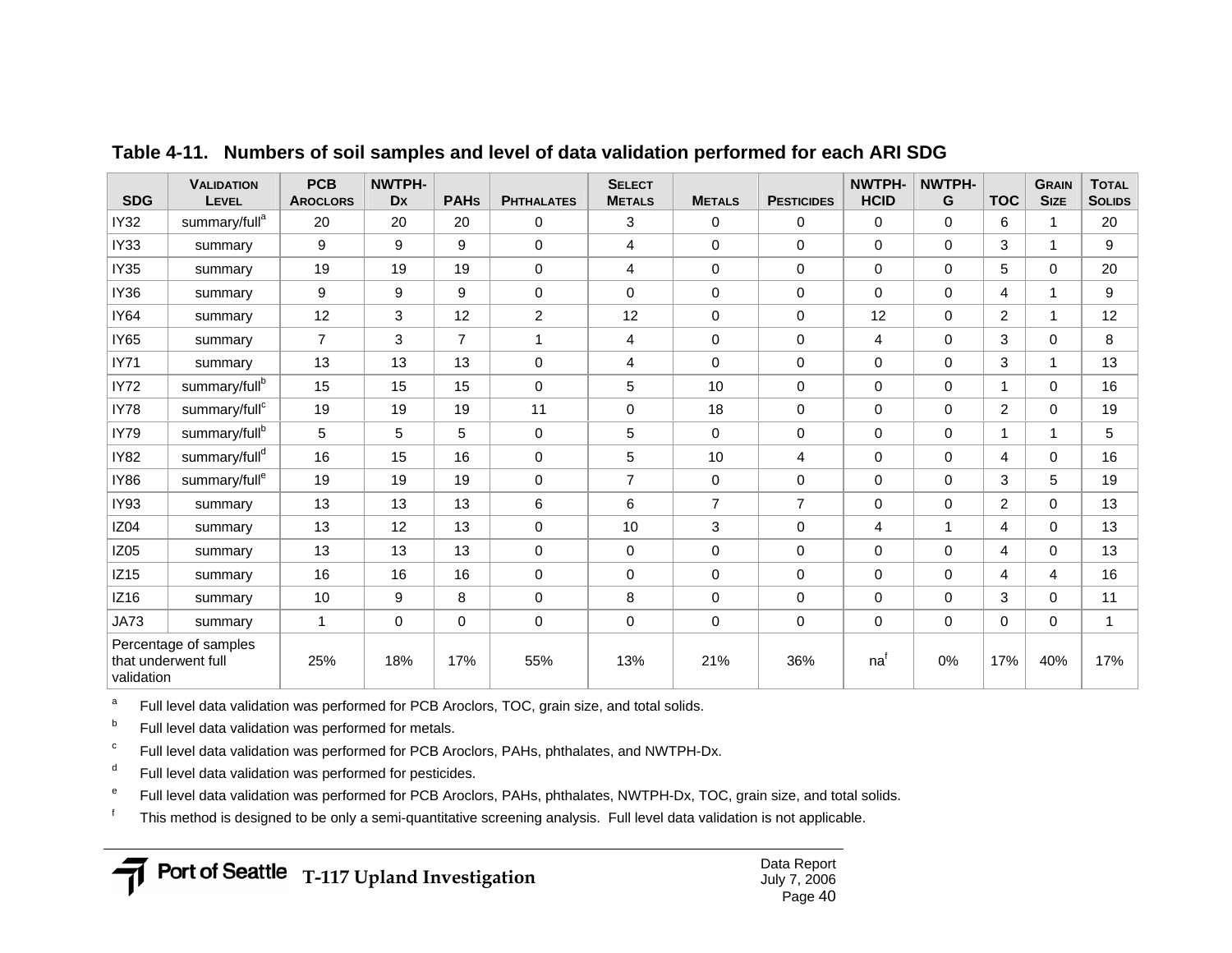na –n ot applicable

NW TPH-Dx – Northwest total petroleum hydrocarbons –diesel motor oil extractables

NW TPH-HCID – Northwest total petroleum hydrocarbons – hydrocarbon identification

NW TPH-G – Northwest total petroleum hydrocarbons – gasoline

PAH – pol ycyclic aromatic hydrocarbon

PC B – polychlorinated biphenyl

SDG – sample delivery group

T OC – total organic carbon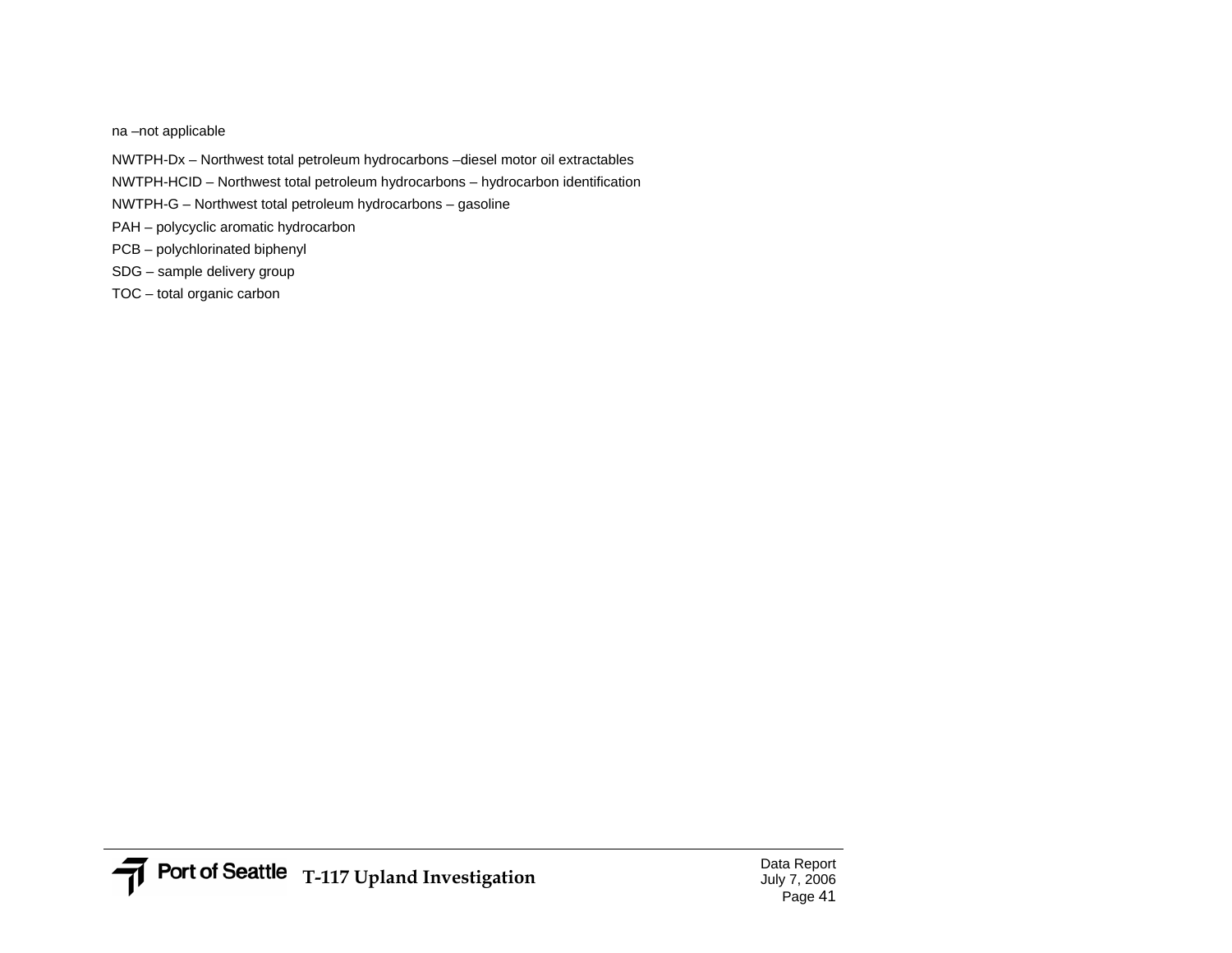### <span id="page-49-0"></span>**4.4.2 Sample transport and holding times**

All soil sample analyses were conducted within the QAPP-specified maximum holding times with the following exception. Sample T117-A12-SB-0.5-1.5 was maintained in frozen archive storage upon receipt at the laboratory until just prior to extraction. The holding time was extended for 3 days by the independent data validator for this archived sample, and no data qualification was deemed necessary. The COC documents were reviewed for documentation of cooler temperatures. Several sample coolers were outside the control limit of 2°C to 6°C, ranging from 0.0°C to 6.7°C. Samples were received by the laboratory on the same day as collection; therefore, the temperature outliers were judged to have no impact on the reported results.

### **4.4.3 Field duplicate results**

Field duplicate samples were collected at a rate of one per twenty field samples and were submitted for each of the analytical chemistry parameters. Field precision was acceptable for all field duplicate samples and all analyses with one exception. The relative percent difference (RPD) of 77% for Aroclor 1260 exceeded the guidance control limit of 75% between sample pairs T117-C3-SB-3 and T117-C3-SB-213. The data were not qualified due to this exceedance.

### **4.4.4 Field blank results**

Rinsate blanks were submitted for each of the organic chemistry and metals analyses, at a minimum of one per twenty field samples. No target analytes were detected in any of the rinsate blank samples.

### **4.4.5 Analytical results**

This subsection presents the data validation results for each of the following analytes or groups of analytes: semivolatile organic compounds (SVOCs), including PAHs and phthalates; PCB as Aroclors; TPH-Dx; TPH-G; TPH-HCID; pesticides; metals; and conventional analyses including TOC, grain size, and total solids.

### **4.4.5.1 SVOCs (including PAHs and phthalates)**

### **Calibration**

The initial calibration was conducted correctly. The percent relative standard deviations (%RSDs) for all analytes were within QC limits of 30%. All correlation coefficients and relative response factors and were adequate. Continuing calibration verifications (CCVs) were conducted at the required frequencies. All compounds had percent differences (%Ds) within the control limit of ±25% in the CCV relative to the initial calibration with one exception. Benzo(g,h,i)perylene exceeded the control limit in the CCVs in SDGs IY32 and IZ15, ranging from 27.4% to 29.2%. This outlier was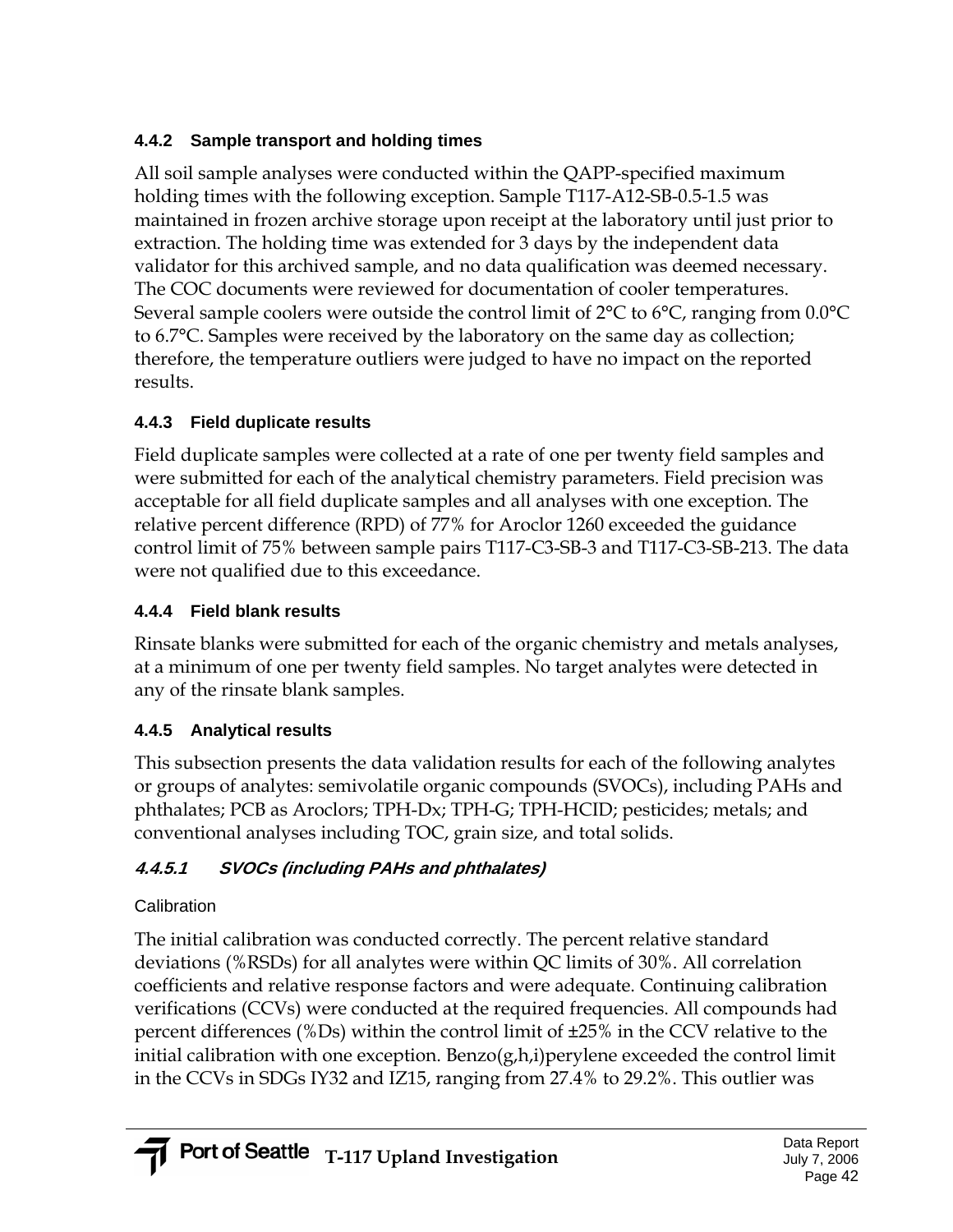indicative of a low bias, and results for this chemical were J-qualified  $(J/U)$  in all associated samples.

#### Blanks

Method blanks were extracted and analyzed at the proper frequency. No target analytes were detected in any of the method blanks at concentrations greater than or equal to the reporting limits.

#### Surrogate recovery

Surrogates were added to all samples and blanks as required by the test method. All surrogate recoveries were within QC limits.

#### Matrix spike

Matrix spike/matrix spike duplicate (MS/MSD) samples were analyzed at the proper frequency. All percent recovery and RPD values were within QC limits.

#### Laboratory control samples

Laboratory control samples (LCS) were analyzed at the proper frequency of one per extraction batch. All LCS percent recovery results were within the QAPP specified control limits.

#### Internal standards

The areas and retention times of all internal standards were reviewed. All internal standard results were within acceptance limits with the following exceptions. The recovery of perylene-d12 was below QC limits in four samples. These four samples were reanalyzed at a dilution, and all internal standards were within control limits. Results for chemicals associated with this internal standard were selected from either the original analysis or the dilution, as determined appropriate by the data validator. Those results selected from the original analysis were J-qualified (J/UJ) in the associated samples.

#### Compound identification and quantification

All compound IDs were reviewed and are acceptable. No false positives or negatives were found. Several compound quantification and reporting limit results were verified by recalculation. No transcription or calculation errors were found. When detected concentrations exceeded the calibration range of the instrument, extracts were diluted and reanalyzed to obtain results within the calibrated range. Results for compounds that exceeded calibrated range were rejected. The results for all other analytes in the dilution were rejected so that a single usable result remains for all analytes.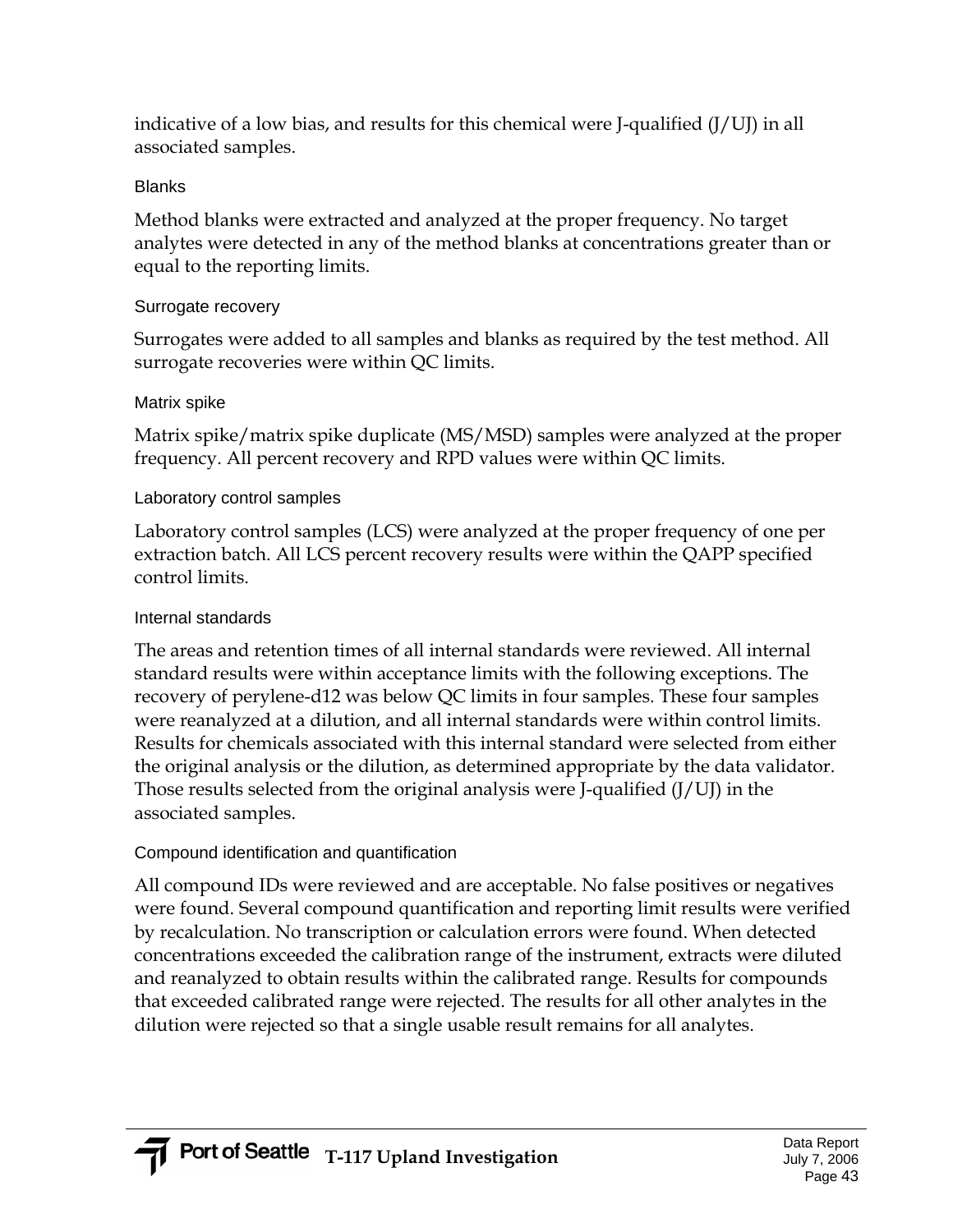### **4.4.5.2 PCBs as Aroclors**

#### **Calibration**

The initial calibration and continuing calibration verifications were conducted as required by the test method. All initial calibration %RSDs were less than or equal to 20%, and retention times of all Aroclor peaks were within QC limits. All %Ds calculated for the continuing calibration verifications were within QC limits of 15%.

#### Blanks

Method blanks were extracted and analyzed at the proper frequency. No PCB Aroclors were detected in any of the method blanks at concentrations exceeding the reporting limit.

#### Surrogate recovery

Surrogates were added to all samples and blanks as required by the method. All surrogate recoveries were acceptable; however, surrogate recovery could not be calculated in five samples due to the required analytical dilution.

#### Internal standards

The laboratory used internal standards for quantification. All internal standard results were within QC limits.

#### Matrix spike

MS/MSD samples were analyzed at the proper frequency. All percent recovery and RPD values were acceptable.

#### Laboratory control samples

LCS were analyzed at the proper frequency of one per extraction batch. All LCS percent recovery results were within the QAPP-specified control limits.

#### Compound identification and quantification

All compound IDs were reviewed and are acceptable. No false positives or negatives were found. Several compound quantification and reporting limit results were verified by recalculation. No transcription or calculation errors were found. When detected concentrations exceeded the calibration range of the instrument, extracts were diluted and reanalyzed to obtain results within the calibrated range. Results for compounds which exceeded calibrated range were rejected. The results for all other analytes in the dilution were rejected, so that a single usable result remains for all analytes.

The detected results for Aroclor 1260 from the two analytical columns in two samples exceeded the RPD QC limit of 40%. Consequently, the Aroclor 1260 results in these samples, T117-A11-SB-0.0-0.5 and T117-A12-SB-0.0-0.5, are J-qualified as estimated.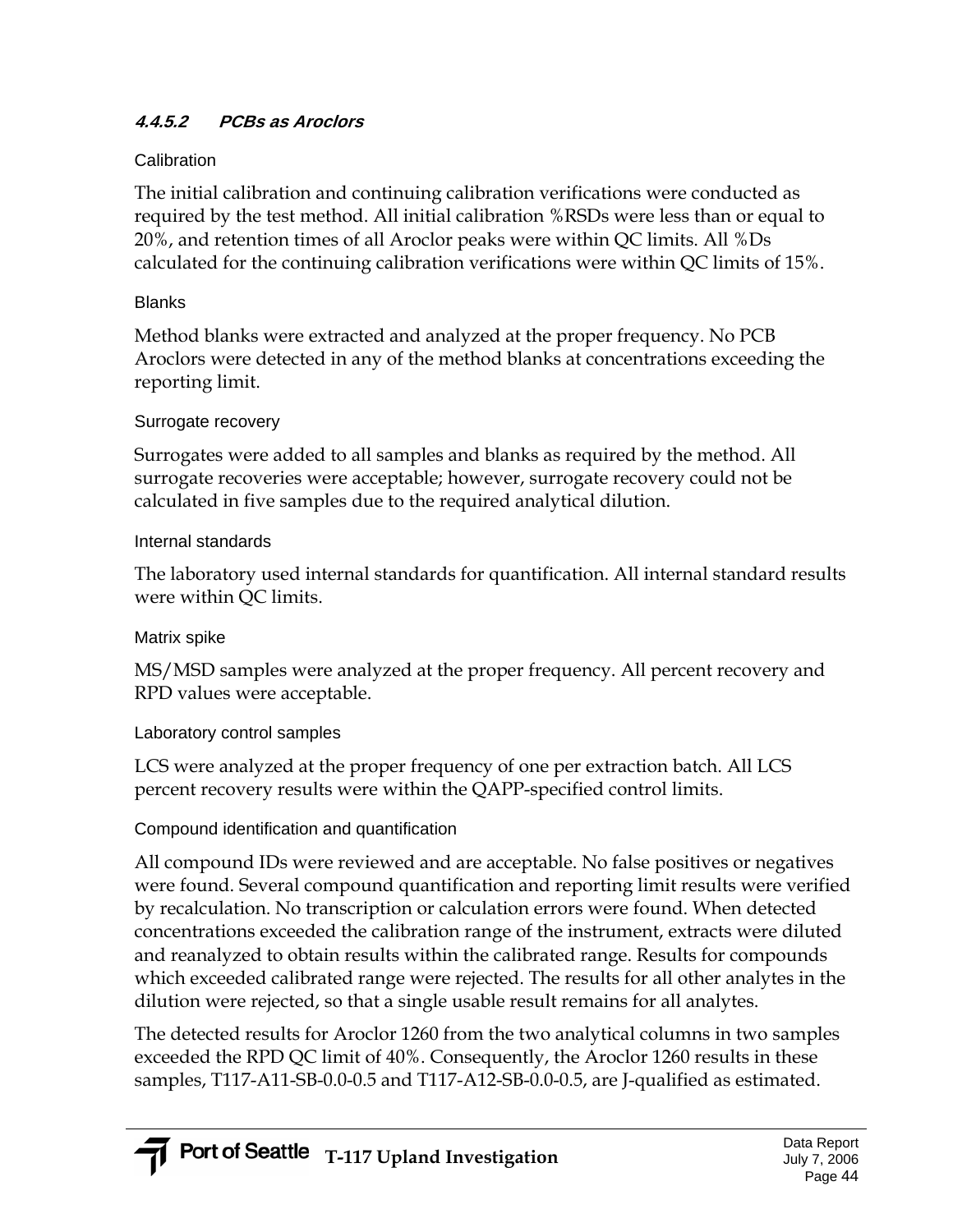When comparing the results from the two analytical columns, the greater of the two values was reported.

Quantification limits for Aroclor 1254 were elevated in 26 samples because of chromatographic interferences caused by the presence of Aroclor 1260. The quantification limit for Aroclor 1260 was elevated in one additional sample due to chromatographic interferences.

### **4.4.5.3 TPH-Dx**

### **Calibration**

The initial calibration was conducted correctly, and all %RSD values were acceptable. CCVs were conducted at the required frequencies. All compounds had %Ds within the control limit of ±15% in the CCV with the following exceptions. The recovery for motor oil exceeded the control limit in two CCVs, ranging from 16.3% to 26.5%. Motor oil was detected in the eight associated samples, and these results were J-qualified to indicate potential low bias.

### Blanks

Method blanks were extracted and analyzed at the proper frequency. No contaminants were detected in any of the method blanks at concentrations exceeding the reporting limit.

#### Surrogate recovery

Surrogates were added to all samples and blanks as required by the method. All surrogate recoveries were acceptable; however, surrogate recovery could not be accurately calculated in 20 samples because of the required analytical dilution as well as the high concentrations of diesel and/or motor oil.

### Matrix spike

MS/MSD samples were analyzed at the proper frequency. All percent recovery and RPD values were acceptable.

#### Laboratory control samples

LCS were analyzed at the proper frequency of one per extraction batch. All LCS percent recovery results were within the QAPP-specified control limits.

### Compound identification and quantification

All compound IDs were reviewed and are acceptable. No false positives or negatives were found; however, the chromatographic pattern for nine samples did not match those of the diesel or motor oil standards used for calibration. The laboratory noted that the presence of PCB Aroclors contributed to the response in the TPH-Dx analysis for these samples. As a result, the values from the following nine samples may be

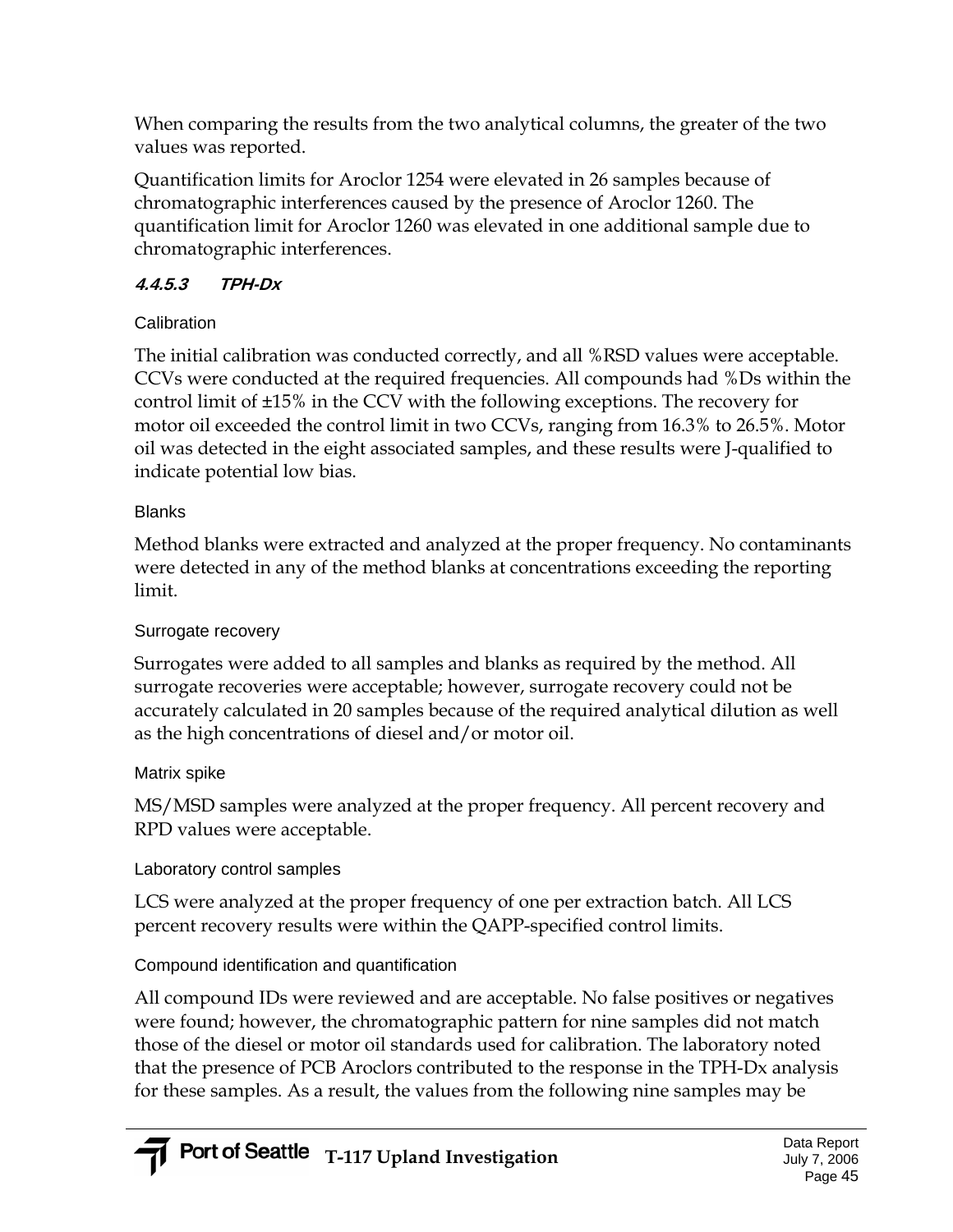biased high and are J-qualified as estimated: T117-B6-SB-01, T117-B7-SB-0.5-2.0, T117- B7-SB-2.0-3.5, T117-B7-SB-3.5-5.0, T117-B8-SB-01, T117-B8-SB-02, T117-B8-SB-214, T117-E3-SB-01 and T117-E3-SB-02.

#### **4.4.5.4. TPH-G**

### Calibration

The initial calibration was conducted correctly, and the %RSD values were acceptable. CCVs were conducted at the required frequencies, and all %D were within QC limits.

Blanks

A method blank was extracted and analyzed at the proper frequency. Gasoline-range hydrocarbons were not detected in the method blank at a concentration exceeding the reporting limit.

Surrogate recovery

Surrogates were added to all samples and blanks. All surrogate recoveries were within QC limits.

Matrix spike

MS/MSD samples were analyzed at the proper frequency. All percent recovery and RPD values were acceptable.

Laboratory control samples

LCS and LCS duplicate samples were analyzed at the proper frequency. All LCS percent recovery results and RPD were within the acceptance limits.

Compound identification and quantification

The chromatographic pattern in sample T117-B8-SB-01 did not match that of the gasoline standard used for calibration; consequently, this gasoline result is J-qualified as estimated.

# **4.4.5.5 TPH-HCID**

**Calibration** 

Single-point initial calibrations were conducted correctly for gasoline-, diesel-, and motor oil-range hydrocarbons. Sample responses were correctly compared to the responses of the single-point calibrations in order to positively identify the hydrocarbon ranges.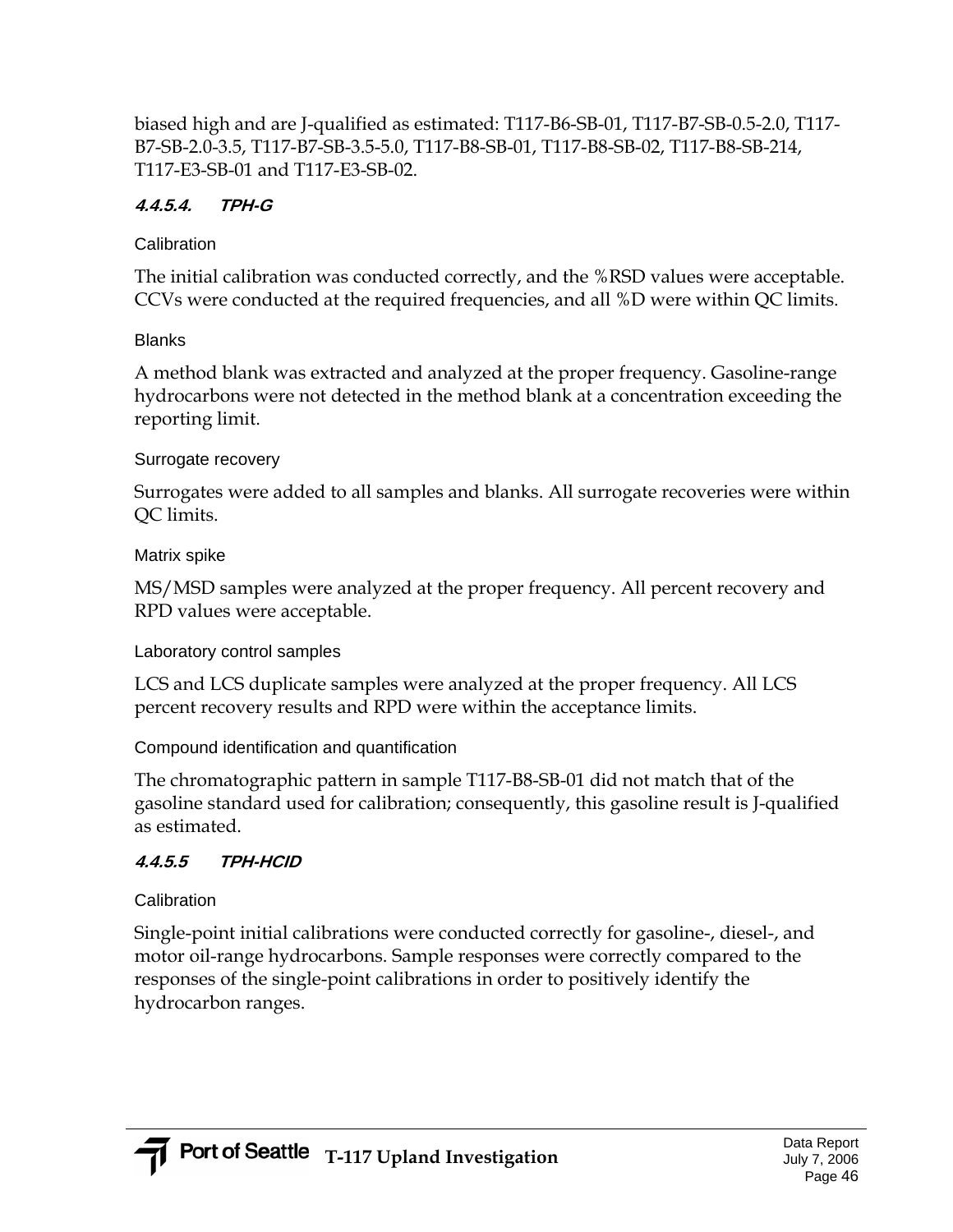#### Blanks

Method blanks were extracted and analyzed at the proper frequency. No gasoline-, diesel-, or motor oil-range hydrocarbons were detected in any of the method blanks at concentrations exceeding the reporting limit.

#### Surrogate recovery

Surrogates were added to all samples and blanks prior to extraction. All surrogate recoveries were acceptable; however, surrogate recovery could not be accurately calculated in sample T117-B8-SB-01 because of the high concentration of petroleum hydrocarbons.

#### Laboratory duplicate samples

Laboratory duplicate samples were analyzed at the proper frequency of one per ten samples. The laboratory duplicate samples were reviewed for confirmation of gasoline, diesel, and motor oil hydrocarbon ranges. RPD values were not calculated, as this method is designed to be a semi-quantitative analysis.

#### Compound identification and quantification

All compound IDs were reviewed and are acceptable. No false positives or negatives were found; however, the chromatographic patterns for several samples also indicate the presence of PCB Aroclors.

#### **4.4.5.6 Pesticides**

#### **Calibration**

Initial calibration and continuing calibration verifications were conducted as required by the method. The %RSDs and %Ds calculated for the all compounds were within QC limits.

#### Blanks

Method blanks were extracted and analyzed at the proper frequency. No target analytes were detected in any of the method blanks at concentrations exceeding the reporting limit.

#### Surrogate recovery

Surrogates were added to all samples and blanks. All surrogate recoveries were acceptable.

#### Matrix spike

MS/MSD samples were analyzed at the proper frequency. Percent recovery and RPD values were acceptable.

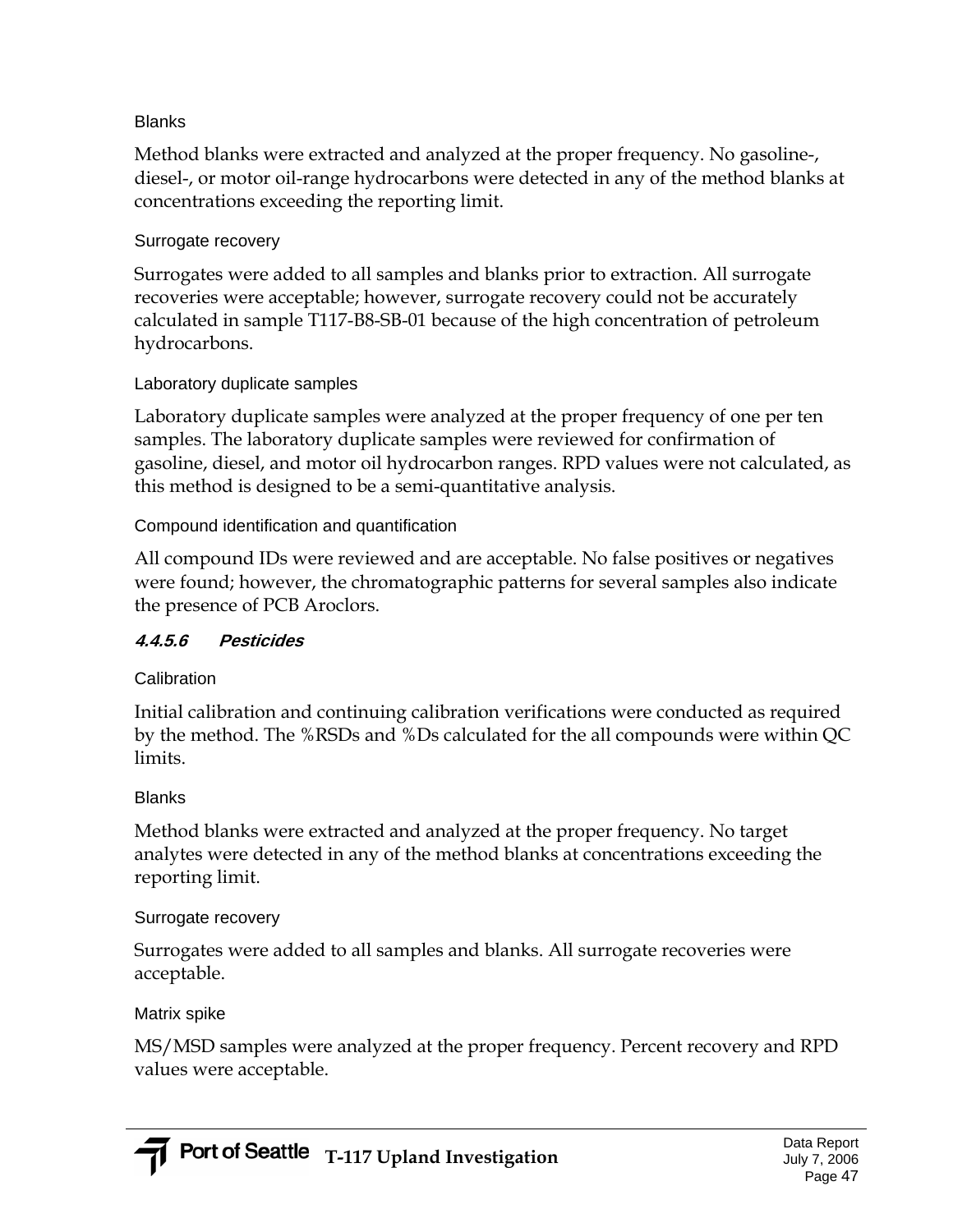#### Laboratory control samples

LCS were analyzed at the proper frequency of one per extraction batch. All LCS percent recovery results were within the QAPP-specified control limits.

### Compound identification and quantification

Quantification limits for dieldrin and 4,4'-DDT were elevated because of chromatographic interferences in five samples. The quantification limit for 4,4'-DDT was elevated in one additional sample due to interferences.

### **4.4.5.7 Metals**

### **Calibration**

The initial calibration was performed, and the frequency and analysis criteria of the initial calibration verification and continuing calibration verification were met.

### Blanks

The required frequency of analysis of calibration blanks was met. Method blanks were also prepared and analyzed at the required frequency. Zinc was detected in one method blank. Samples were not qualified because concentrations were greater than five times the blank concentration.

#### Interference check sample analysis

Interference check samples (ICSs) were analyzed for all metals at the beginning of the analytical sequences. The ICS results were within QC limits of 80 to 120% for all reported analytes. Several field samples contained concentrations of the interfering element iron at levels greater than the concentration in the ICS solutions. In these cases, the ISC Solution A (ICSA) and ISC Solution AB (ICSAB) results were carefully evaluated. All ICSA results for unspiked analytes were less than the method detection limit, indicating that no significant interferences were present.

### Matrix spike

Matrix spike samples were prepared and analyzed at the required frequency of one per batch. All matrix spike results were within the QC limits of 70 to 130% with the following exceptions. The percent recovery for lead was 137% in SDG IY82; as a result, all associated detects were J-qualified. In SDG IZ04, the percent recovery values for arsenic (65.1%), copper (57.8%), and lead (58.1%) resulted in the J/UJ-qualification of all associated results.

### Laboratory duplicate samples

Laboratory duplicate samples were analyzed at the proper frequency of one per batch. The laboratory duplicate samples had RPD values within QC limits of 30% with the following exceptions. The RPD for chromium (31%) in SDG IY72 resulted in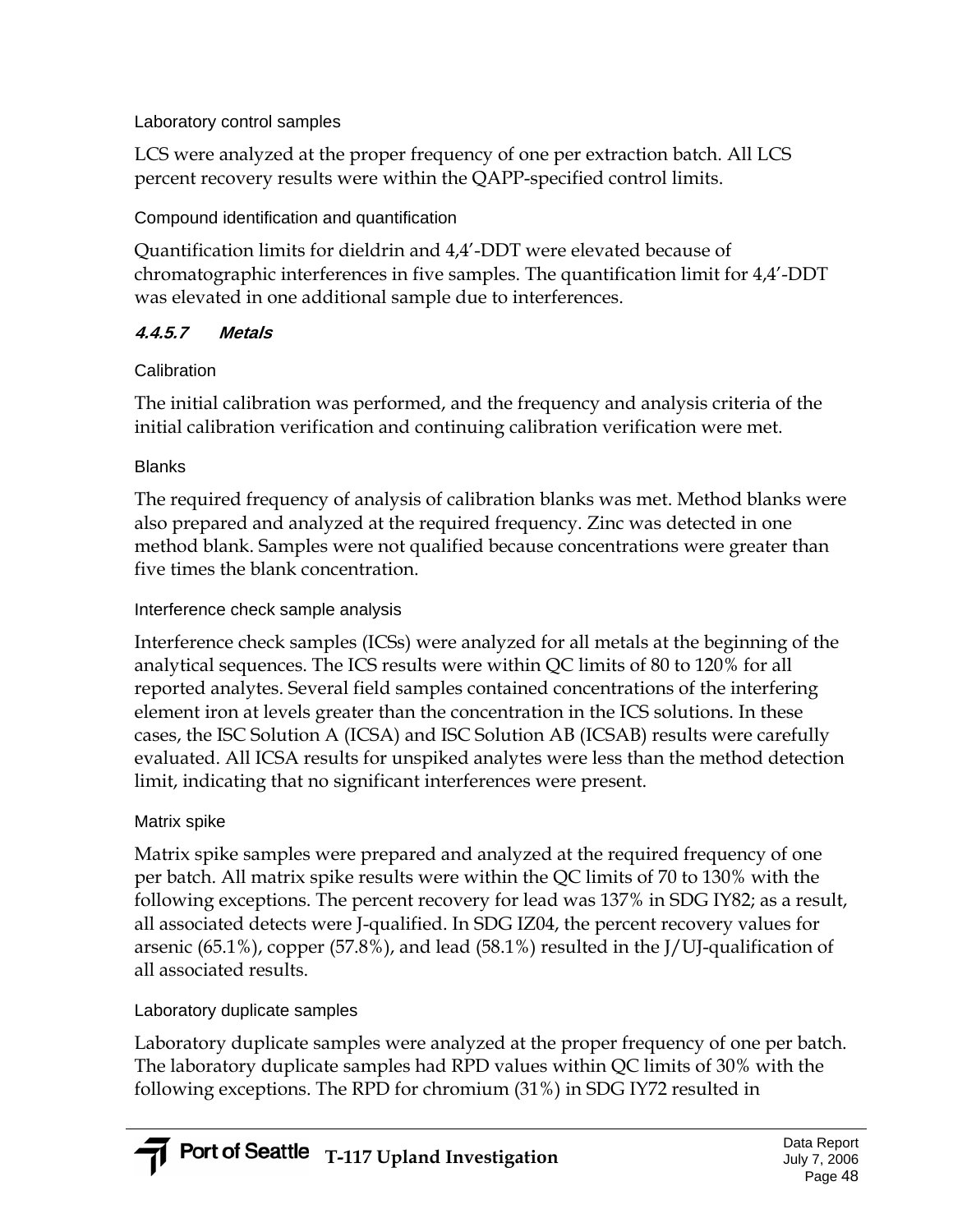J-qualification of all associated samples. The RPD values for copper (78.6%) and zinc (82.8%) in SDG IY82 resulted in J/UJ-qualification of associated results. In IY82, arsenic was outside of secondary acceptance limits; the sample concentration was less than five times the RL, while the difference between the sample and duplicate was greater than two times the RL. These results were also J/UJ-qualified.

### Laboratory control samples

LCS were analyzed at the required frequencies, and all percent recoveries were within acceptance limits.

Sample result verification and quantification

Several results were verified by recalculation from the raw data. No calculation or transcription errors were found. Sample E1-SB-5.0-6.5A had a high concentration of iron, which required an analytical dilution of 1:5 to minimize analytical interferences. As a result, the arsenic RL of 20 mg/kg was above the QAPP-specified minimum RL of 5 mg/kg.

# **4.4.5.8 Total solids, grain size, and total organic carbon**

**Calibration** 

All criteria for the initial calibration were met. Continuing calibrations were also analyzed at the proper frequency, and all percent recovery values were acceptable.

Blanks

Method blanks were analyzed at the proper frequency. No analytes were detected in any of the method blanks at concentrations exceeding the reporting limit. Initial and continuing calibration blanks were also analyzed at the proper frequency for TOC. TOC was not detected above the reporting limit.

### Matrix spike

Matrix spike samples were analyzed for TOC at the proper frequency. All results were within acceptance limits.

### Laboratory duplicate samples

Laboratory duplicate and/or triplicate samples were analyzed at acceptable frequencies. All results were within control limits of 30%.

Laboratory control samples and standard reference material

LCS and standard reference material samples were analyzed for TOC at the proper frequency. All results were within QC limits.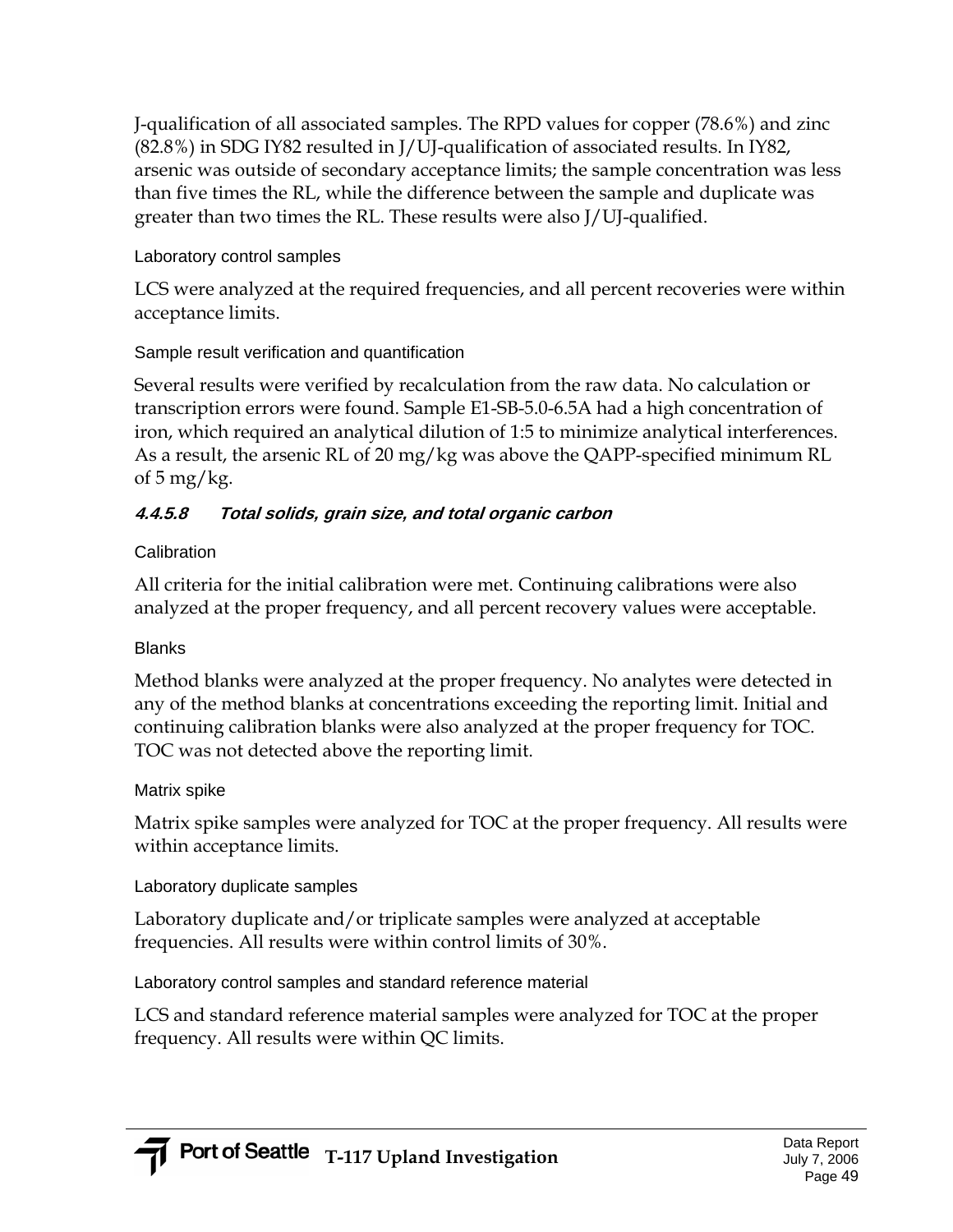## <span id="page-57-0"></span>**5.0 References**

- Cohen L. 2003. Personal communication (letter dated May 2 to Nancy Glaser, Wayne Grotheer, Steve Tochko, and Don Theiler regarding Malarkey Early Action Area). Manager, Cleanup Unit No. 3, Office of Environmental Cleanup, US Environmental Protection Agency Region 10, Seattle, WA.
- EMCON. 1996. Draft removal action work plan, Malarkey Asphalt site, Seattle, Washington. Prepared for Malarkey Asphalt Company. EMCON, Bothell, WA.
- EPA. 1999. USEPA contract laboratory program national functional guidelines for organic data review. EPA-540/R-99/008. Office of Emergency and Remedial Response, US Environmental Protection Agency, Washington, DC.
- EPA. 2002. USEPA contract laboratory program national functional guidelines for inorganic data review. EPA 540-R-01-008. Office of Emergency and Remedial Response, US Environmental Protection Agency, Washington, DC.
- EPA. 2005. Administrative Settlement Agreement order on consent for Terminal 117 Upland Investigation. US EPA Docket No. CERCLA 10-2006-0072. US Environmental Protection Agency, Region 10, Seattle, WA.
- Hart Crowser. 1992. Site assessment UST decommissioning, Malarkey Asphalt Company. Prepared for Duwamish Properties, Inc. Hart Crowser, Inc., Seattle, WA.
- Onsite. 1999. Memorandum from W. Hansen to T. Newlon. October 15, 1999. Malarkey Asphalt Site - 8700 Dallas Avenue South (Seattle), utility corridor soil sampling results. Onsite Enterprises, Inc., Redmond, WA.
- Onsite. 2000a. PCB removal/containment action, South Park Site. Prepared for Port of Seattle. Onsite Enterprises, Inc., Redmond, WA.
- Onsite. 2000b. Underground storage tank removal site check/assessment report, South Park Site (Formerly Malarkey Asphalt Company), Seattle, Washington. Prepared for the Port of Seattle. Onsite Enterprises, Inc., Redmond, WA.
- Onsite. 2004. Terminal 117 south building "planter" areas: soil sampling procedures and results. Prepared for the Port of Seattle. Onsite Enterprises, Inc., Redmond, WA.
- Plumb R, Jr. 1981. Procedures for handling and chemical analysis of sediment and water samples. Waterways Experiment Station, US Army Corps of Engineers, Vicksburg, MS.
- SECOR. 1998. Focused feasibility study, Malarkey Asphalt site. SECOR International Incorporated, Seattle, WA.
- Windward, DOF. 2006. Terminal 117 upland investigation quality assurance project plan. Prepared for the Port of Seattle. Windward Environmental LLC and Dalton, Olmsted & Fuglevand, Inc., Seattle, WA.